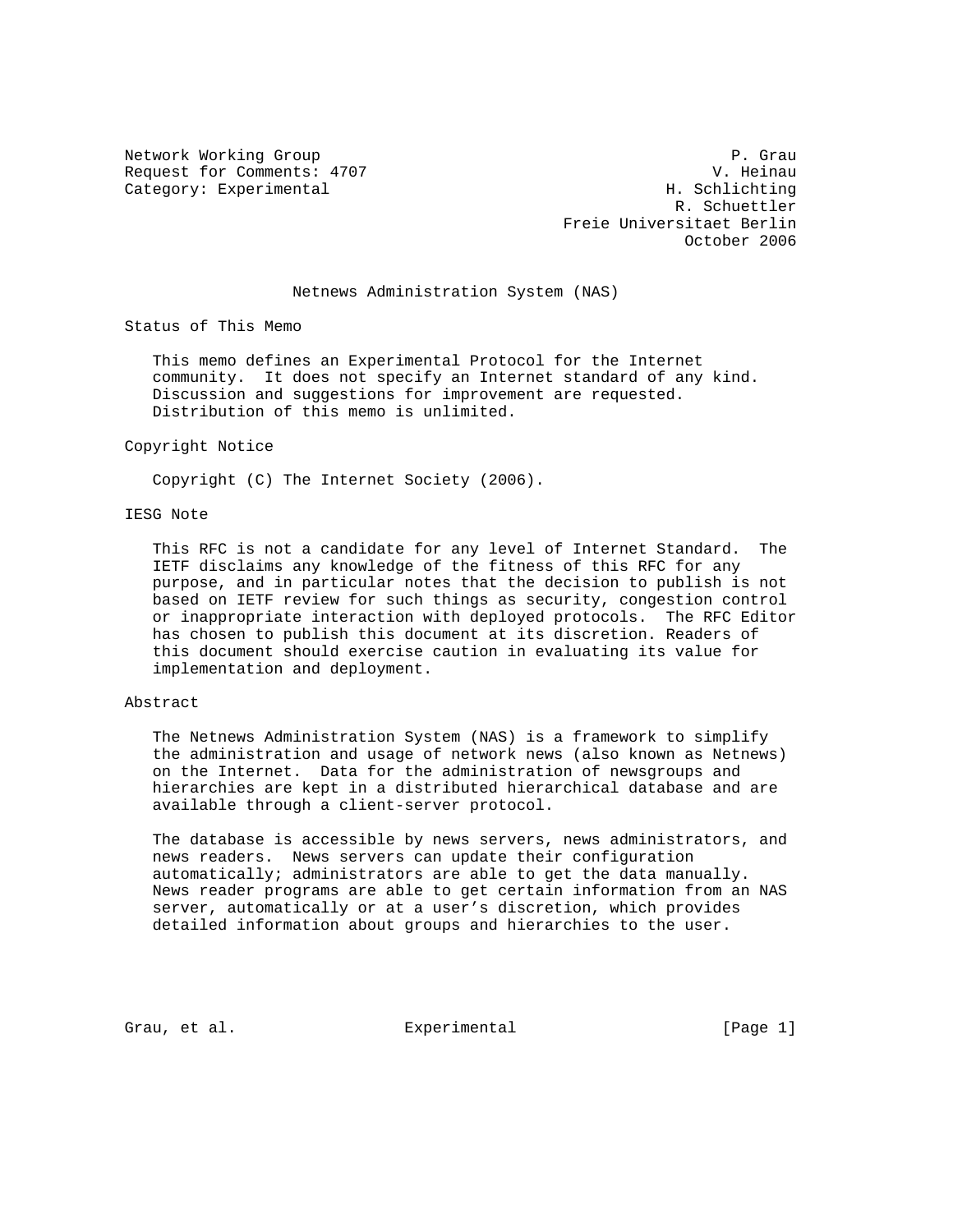NAS is usable in coexistence with the current, established process of control messages; an unwanted interference is impossible. Furthermore, NAS is able to reflect the somewhat chaotic structure of Usenet in a hierarchical database. NAS can be used without modification of existing news relay, news server, or news reader software; however, some tasks will be better accomplished with NAS compliant software.

# Table of Contents

| $1$ .            |    |  |          |                                                                                                                                                                                                                                                                                                                                                                       |
|------------------|----|--|----------|-----------------------------------------------------------------------------------------------------------------------------------------------------------------------------------------------------------------------------------------------------------------------------------------------------------------------------------------------------------------------|
|                  |    |  |          |                                                                                                                                                                                                                                                                                                                                                                       |
| $\overline{3}$ . |    |  |          |                                                                                                                                                                                                                                                                                                                                                                       |
| 4.               |    |  |          |                                                                                                                                                                                                                                                                                                                                                                       |
| 5.               |    |  |          |                                                                                                                                                                                                                                                                                                                                                                       |
|                  |    |  |          |                                                                                                                                                                                                                                                                                                                                                                       |
|                  |    |  |          |                                                                                                                                                                                                                                                                                                                                                                       |
|                  |    |  |          |                                                                                                                                                                                                                                                                                                                                                                       |
|                  |    |  |          |                                                                                                                                                                                                                                                                                                                                                                       |
|                  |    |  |          |                                                                                                                                                                                                                                                                                                                                                                       |
|                  |    |  |          |                                                                                                                                                                                                                                                                                                                                                                       |
|                  |    |  |          |                                                                                                                                                                                                                                                                                                                                                                       |
|                  |    |  |          |                                                                                                                                                                                                                                                                                                                                                                       |
|                  |    |  |          |                                                                                                                                                                                                                                                                                                                                                                       |
|                  |    |  |          |                                                                                                                                                                                                                                                                                                                                                                       |
|                  |    |  |          |                                                                                                                                                                                                                                                                                                                                                                       |
|                  |    |  |          |                                                                                                                                                                                                                                                                                                                                                                       |
|                  |    |  |          |                                                                                                                                                                                                                                                                                                                                                                       |
|                  |    |  |          |                                                                                                                                                                                                                                                                                                                                                                       |
|                  |    |  |          |                                                                                                                                                                                                                                                                                                                                                                       |
|                  |    |  |          |                                                                                                                                                                                                                                                                                                                                                                       |
|                  |    |  |          |                                                                                                                                                                                                                                                                                                                                                                       |
|                  |    |  |          |                                                                                                                                                                                                                                                                                                                                                                       |
|                  |    |  |          |                                                                                                                                                                                                                                                                                                                                                                       |
|                  |    |  |          |                                                                                                                                                                                                                                                                                                                                                                       |
|                  |    |  |          |                                                                                                                                                                                                                                                                                                                                                                       |
|                  |    |  |          |                                                                                                                                                                                                                                                                                                                                                                       |
|                  |    |  |          |                                                                                                                                                                                                                                                                                                                                                                       |
|                  |    |  |          |                                                                                                                                                                                                                                                                                                                                                                       |
|                  |    |  |          |                                                                                                                                                                                                                                                                                                                                                                       |
|                  |    |  |          |                                                                                                                                                                                                                                                                                                                                                                       |
| 8.               |    |  |          |                                                                                                                                                                                                                                                                                                                                                                       |
|                  |    |  |          |                                                                                                                                                                                                                                                                                                                                                                       |
|                  |    |  |          |                                                                                                                                                                                                                                                                                                                                                                       |
|                  |    |  |          |                                                                                                                                                                                                                                                                                                                                                                       |
|                  | 7. |  | 6.3.3.3. | 6. Specification of the NAS Protocol (TCP)  8<br>6.1. Responses $\dots\dots\dots\dots\dots\dots\dots\dots\dots\dots\dots\dots\dots\dots\dots$<br>6.1.2. Response Code Values, Structure, and Meaning  8<br>6.3.3.12. Unknown Commands and Syntax Errors 27<br>Specification of the NAS Protocol (UDP) 44<br>11. Data Headers for DATA and HIER Commands (Overview) 45 |

Grau, et al. Subsection Experimental Crau, et al. (Page 2)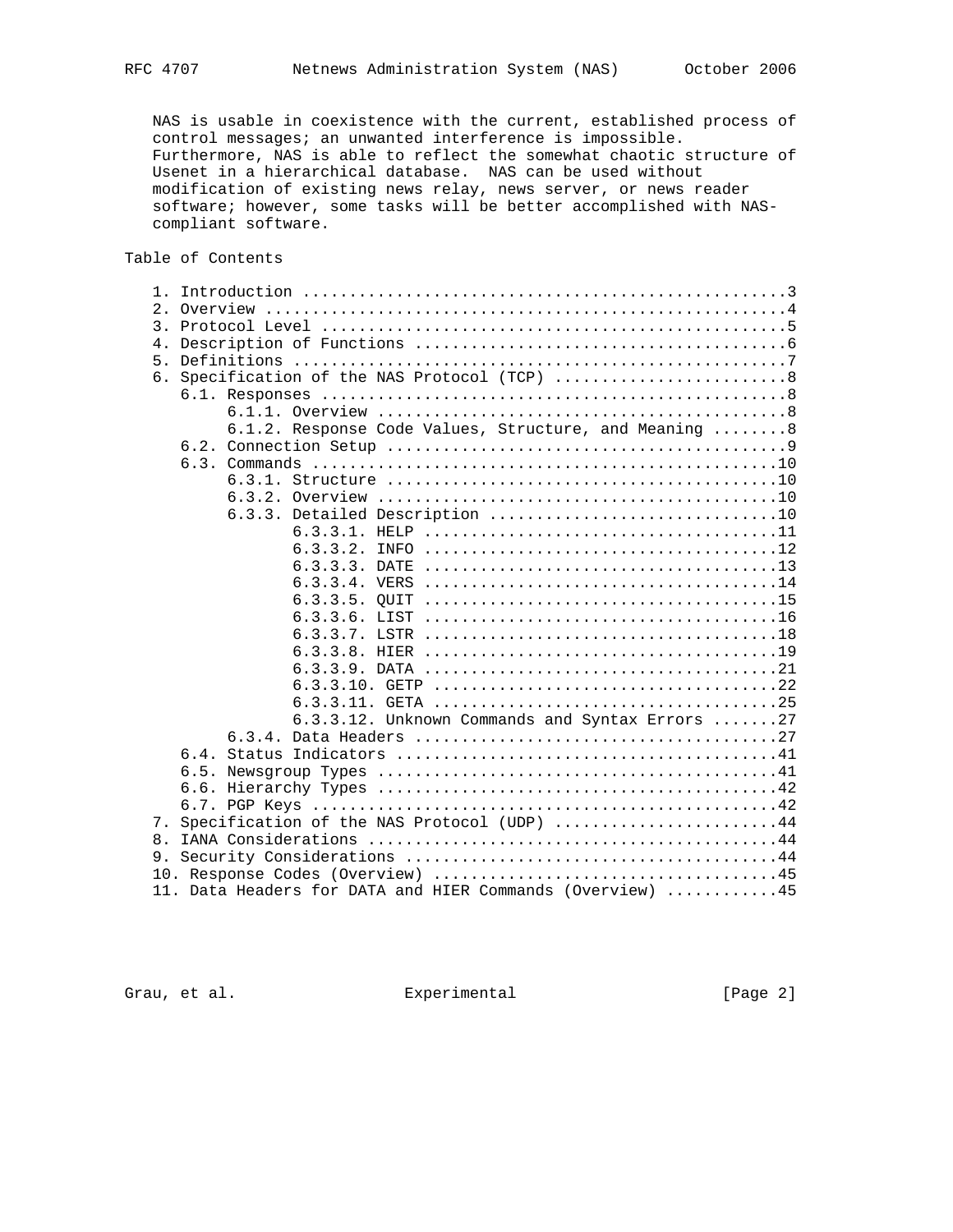## 1. Introduction

 An increasing number of newsgroups, hierarchies, and articles has made the administration of news servers a complex and time-consuming task. The tools for the administration have remained unchanged for ten years and are no longer appropriate. Many hierarchies are inconsistent; many new newsgroups are not created or only with a large delay; removed groups keep lurking in the configuration files for a long period of time. There is no administration tool that utilizes the power of the Internet, and it is not possible to check the consistency of the news server at a given point of time.

 Users find it difficult to get an overview of the newsgroups, the charter of a particular one, which language is preferred, or whether a group is moderated. Renaming, the status change from moderated to unmoderated or vice versa, and the splitting of a group into several others are dynamic processes. These processes are in common use, but it takes a long time until every news server is aware of these changes.

 An increasing number of faked control messages has appeared in the last few years. Purposely or accidentally, control messages were sent to foreign news servers to create or remove a certain group, although this was not approved according to the rules of the hierarchy in question. Due to this fact, automatic creation and removal are disabled on many news servers, and several dead groups have not been deleted. It is very difficult for users to determine the current status of a group, and in some cases they simply cannot tell that the group they are posting to is not an active group but a dead or invalid one.

 It is the design goal of Netnews Administration System (NAS) to provide an out-of-band system that helps to maintain, propagate, and deliver the required information. There will not be any interference with current protocols and standards. It is not intended to make use of control messages or some special Network News Transfer Protocol (NNTP) commands. The advantage of NAS is that it provides more information in a more structured format than that of control messages. Not only news server administrators but also Usenet users can get more detailed information about newsgroups and hierarchies.

 Due to the fact that a client connects to a server and the server asks for authentication, this is a more reasonable procedure for transmitting information than that for control messages.

Grau, et al. Subsection Experimental Crau, et al. (Page 3)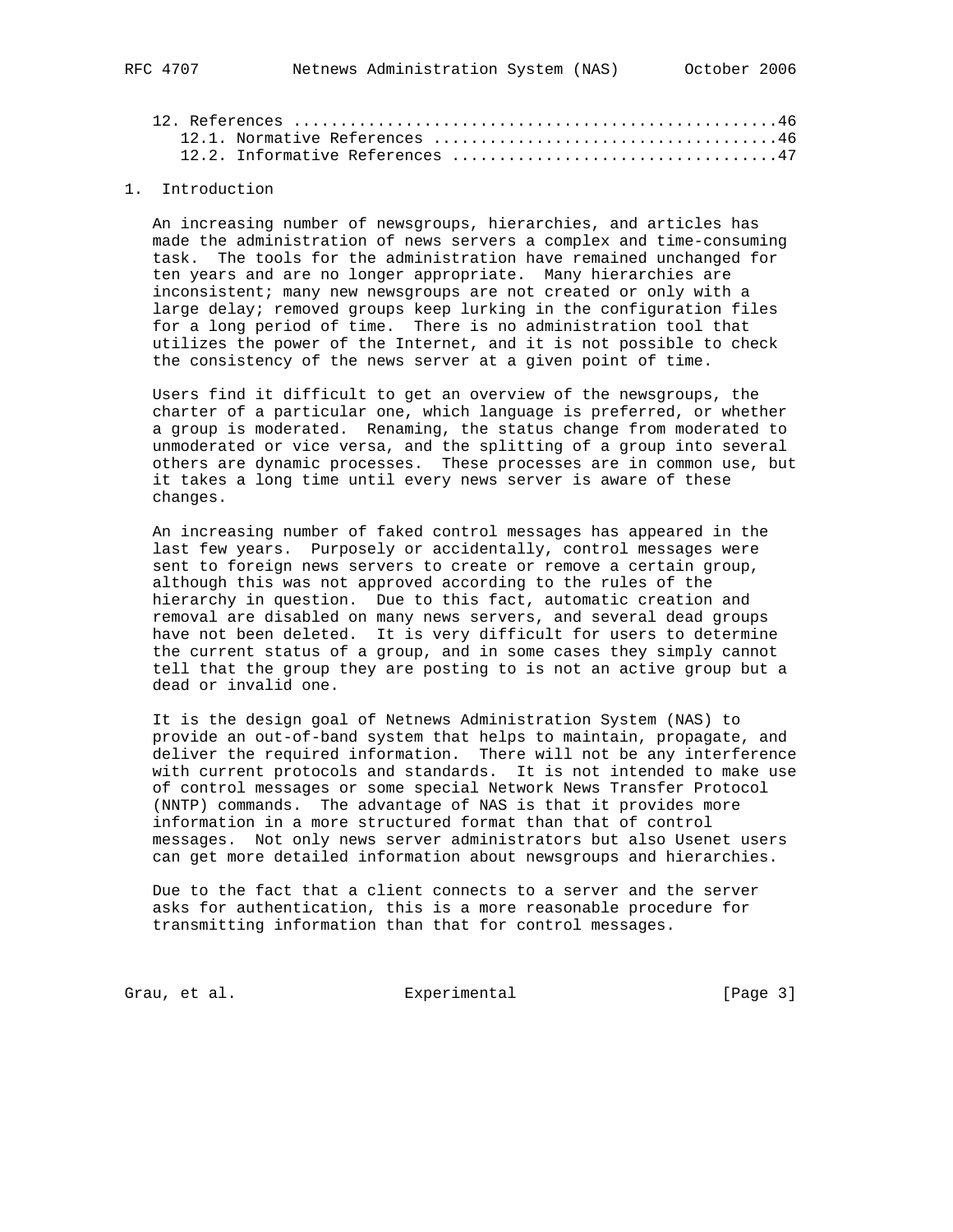Furthermore, it is possible to check for changes on a regular basis at customized intervals to keep local data up-to-date.

2. Overview

 NAS is based on a database that contains information about certain groups and hierarchies. This database is structured in a hierarchical manner and distributed to various servers, and it is able to receive queries at any time. The service is comparable to directory services like DNS, Lightweight Directory Access Protocol (LDAP), or Network Information Service (NIS). The NAS protocol is inspired by protocols like NNTP and SMTP. The port 991 is reserved for NAS and registered by the Internet Assigned Numbers Authority (IANA) [IANA-PN].

The organizational structure of NAS is hierarchical; this means that a NAS root server collects data from the sub-servers that are authoritative for certain hierarchies. The root server signs the data and distributes it authoritatively. Replication of database entries is possible. The hierarchical structure can consist of multiple levels. Usage of the database is possible for news servers, news readers, and special client programs. The communication is based on TCP and UDP.

 Taking the real world into account, there might be some policy problems with a single root server. But it is possible to establish a structure like that of the current Usenet system, where some hierarchies have a good administration with a well-defined system of rules, and where some are not well maintained. The goal is to get as much information as possible under one hat, but there can be no "official" force to achieve this.

 During the startup phase, it is quite likely that there will be a root server, handling just hierarchies with strict rules and accepted authorities (e.g., BIG8, de.\*, us.\*, bln.\*, fr.\*, it.\*).

 However, it is also imaginable to have some NAS servers providing data on, for example, alt.!binaries, some providing data on alt.\*, and even some providing alt.\* following special policies or sets of rules.

 An administrator using NAS will have the choice to use just one root server (and all its data) or to use another NAS server for special hierarchies.

Grau, et al. Subsection Experimental Crau, et al. (Page 4)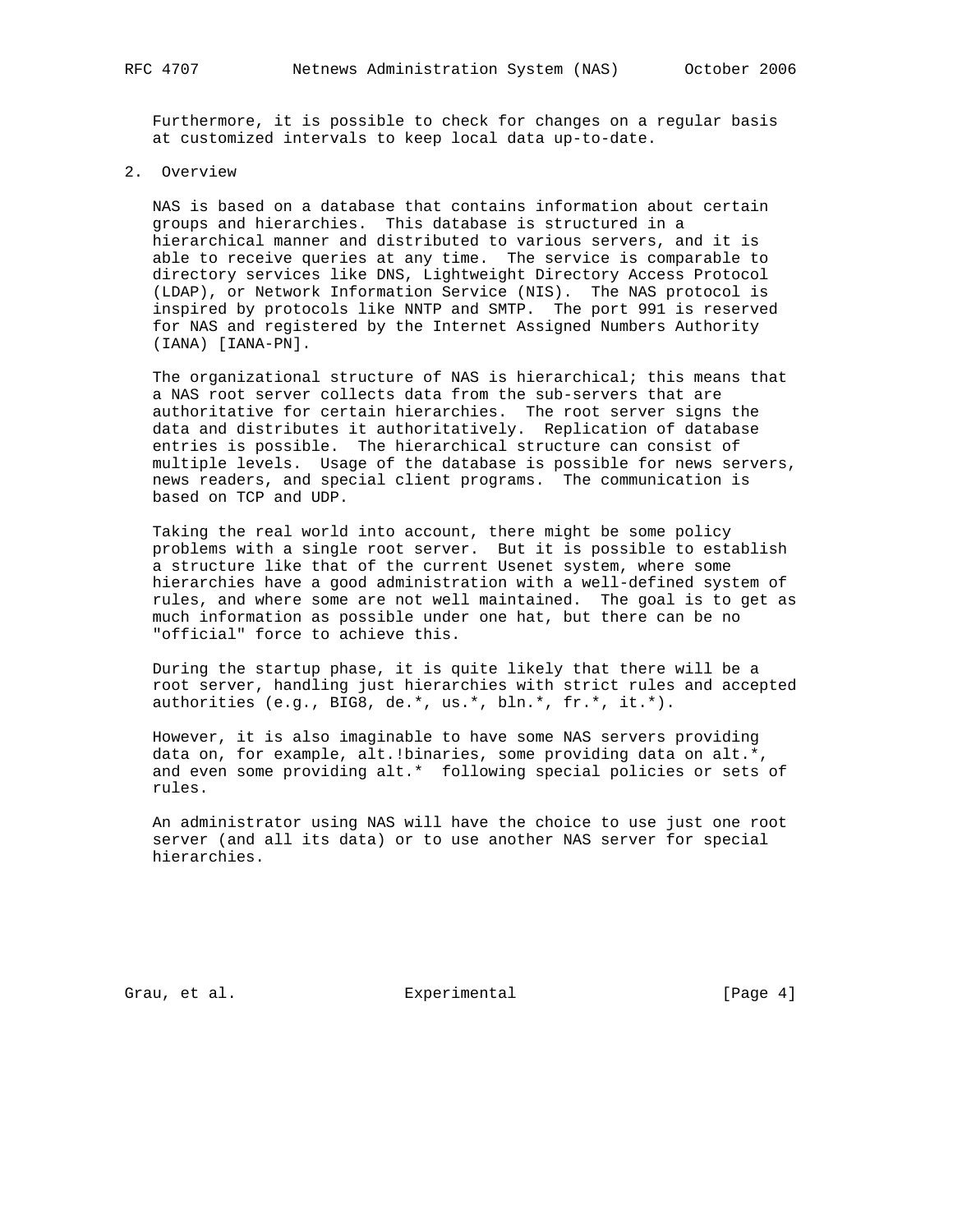

Figure 1

 NAS contains information about newsgroups and complete hierarchies. Furthermore, it contains information about the hierarchies' inheritable entries and default values for a single newsgroup.

3. Protocol Level

 It is expected that the real-life use of NAS will change the requirements for the Netnews Administration System. On the one hand, the protocol has to be extensible and flexible in order to implement improvements; on the other hand, it must ensure compatibility between different versions. A simultaneous migration of all sites using NAS to a new protocol version is not likely to happen. To solve this problem, NAS has a protocol level. This protocol level describes the current functionality. The protocol level, being a number between 1 and 32767, is negotiated at connection setup. Enhancements and modifications must use a different protocol level than that of their predecessors. (Usually the protocol level is incremented by 1 with every new version of the protocol specification.) Every current or future implementation MUST be compatible with protocol level 1 in order to fall back to this level if communication on a higher level fails.

 An implementation of higher protocol levels should be able to emulate the behavior of lower levels, even if this implies a loss of features. The negotiation of the protocol level between client and server is described in the specification of the command VERS. If there is no agreement on the protocol level, only commands of the

Grau, et al. Subsection Experimental Crau, et al. (Page 5)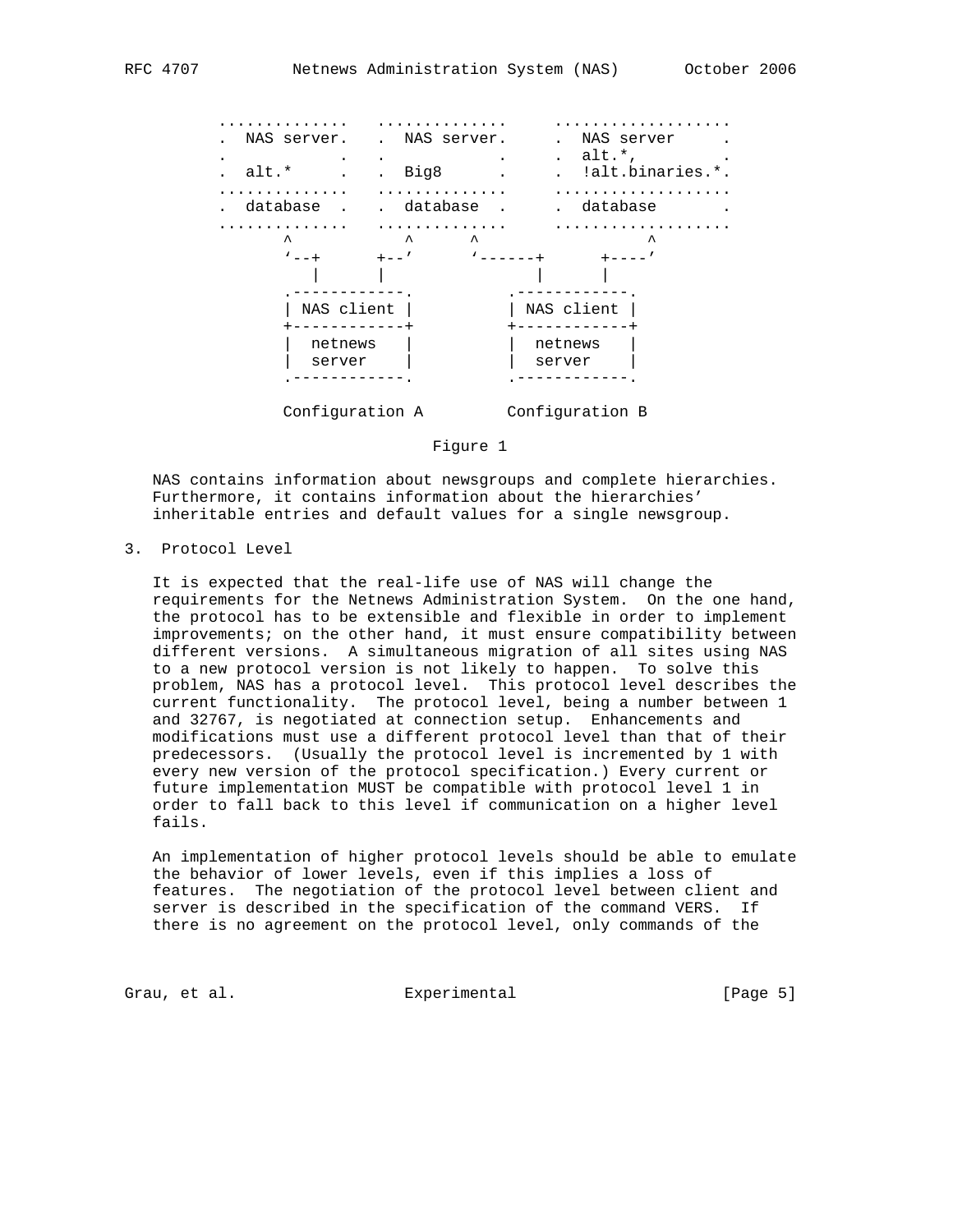protocol level 1 MUST be used. Documents enhancing or modifying the NAS standard MUST specify on which level these changes take place and how the behavior should be in other protocol levels.

This document describes protocol level 1.

4. Description of Functions

 In order to use an NAS server, a connection must be opened by the client. The NAS server can be located in the same domain or somewhere else on the Internet.

 The NAS system is hierarchical. The idea is to have an NAS root server like the DNS root servers. The root server distributes the data collected from client NAS servers that are authoritative servers for their hierarchy. The maintenance of the authoritative data is possible on any system. The root server collects the data and makes them available to other servers, which can in turn distribute these data to other servers. The administrator has the opportunity to make use of either all data or only parts of the database. NAS servers can ask multiple NAS servers for data. An attached time stamp makes it possible to distinguish between new and old data and to avoid loops in the propagation.

 To describe the NAS in greater detail, it is necessary to emphasize the hierarchical design of the NAS system. The following figure shows the propagation of data along the server hierarchy.

 Authoritative data for a newsgroup or a hierarchy are collected and written into a database. These data are available through a local NAS server and are collected from this authoritative server by upstream NAS servers.

There may also be NAS servers that are not authoritative servers; these servers merely provide the information they collect from other NAS servers to clients such as news servers, administration programs, and news readers.

Grau, et al. Subsection Experimental Crau, et al. (Page 6)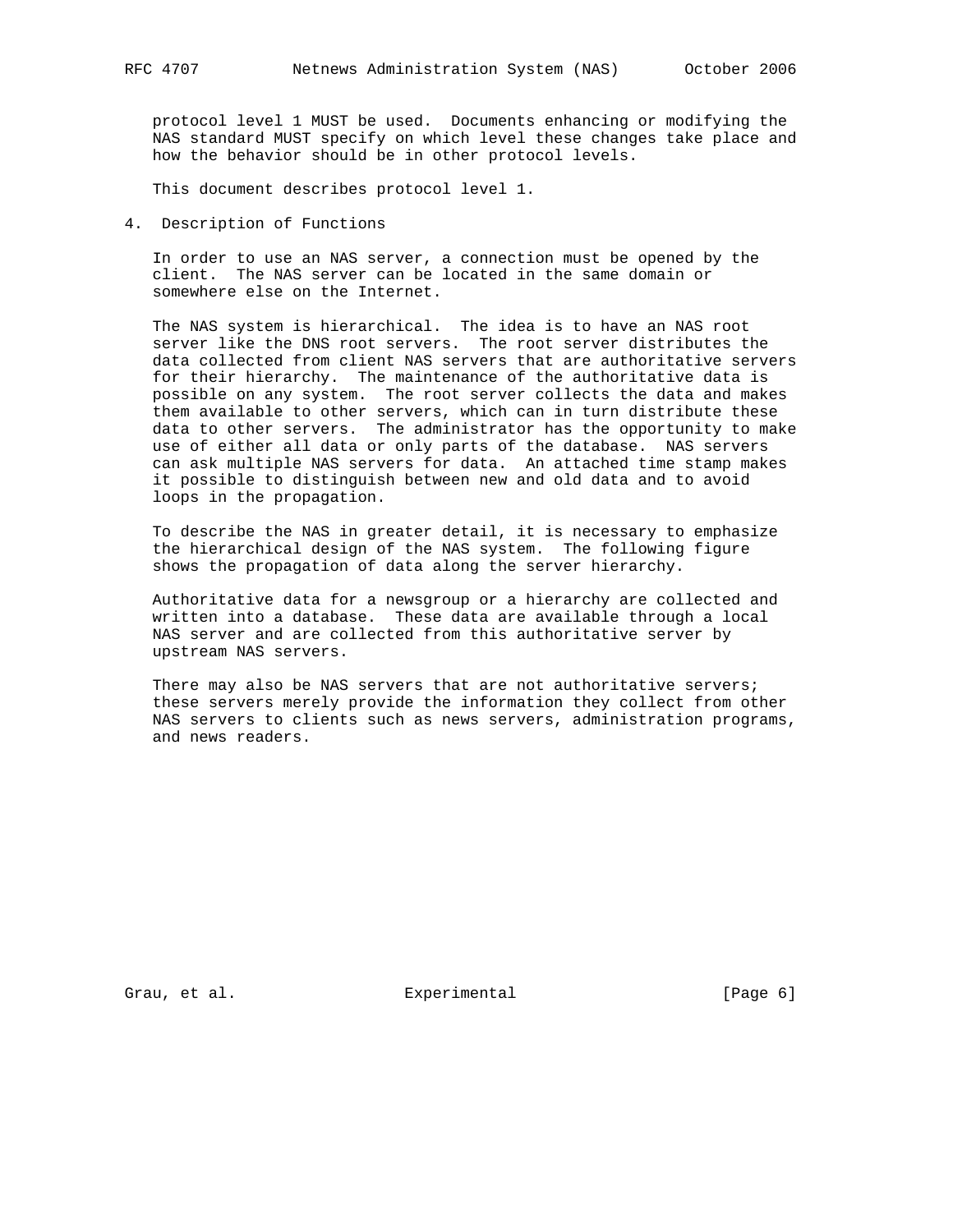

Figure 2

 Requests to an NAS server originating at a client (as well as at another server) are accomplished in several steps: establishing a connection, authentication (optional), negotiating a protocol level (optional), queries on the database, and termination.

5. Definitions

 The key words "MUST", "MUST NOT", "REQUIRED", "SHALL", "SHALL NOT", "SHOULD", "SHOULD NOT", "RECOMMENDED", "MAY", and "OPTIONAL" in this document are to be interpreted as described in [RFC2119].

Grau, et al. Subsection Experimental Crause [Page 7]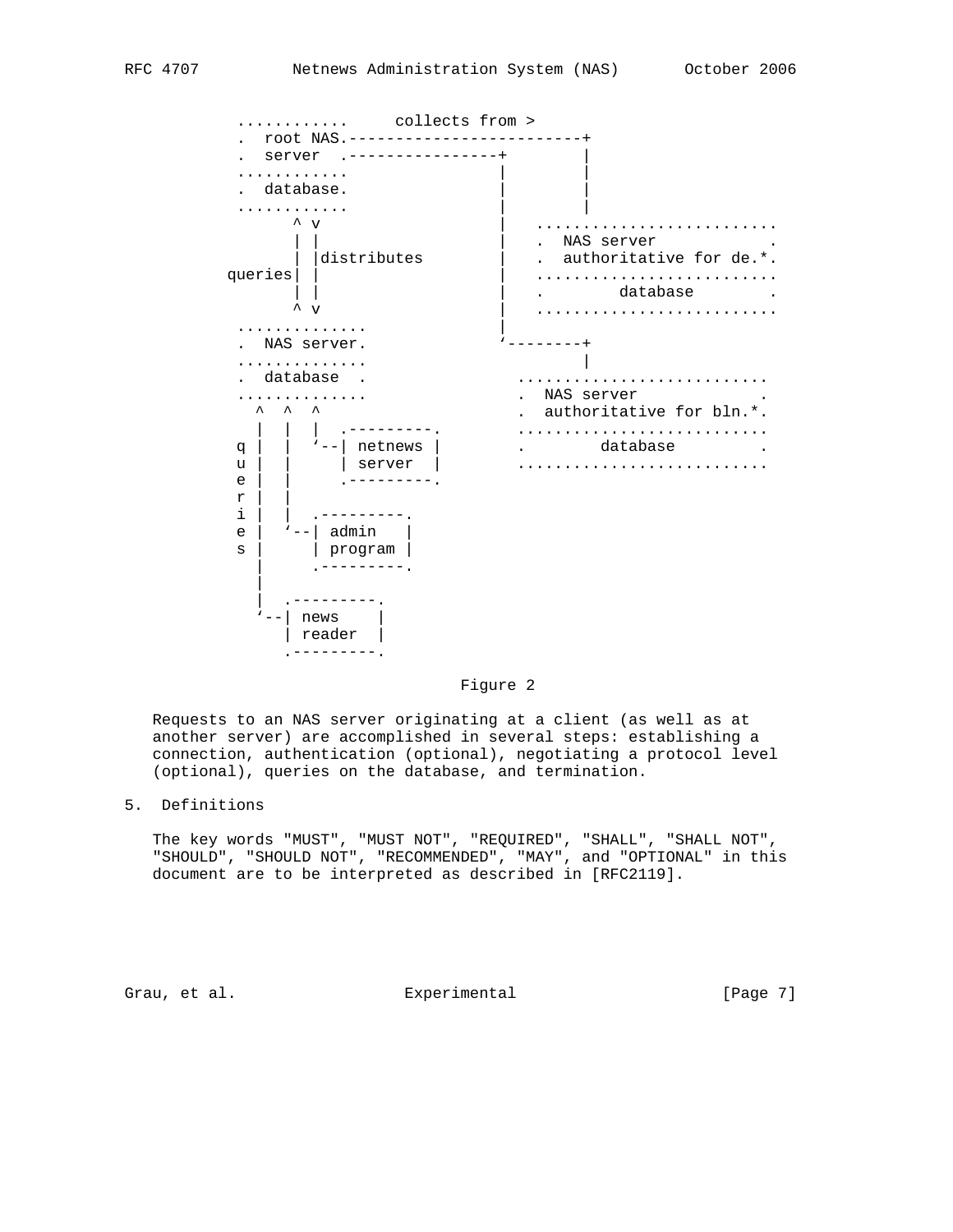6. Specification of the NAS Protocol (TCP)

#### 6.1. Responses

## 6.1.1. Overview

 An answer starts with a response code (a three-digit number), optionally followed by white space and a textual message. Then the actual text/data follows. Text is sent as a series of successive lines of textual matter, each terminated with CRLF. A single line containing only a single period ('.') is sent to indicate the end of the text (i.e., the server will send a CRLF at the end of the last line of text, a period, and another CRLF).

 Answer = response-code [answertext] CRLF text CRLF "." CRLF

 If the original text contains a period as the first character of the text line, that first period is doubled. Therefore, the client must examine the first character of each line received and, for those beginning with a period, determine either that this is the end of the text or that it should collapse the doubled period to a single one.

Example

 <-- INFO --> 101 Information follows Server: nas.example.org (192.0.2.100) Uptime: 2 weeks, 3 days, 5 hours, 9 minutes Software: NAS 1.0 Client: client.example.org (192.0.2.123) Connection: 9 minutes Highest protocol level supported: 1 Requested protocol level: 1 Protocol level used: 1 .

6.1.2. Response Code Values, Structure, and Meaning

 The first digit of the response code indicates the message type (i.e., information, success, warning, error, or data):

 1xx Information 2xx Request successful 3xx Request successful, data follow 4xx Request accepted, but no operation possible

Grau, et al. Subsection Experimental Crau, et al. (Page 8)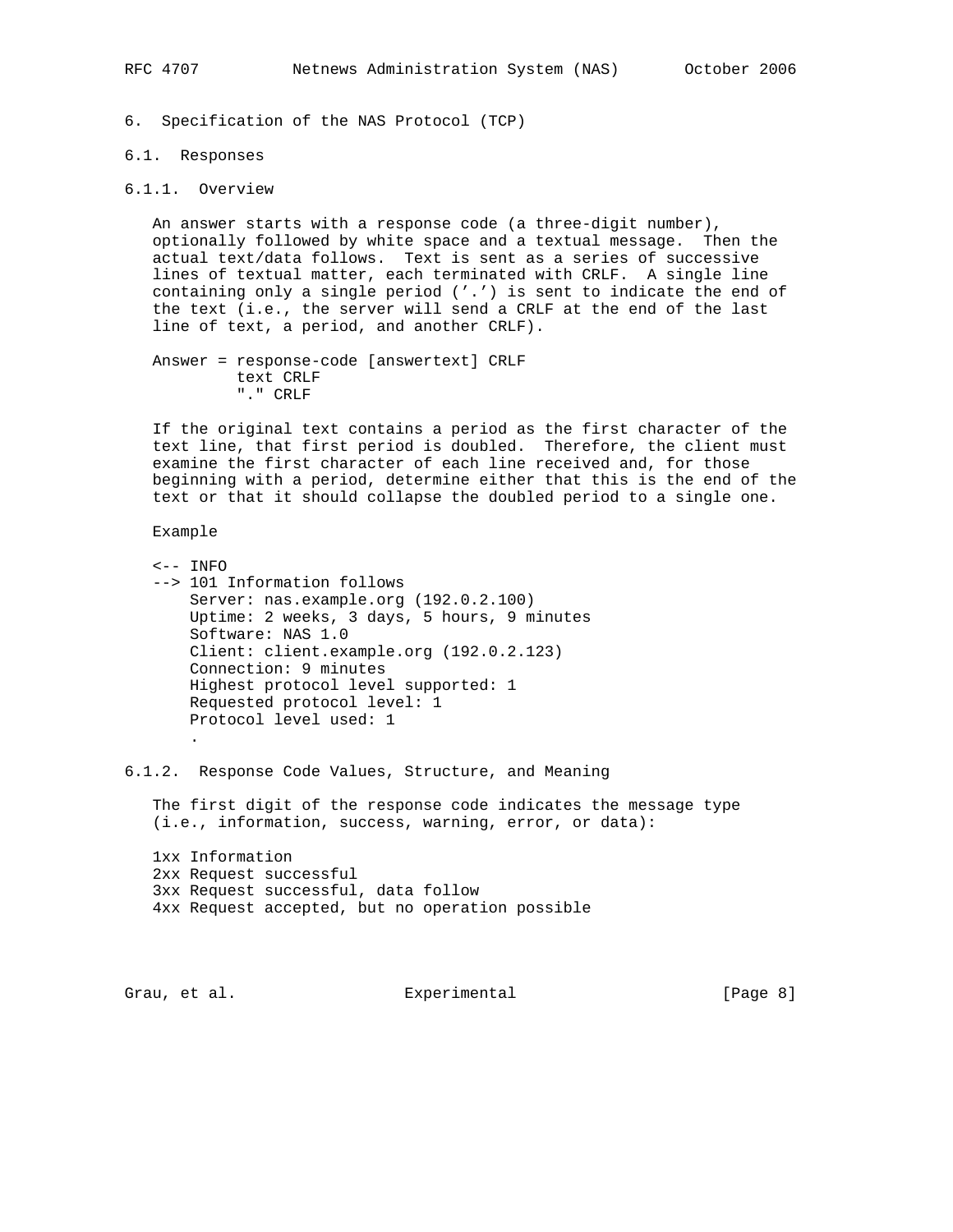5xx Request is wrong (syntax error), is not implemented, or leads to an internal error 6xx Request successful, data follow until end mark

The second digit specifies the message category:

 x0x Connection-related stuff x1x Queries, answers, or data x2x Server-server communication x3x Authentication, authorization x8x Non-standard extensions x9x Debugging output

 The actual response code for a specific command is listed in the description of the commands. Answers of the type 1xx, 2xx, 4xx, and 5xx can have a text after the numerical code. 3xx answers contain one or more parameters with data; the exact format is explained in the description of the commands.

An answer to an incorrect request may be longer than one line.

6.2. Connection Setup

 NAS typically uses port 991, which is reserved by IANA [IANA-PN]. If a connection is set up by the client, the server answers immediately (without a request) with the greeting message, which will start with code 200:

 --> 200 Welcome! nas.example.org ready .

 If a connection is refused because the client has no permission to access the server, the answer code is 434. That decision can be made on connection startup based on the client's IP address. When the server is currently out of service, the answer code is 404.

Examples:

.

.

--> 434 You have no permission to retrieve data. Good bye.

--> 404 Maintenance time

After sending a 404 or 434 message, the connection will be closed.

Grau, et al. Subsection Experimental Crau, et al. (Page 9)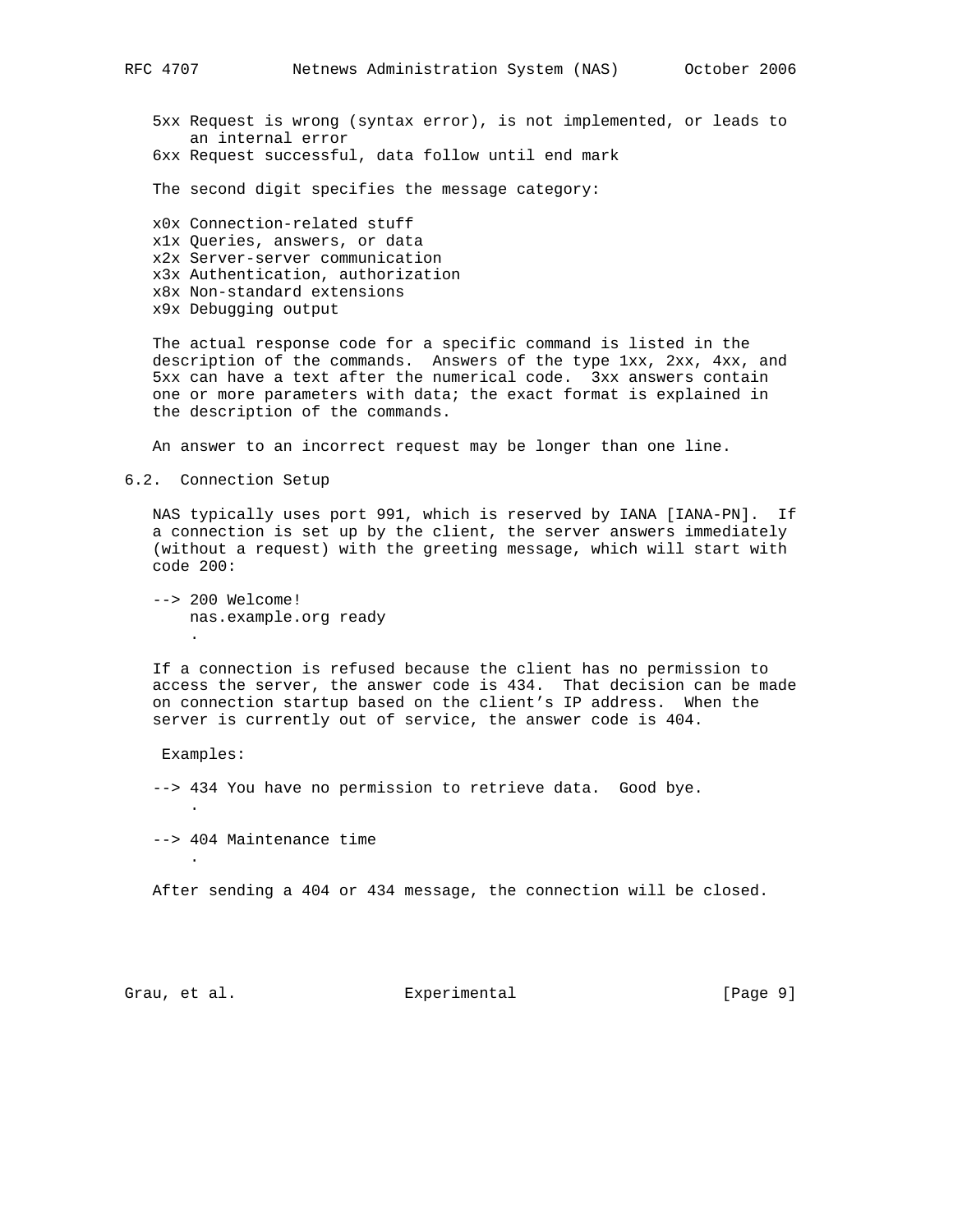# 6.3. Commands

## 6.3.1. Structure

 A command consists of a command word, sometimes followed by a parameter. Parameters are separated from the command word by white space.

 Commands used in the NAS protocol are not case sensitive. A command word or parameter may be uppercase, lowercase, or any mixture of upper- and lowercase.

 The length of a command line is not limited. If the need to limit the length of command lines in real-life implementations arises, answer code 513 (line too long) should be returned.

 The protocol level described in this document uses command words with a length of exactly four characters each.

 In examples, octets sent to the NAS server are preceded by "<-- " and those sent by the NAS server by "--> ". The indicator is omitted if the direction of the dialog does not change.

6.3.2. Overview

 The commands described below are defined using the Augmented Backus- Naur Form (ABNF) defined in [RFC4234]. The definitions for 'ALPHA', 'CRLF', 'DIGIT', 'WSP' and 'VCHAR' are taken from appendix B of [RFC4234] and not repeated here.

 The following ABNF definitions constitute the set of NAS commands that can be sent from the client to an NAS server.

## 6.3.3. Detailed Description

Some overall definitions follow:

| text                   | $=$ $\frac{6}{41-9}$ /<br>$8d11 - 12$ /<br>$8d14 - 255$ | ; all octets except<br>; US-ASCII NUL, CR and LF                                             |
|------------------------|---------------------------------------------------------|----------------------------------------------------------------------------------------------|
| answertext             |                                                         | = WSP *( ALPHA / DIGIT / "+" / "-" / "/" / " " /<br>"." / "." / ":" / "=" / "?" / "!" / SP ) |
| $utc-time$             |                                                         | $=$ 14DIGIT ; the date and time of the server in UTC<br>; YYYYMMDDhhmmss                     |
| response-code = 3DIGIT |                                                         | ; three digit number                                                                         |

Grau, et al. Subsection Experimental (Page 10)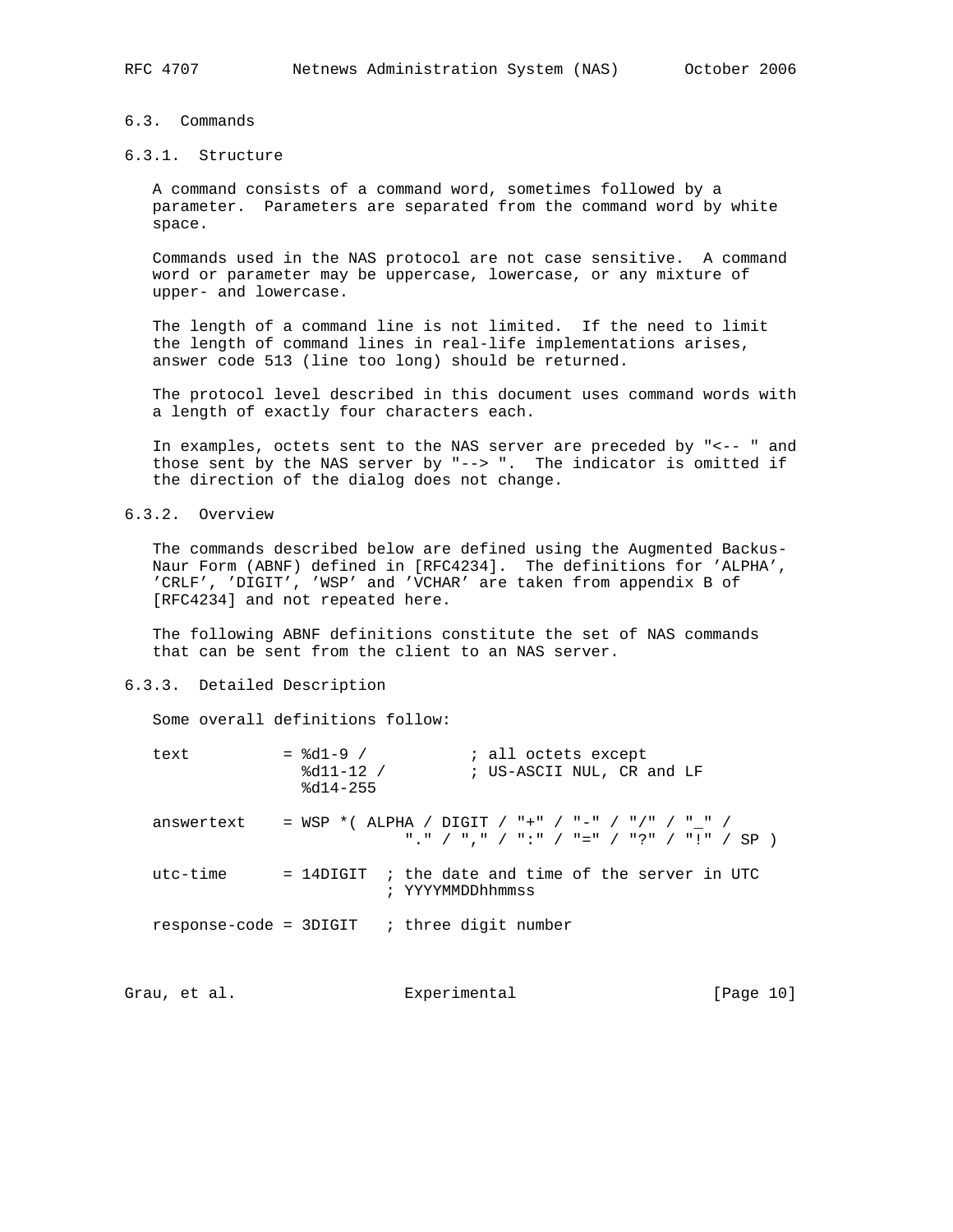Newsgroup names and hierarchy names are defined according to the following ABNF definitions. Since a hierarchy name can be the same as a newsgroup name (e.g., hierarchy bln.announce.fub.\* and newsgroup name bln.announce.fub), there is no difference between the two.

| name            | = plain-component *("." component)                      |
|-----------------|---------------------------------------------------------|
| component       | = plain-component / encoded-word                        |
| encoded-word    | $= 1$ *(lowercase / DIGIT /                             |
|                 | $T + T$ / $T - T$ / $T / T$ / $T - T$ / $T = T$ / $T$ ? |
| plain-component | = component-start *component-rest                       |
| component-start | $=$ lowercase / DIGIT                                   |
| lowercase       | = %x61-7A; letter a-z lowercase                         |
| component-rest  | = component-start / "+" / "-" / " "                     |
|                 |                                                         |

 NOTE: This definition of newsgroup name is in reference to "News Article Format and Transmission" [SON1036]. When the document "News Article Format" [USEFOR] is established as an RFC, its definitions should be integrated into a higher protocol level of NAS.

### 6.3.3.1. HELP

Description

 This command prints a short help text on a given command. If called without parameters, it will display a complete list of commands.

help-cmd = "HELP" [WSP commandname] CRLF

 commandname = "DATA" / "DATE" / "GETP" / "GETA" / "HELP" / "HIER" / "INFO" / "LIST" / "LSTR" / "QUIT" / "VERS"

Possible answers

 100: Command overview, command description 410: Indicates that the server is not giving any information

 help-answer = "410" [answertext] CRLF text CRLF "." CRLF help-answer =/ "100" [answertext] CRLF text CRLF "." CRLF

Examples

 $\leftarrow$  -  $\leftarrow$  HELP

Grau, et al. Subsection Experimental Crau, et al. [Page 11]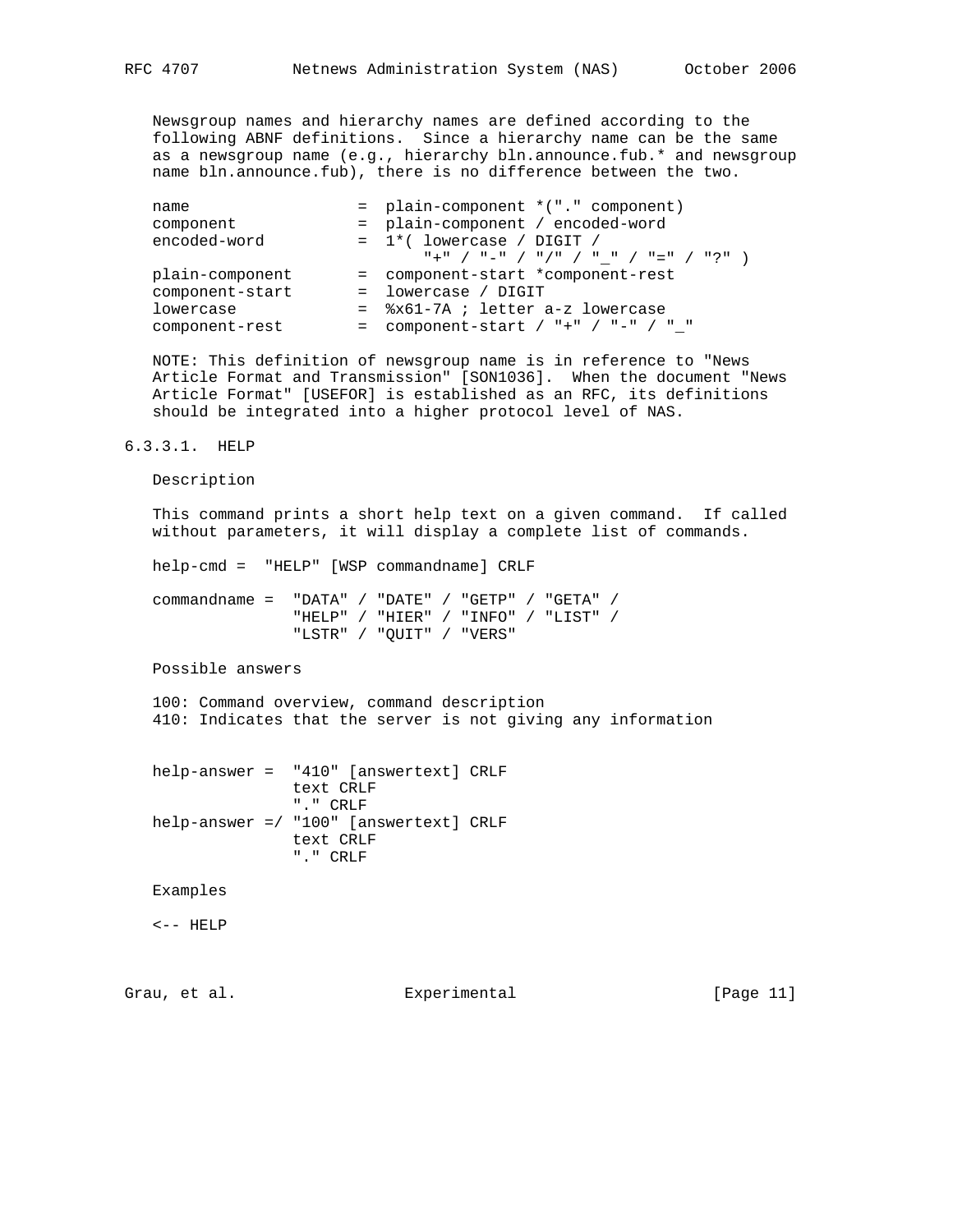```
 --> 100 NAS server nas.example.org - Version 1.0
        Supported commands:
       DATA - data for a newsgroup
       DATE - show time of server in UTC
       GETP - get package
       GETA - get data from an authoritative server
       HELP - show this help
       HIER - data for a hierarchy
       INFO - show info on current connection
       LIST - list newsgroups or hierarchies
       LSTR - recursive list newsgroups or hierarchies
       QUIT - close the connection
       VERS - show or set current protocol level
       Contact address nas@example.org
 .
    <-- HELP LIST
    --> 100 LIST
       LIST - list newsgroups or hierarchies
       Syntax: LIST hierarchy ...
       Get a list of newsgroups and sub-hierarchies
       directly under the parameter hierarchy
 .
    <-- HELP NOOP
   --& 410 unknown command "NOOP"
 .
6.3.3.2. INFO
   Description
   Prints information about the current connection, the server, and the
   client.
    info-cmd = "INFO" CRLF
   Possible answers
   101: Normal answer; prints some information about client
        and server
    400: Indicates that the server is not giving any information
```
Grau, et al. Subsection Experimental (Page 12)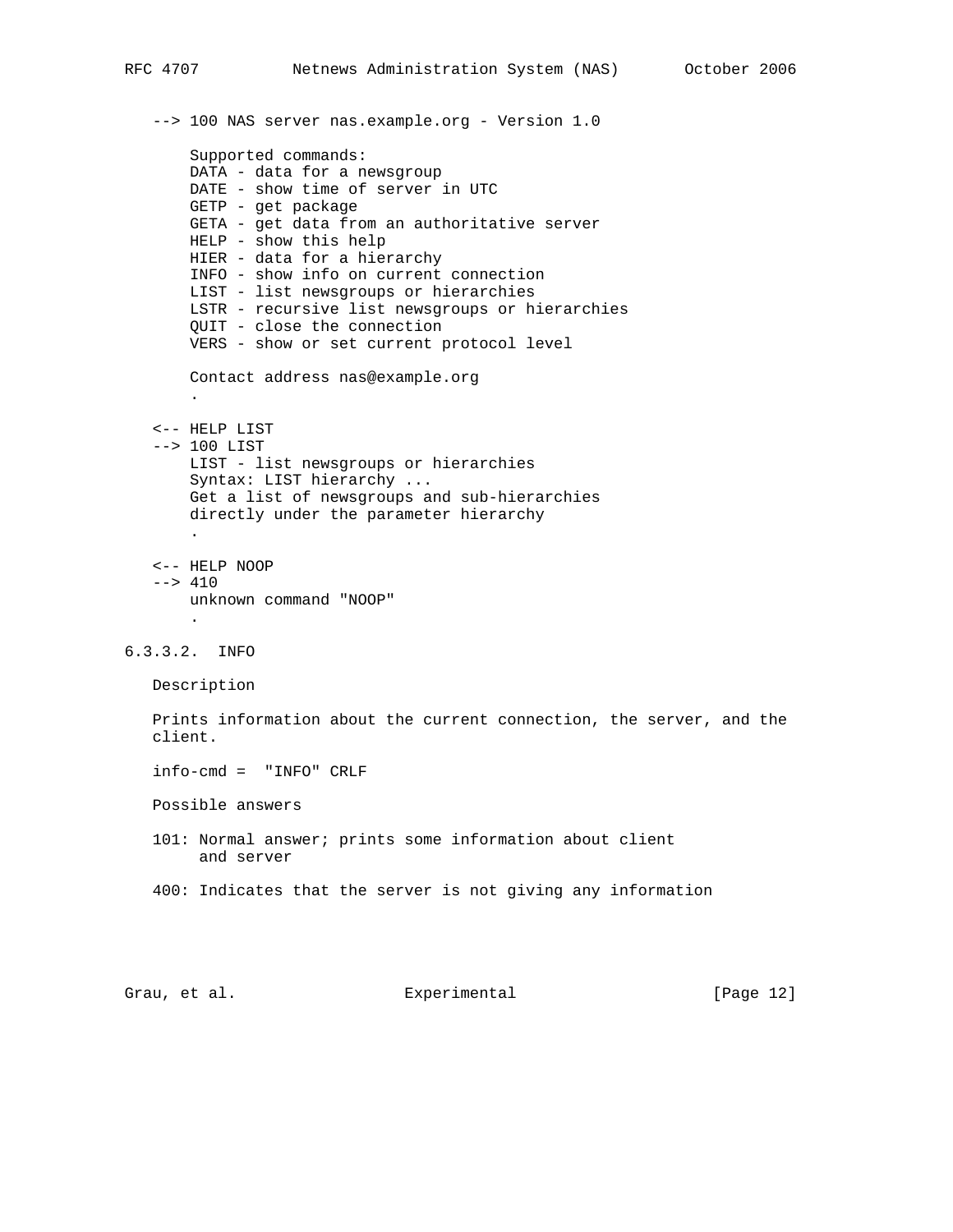```
 info-answer = "400" [answertext] CRLF
                text CRLF
                "." CRLF
 info-answer =/ "101" [answertext] CRLF
                text CRLF
                 "." CRLF
```

```
 Examples
```

```
 <-- INFO
 --> 101 Information follows
    Server: nas.example.org (192.0.2.100)
    Uptime: 2 weeks, 3 days, 5 hours, 9 minutes
    Software: NAS 1.0
    Client: client.example.org (192.0.2.123)
    Connection: 9 minutes
    Highest protocol level supported: 1
    Requested protocol level: 1
    Protocol level used: 1
    End
```
.

 $\leftarrow$  - INFO  $--& 400$  No information available. .

```
6.3.3.3. DATE
```
Description

 Prints the current time of the server in UTC (Universal Coordinated Time) in the format YYYYMMDDhhmmss, followed by an optional comment. The DATE command is only for informational use and to check the server time. For regular transmission of time over the network, the Network Time Protocol (NTP) [RFC1305] should be used.

date-cmd = "DATE" CRLF

Possible answers

 300: Print the UTC time in specified format; see below 511: Error; print an error message

 date-answer = "511" [answertext] CRLF text CRLF "." CRLF

Grau, et al. Subsectimental Experimental [Page 13]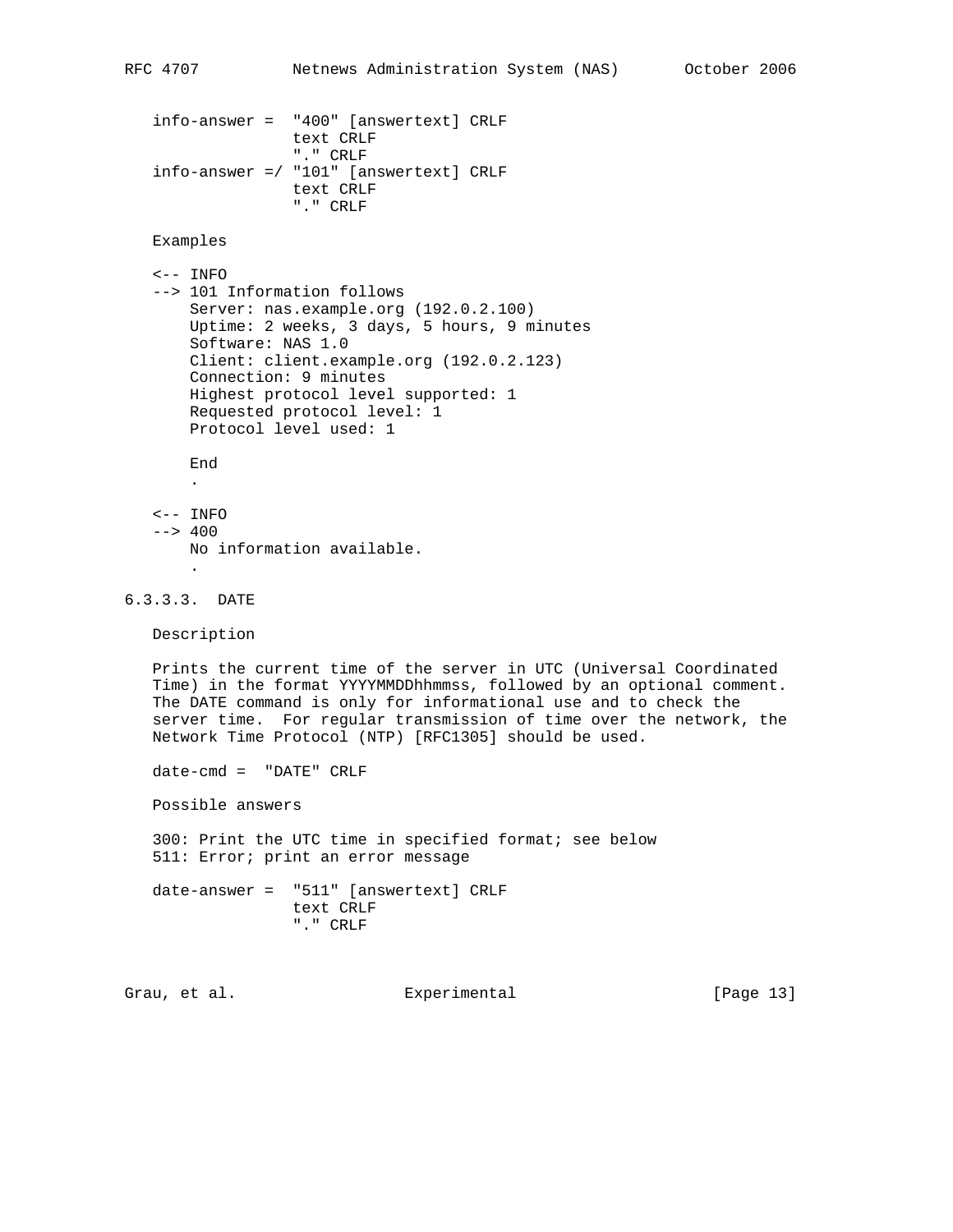date-answer =/ "300" [answertext] CRLF utc-time [answertext] CRLF "." CRLF Examples <-- DATE --> 300 19990427135230 UTC .  $\leftarrow$  - DATE --> 511 Time is unknown

6.3.3.4. VERS

.

Description

 The VERS command is used to determine the protocol level to use between client and server. The parameter is a protocol level that the client supports and wants to use. The server will respond with the highest level accepted. This version number MUST not be higher than that requested by the client. Client and server MUST only use commands from the level that the server has confirmed. It is possible, but seldom necessary, to change the protocol level during a session by client request (VERS [protocol level]). When no option is given, the current protocol level will be printed. When no protocol level is negotiated, the protocol level 1 will be used. Commands of a higher level are not allowed without successful negotiation. The protocol level can be followed by an optional comment.

vers-cmd = "VERS" [WSP level] CRLF

level =  $1*5$ DIGIT ; the valid range is  $1 - 32767$ 

Possible answers

 202: Returns current protocol level 302: Requested level accepted 402: Requested level too high; falling back to lower level 510: Syntax error vers-answer = "202" [answertext] CRLF level [answertext] CRLF "." CRLF

Grau, et al. Subsectimental Experimental [Page 14]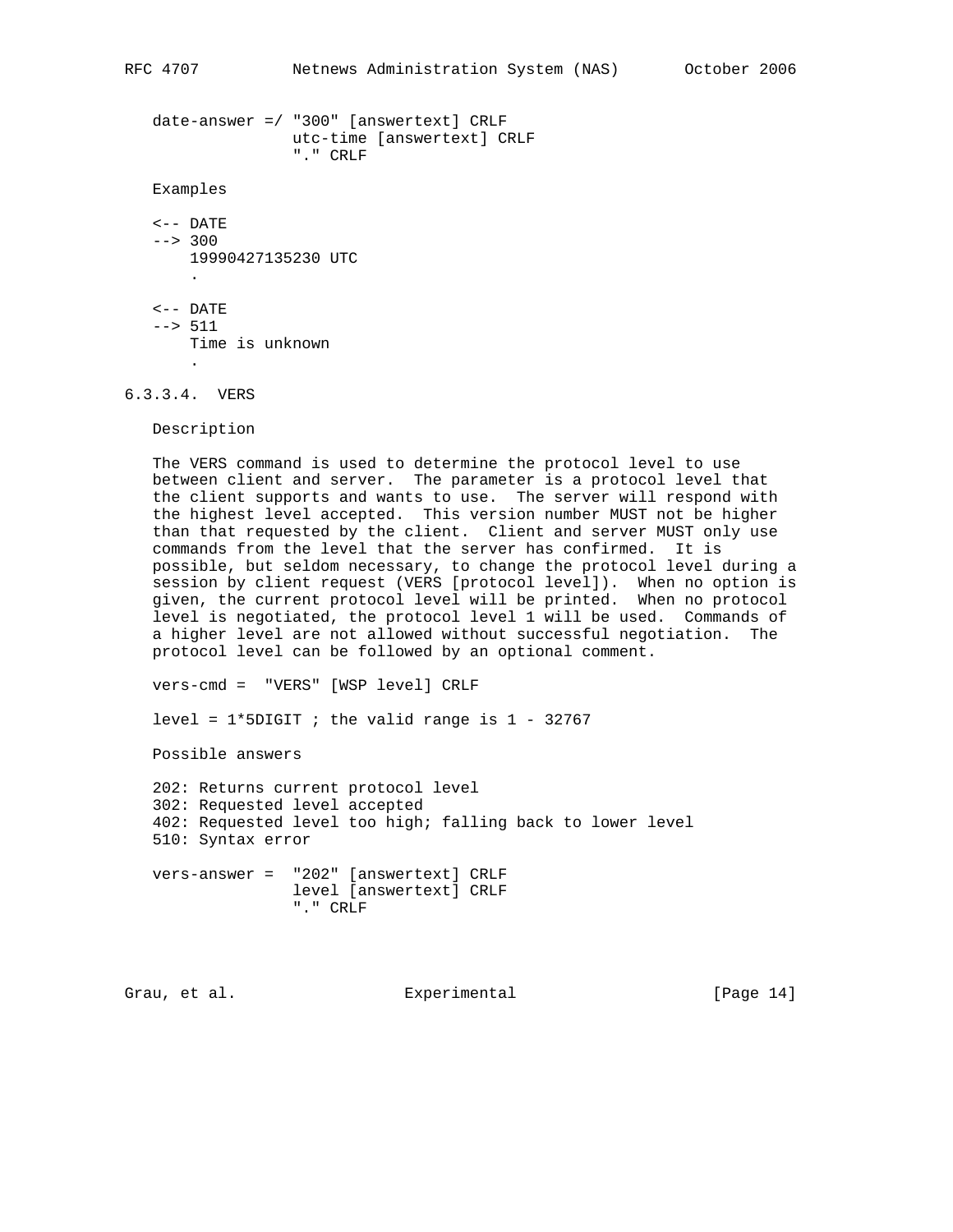```
 vers-answer =/ "302" [answertext] CRLF
                   level [answertext] WSP level CRLF
                   "." CRLF
   vers-answer =/ "402" [answertext] CRLF
                   level [answertext] WSP level CRLF
                   "." CRLF
   vers-answer =/ "510" [answertext] CRLF
                  level [answertext] CRLF
                   "." CRLF
   Examples
    <-- VERS
    --> 202
       2 Current protocol level is 2
 .
   \leftarrow - VERS 2
    --> 302
       2 My max protocol level is 10
 .
    <-- VERS 11
   --& 402 10 Falling back to level 10
 .
    <-- VERS BAL
    --> 510
      1 Syntax error
 .
6.3.3.5. QUIT
   Description
   Terminates the connection.
   quit-cmd = "QUIT" CRLF
   Possible answers
    201: Termination of the connection
   quit-answer = "201" [answertext] CRLF
```
Grau, et al. Subsection Experimental Crau, et al. [Page 15]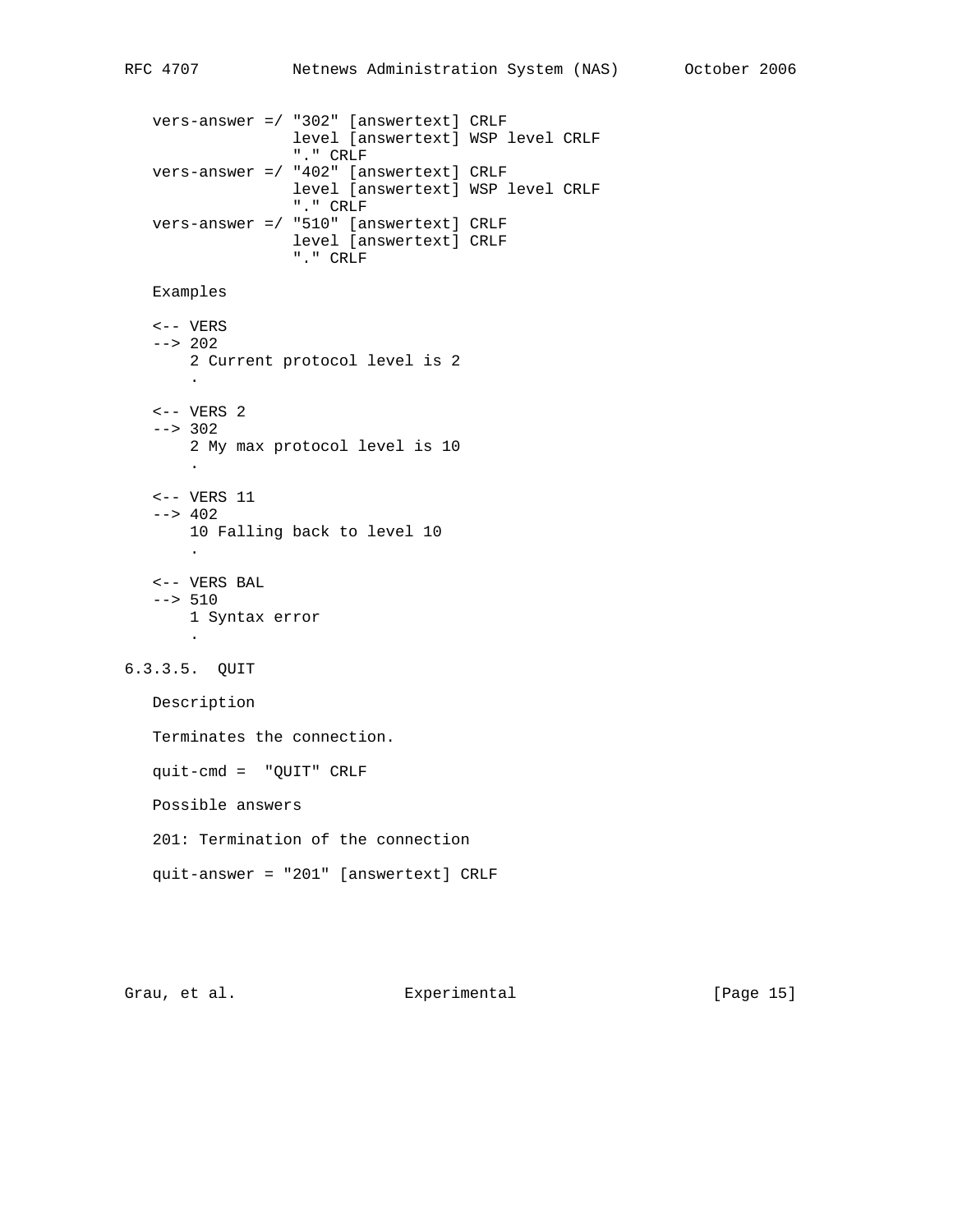Example

 <-- QUIT --> 201 Closing connection. Bye.

6.3.3.6. LIST

Description

 To obtain a list of newsgroups and sub-hierarchies in the requested hierarchies, the command LIST is used. The status of the hierarchies is also given. The highest level consists of all top-level hierarchies and is labeled "\*". It can be obtained this way, too.

 The data consist of a newsgroup- or hierarchy-name/status indicator pair per line. Name and status indicator must be separated by at least one white space. The status indicator is a single word (see Section 6.4). The interpretation is not case sensitive.

 $list-cmd = "LIST"$  ( WSP "\*" /  $1*(WSP name)$ ) CRLF

Possible answers

```
 401: Permission denied
 510: Syntax error
 610: Normal response with all requested data
 list-answer = "610" [answertext] CRLF
                *(listdata CRLF)
                "." CRLF
 list-answer =/ "401" [answertext] CRLF
                text CRLF
                "." CRLF
 list-answer =/ "510" [answertext] CRLF
                 text CRLF
                  "." CRLF
```
listdata = name WSP list-status

 The list-status is the status of a newsgroup or hierarchy according to Section 6.4.

```
 list-status = "Complete" /
             "Incomplete" /
 "Obsolete" /
 "Unknown" /
             "Unmoderated" /
             "Readonly" /
```
Grau, et al. Experimental [Page 16]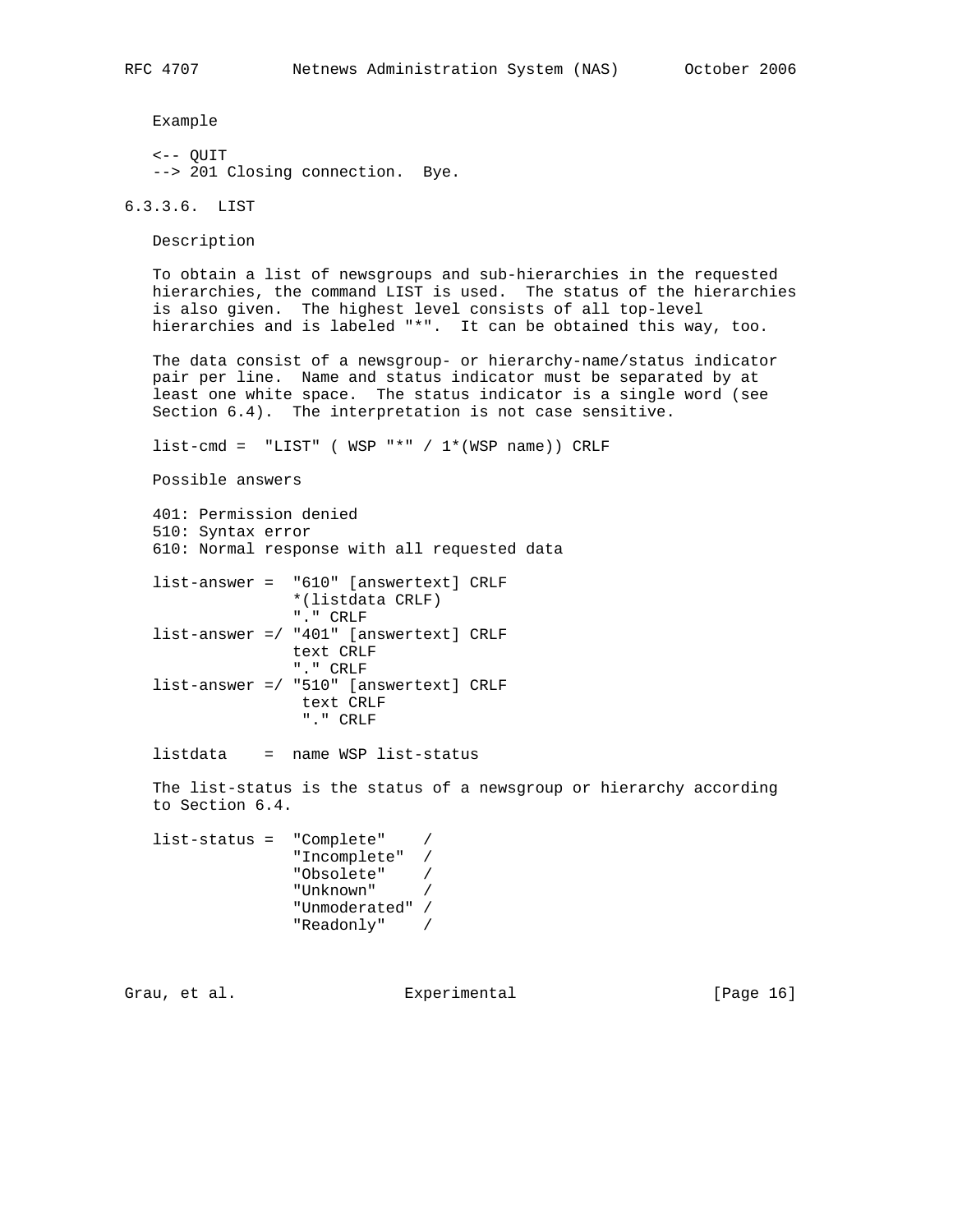```
 "Moderated" /
 "Removed" ; list-status is case-insensitive
   Examples
  \leftarrow -- LIST * --> 610 data follow
      alt Incomplete
       comp Complete
       de Incomplete
       rec Complete
       sub Obsolete
 .
   <-- LIST de
   --> 610 data follow
       de.admin Complete
       de.alt Incomplete
       de.comm Complete
       de.comp Complete
       de.etc Complete
       de.markt Complete
       de.newusers Complete
       de.org Complete
       de.rec Complete
       de.sci Complete
       de.soc Complete
       de.answers Moderated
       de.test Unmoderated
 .
   <-- LIST foo
   --> 610 data follow
      foo Unknown
 .
   <-- LIST
   --> 510 Syntax error
      missing parameter hierarchy
       .
   <-- LIST de
   --> 401 Something is wrong
      Permission denied
 .
```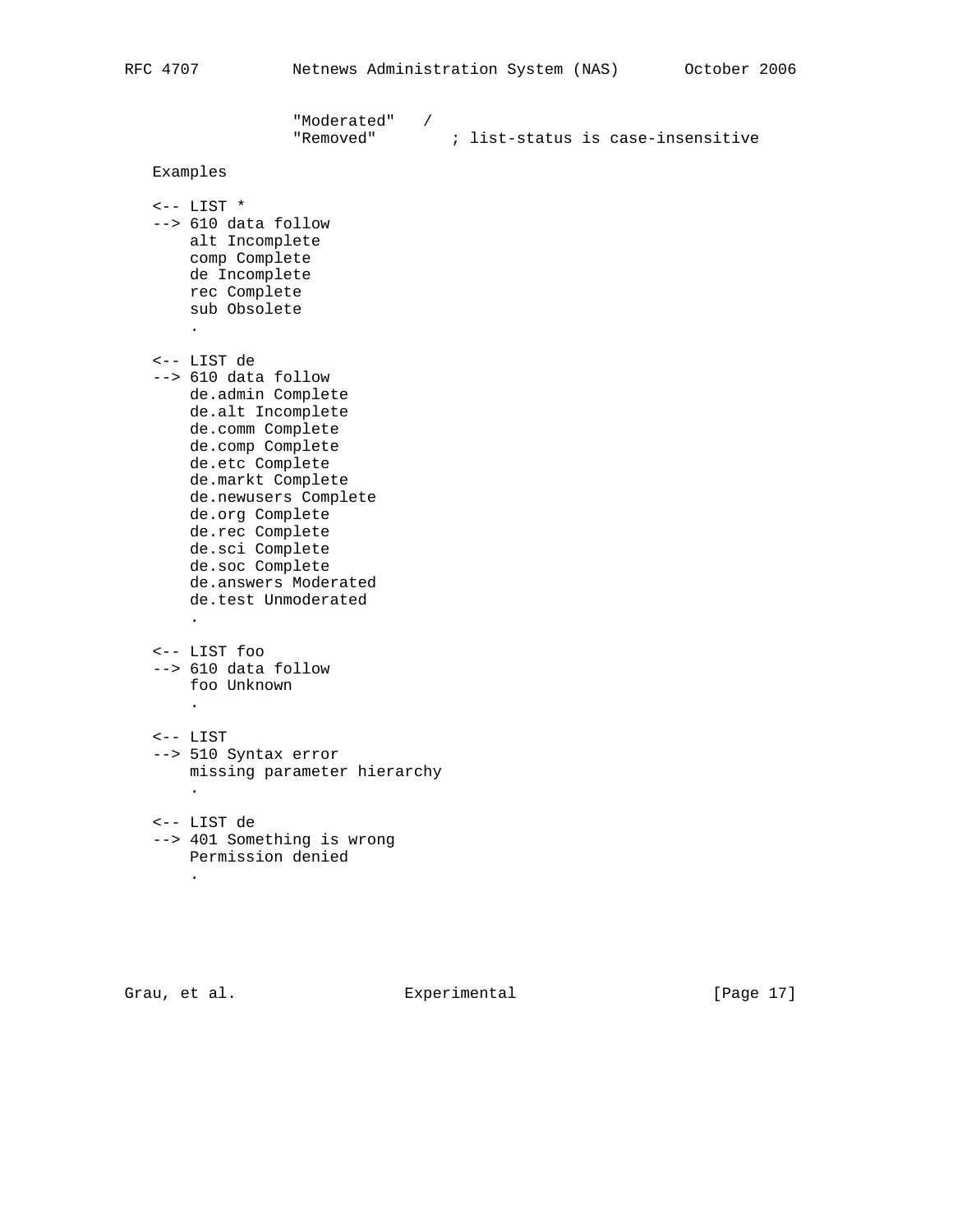6.3.3.7. LSTR

#### Description

 To obtain a recursive list of newsgroups and sub-hierarchies in the named hierarchy, the command LSTR is used. The status of the hierarchies is also given. The highest level consists of all top level hierarchies and is labeled "\*". It can be obtained this way, too.

 The use of "\*" as a wildcard pattern following the beginning of a hierarchy name is also possible; so a "LSTR de.a\*" would return a list of all newsgroups and hierarchies starting with "de.a".

 $lstr-cmd = "LSTR"$  ( WSP "\*" /  $1*(WSP \ name [" * " / " . *"]) )$  CRLF

Possible answers

 401: Permission denied 510: Syntax error 610: Normal answer with all requested data

 lstr-answer = "610" [answertext] CRLF \*(listdata CRLF) "." CRLF lstr-answer =/ "401" [answertext] CRLF text CRLF "." CRLF lstr-answer =/ "510" [answertext] CRLF text CRLF "." CRLF

listdata = name WSP list-status

 The list-status is the status of a newsgroup or hierarchy according to Section 6.4.

```
 list-status = "Complete" /
              "Incomplete" /
 "Obsolete" /
 "Unknown" /
              "Unmoderated" /
              "Readonly" /
              "Moderated" /
              "Removed" ; list-status is case-insensitive
```
Grau, et al. Experimental [Page 18]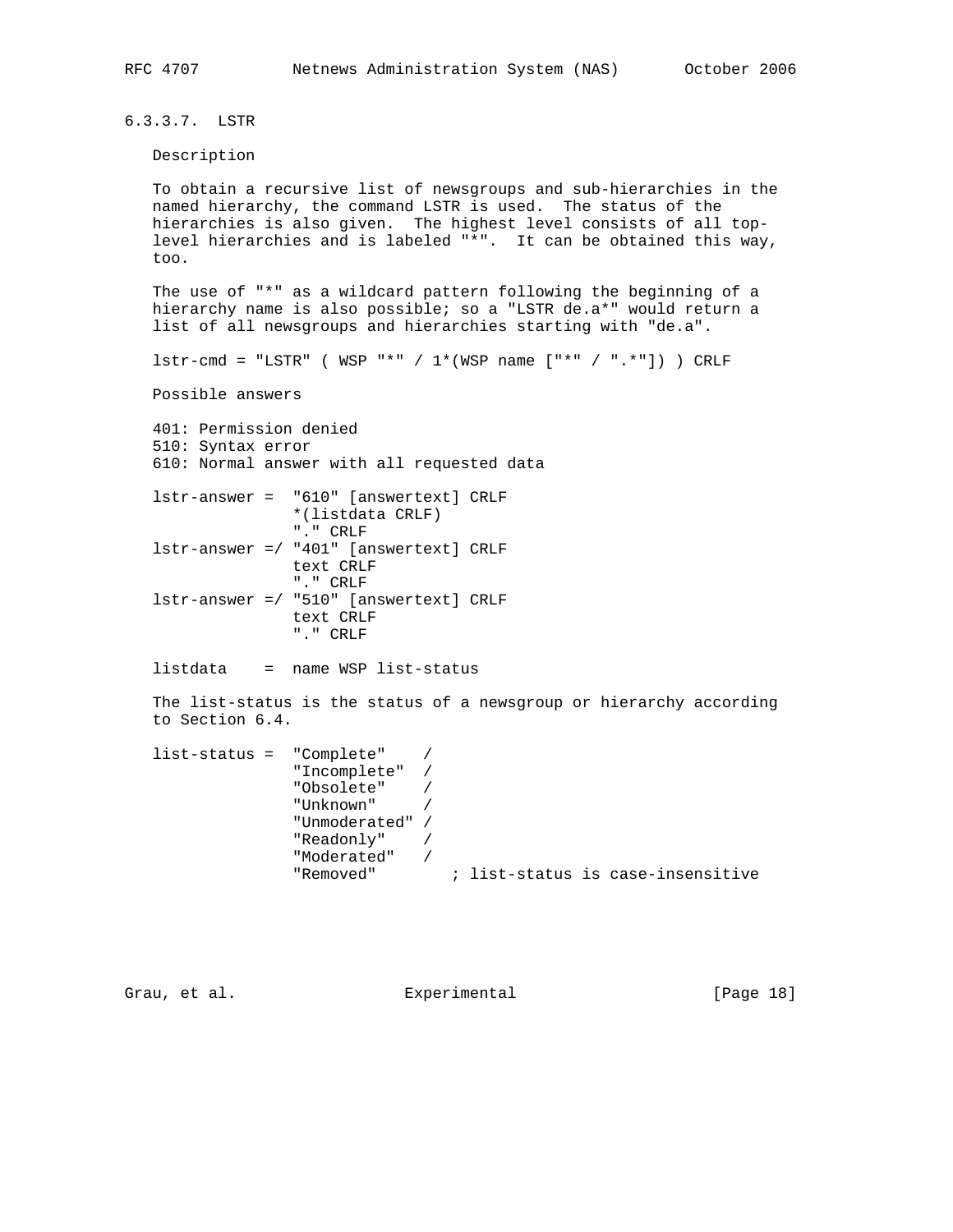## Example

 <-- LSTR de.admin --> 610 recursive mode de.admin Complete de.admin.infos Moderated de.admin.lists Moderated de.admin.misc Unmoderated de.admin.net-abuse Complete de.admin.net-abuse.announce Moderated de.admin.net-abuse.mail Unmoderated de.admin.net-abuse.misc Unmoderated de.admin.net-abuse.news Unmoderated de.admin.news Complete de.admin.news.announce Moderated de.admin.news.groups Unmoderated de.admin.news.misc Unmoderated de.admin.news.nocem Unmoderated de.admin.news.regeln Unmoderated .

## 6.3.3.8. HIER

Description

 The command HIER lists all information available about the hierarchy. With the data header "Name", a new data block for each hierarchy is started. The header "Name" gives the name of the hierarchy. The data headers are described in Section 6.3.4. The default is to transmit all available information. It can be limited to a list of desired headers ("Name" and "Status" are always given). A set of comma-separated headers, as an option to the HIER command, will return the requested header fields.

 hier-cmd = "HIER" 1\*(WSP name) [WSP selection] CRLF selection =  $*($  "," header )  $\qquad$  ; Describes the data fields ; that are requested header = ALPHA \*(ALPHA / "-" ) ; According to section  $6.3.4$  Example for selection ,Followup,Description : For all entries list Name, Status, Followup and Description Possible answers 401: Permission denied

Grau, et al. Experimental [Page 19]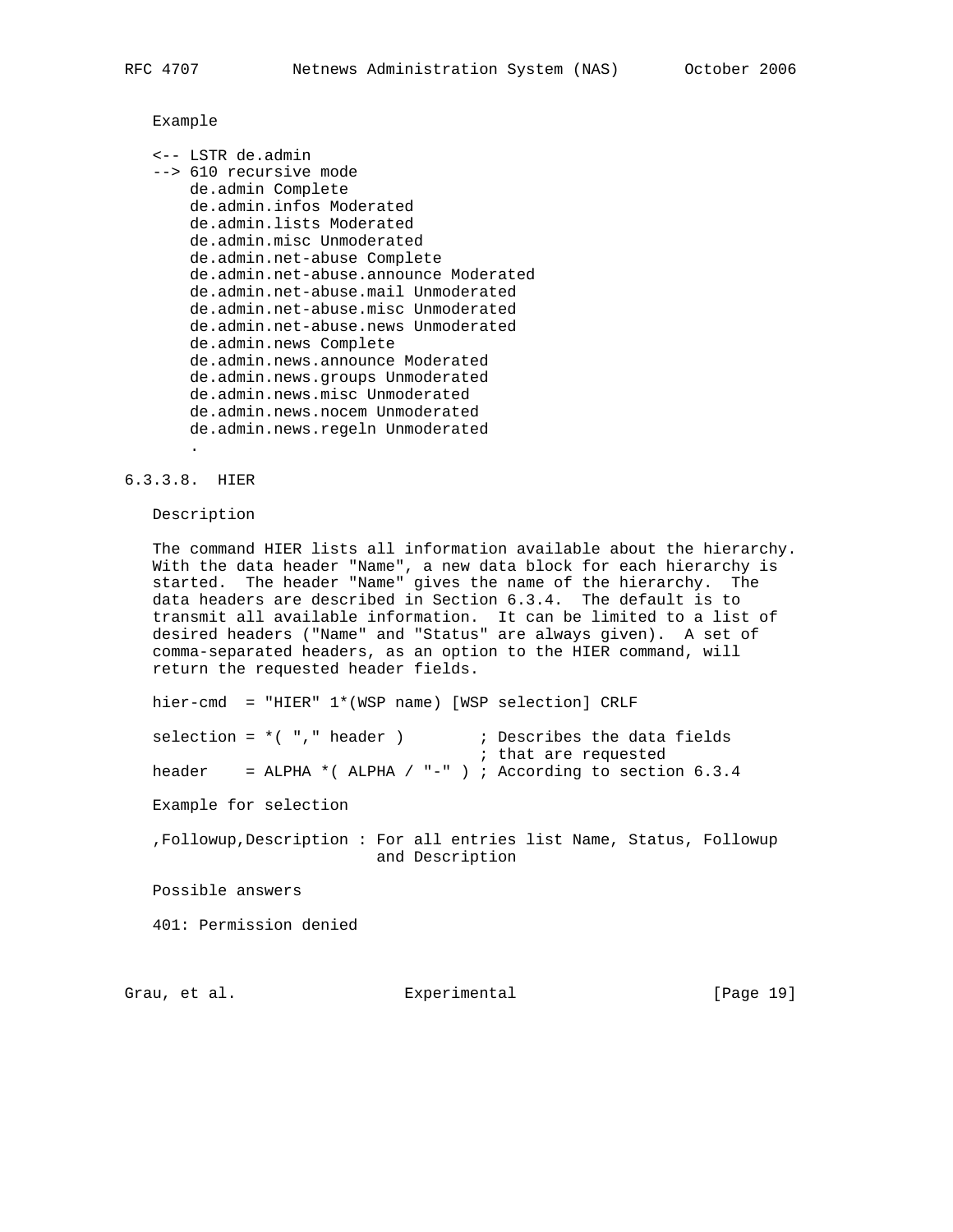```
 510: Syntax error
   611: Regular answer with all requested data
   hier-answer = "611" [answertext] CRLF
                   *(hierdata CRLF)
                   "." CRLF
   hier-answer =/ "510" [answertext] CRLF
                   *(text CRLF)
                   "." CRLF
   hier-answer =/ "401" [answertext] CRLF
                   *(text CRLF)
                   "." CRLF
   hierdata = "Name:" WSP text CRLF
                   "Status:" WSP text CRLF
                   *(header ":" WSP text CRLF)
                   [("Ctl-PGP-Key:" CRLF PGP-answer /
                     "Mod-PGP-Key:" CRLF PGP-answer)]
   PGP-answer: The exact format is described in Section 6.7.
   Examples
   <-- HIER de
   --> 611 Data coming
       Name: de
       Status: Complete
       Serial: 20020823120306
       Description: Internationale deutschsprachige Newsgruppen
       Netiquette: http://www.kirchwitz.de.example/˜amk/dni/netiquette
       FAQ: http://www.kirchwitz.de.example/˜amk/dai/einrichtung
       Ctl-Send-Adr: moderator@dana.de.example
       Ctl-Newsgroup: de.admin.news.announce
       Mod-Wildcard: %s@moderators.dana.de.example
       Language: DE
       Charset: ISO-8859-1
       Encoding: text/plain
       Newsgroup-Type: Discussion
       Hier-Type: Global
       Comp-Length: 14
       Date-Create: 19920106000000
 .
   <-- HIER bln
   --> 401
       Permission denied
 .
```
Grau, et al. Subsection Experimental Crau, et al. [Page 20]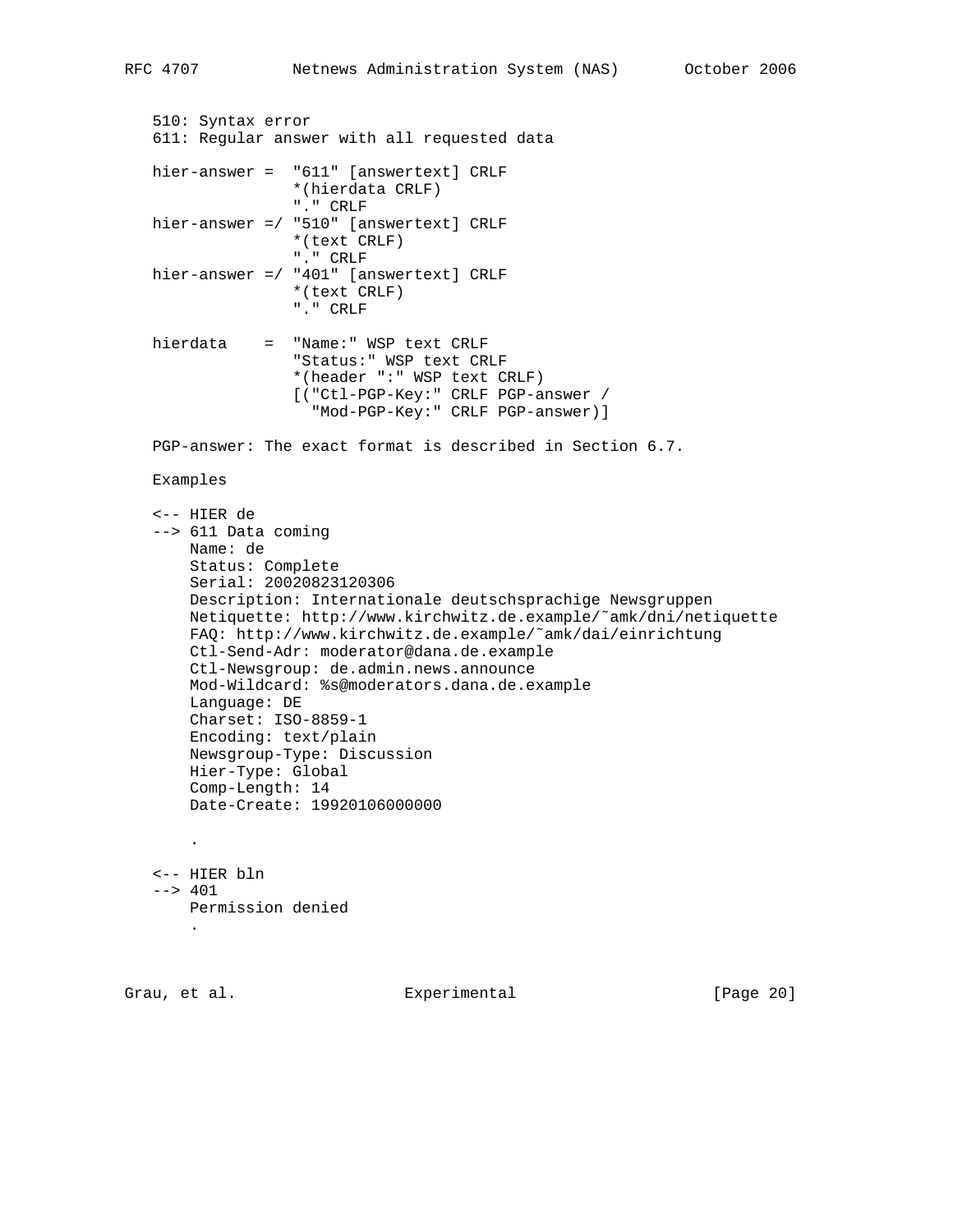```
 <-- HIER
    --> 510 Syntax error
       missing parameter hierarchy
 .
6.3.3.9. DATA
   Description
   The DATA command corresponds to the HIER command, as explained in
    6.3.3.8, but it is used for information about a newsgroup. A summary
    of codes can be found in Section 6.3.4.
   data-cmd = "DATA" 1*(WSP name) [WSP selection] CRLF
   Possible answers
    401: Permission denied
    510: Syntax error
    612: Regular answer with all requested data
   data-answer = "612" [answertext] CRLF
                   *(datadata CRLF)
                   "." CRLF
    data-answer =/ "510" [answertext] CRLF
                   text CRLF
                   "." CRLF
    data-answer =/ "401" [answertext] CRLF
                   text CRLF
                   "." CRLF
    datadata = "Name:" WSP text CRLF
                   "Status:" WSP text CRLF
                   *(header ":" WSP text CRLF)
                   [("Ctl-PGP-Key:" CRLF PGP-answer /
                     "Mod-PGP-Key:" CRLF PGP-answer)]
    Examples
    <-- DATA de.comp.os.unix.linux.moderated
    --> 612 data follow
       Name: de.comp.os.unix.linux.moderated
       Status: Moderated
        Serial: 20020823120312
       Description: Linux und -Distributionen.
                            <dcoulm-moderators@linux-config.de.example>
       Charter: http://www.dana.de.example/mod/chartas/de.html
       Netiquette: http://www.kirchwitz.de.example/˜amk/dni/netiquette
```
Grau, et al. Experimental [Page 21]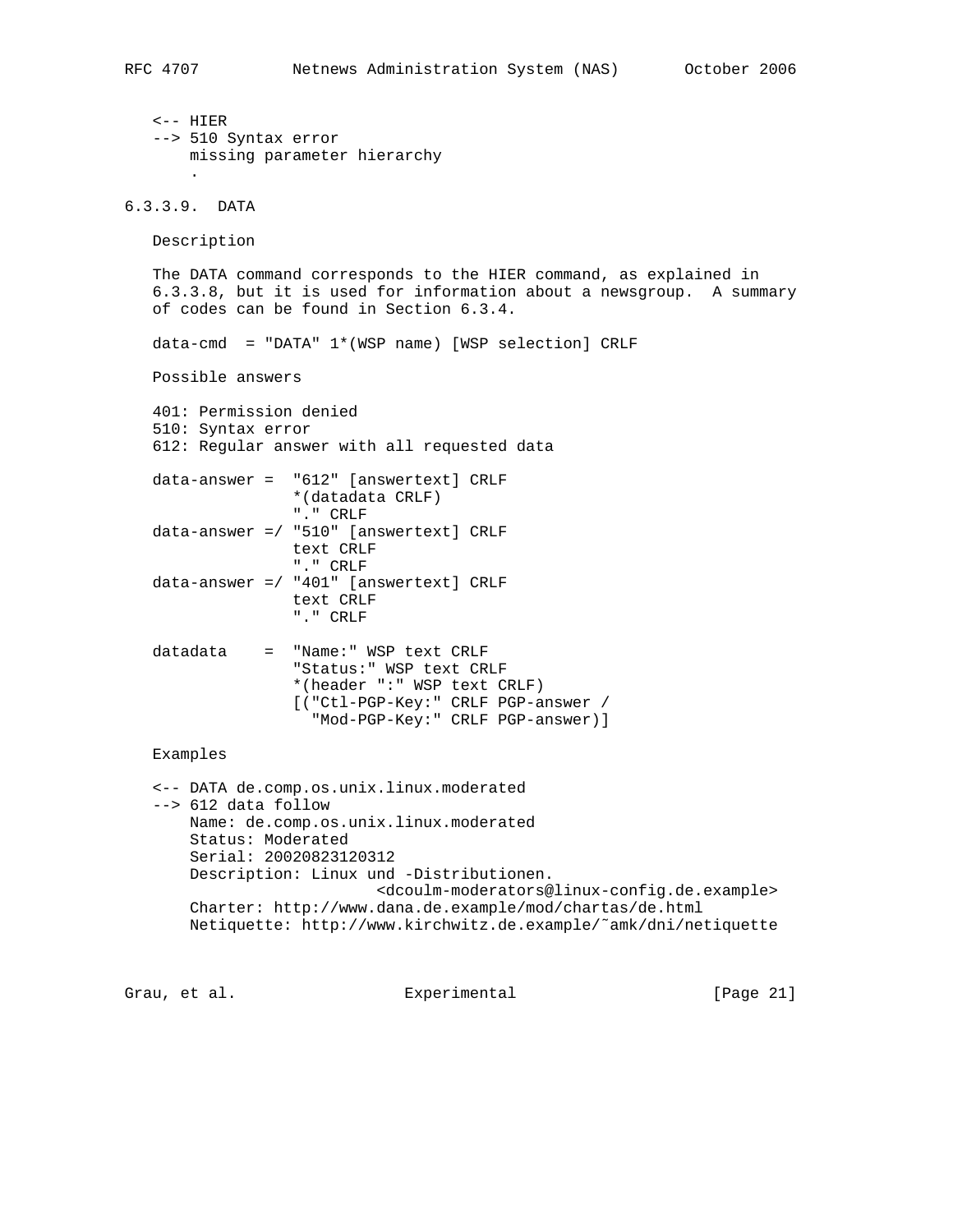```
 Netiquette: ftp://ftp.fu-berlin.de.example/doc/usenet/german
                                                     /Netiquette
       Mod-Sub-Adr: dcoulm-moderators@linux-config.de.example
       Mod-Group-Info: http://wpxx02.toxi.uni-wuerzburg.de.example
                                                          /˜dcoulmod/
       Newsgroup-Type: Discussion
 .
   <-- DATA de.foo
   --> 612 data follow
       Name: de.foo
       Status: Unknown
 .
   <-- DATA de
  --& 401 Permission denied
 .
   <-- DATA
   --> 510 Syntax error
       missing parameter newsgroup
 .
```
6.3.3.10. GETP

Description

 GETP is used for server-server communication. It requests the data for the hierarchy specified by the parameter "name". The format of the data is the same as for the commands "HIER" and "LIST". If "\*" is given as hierarchy name, all data the server is offering will be transmitted.

 The "timestamp" attached to a package consists of the date and time that the package was created. The timestamp for a package is transmitted together with the package data by the server and marks a specific revision for the package data.

 When a client requests a package with GETP, it transmits the timestamp attached to the package in its database so that the server can check whether the data on the client side is still valid or if it is too old. If the data on the client side is still valid, a 213 answer is sent, so the client knows that its data is OK. If the timestamp is "0", the server is forced to transmit the data.

Grau, et al. Subsection Experimental Crau, et al. [Page 22]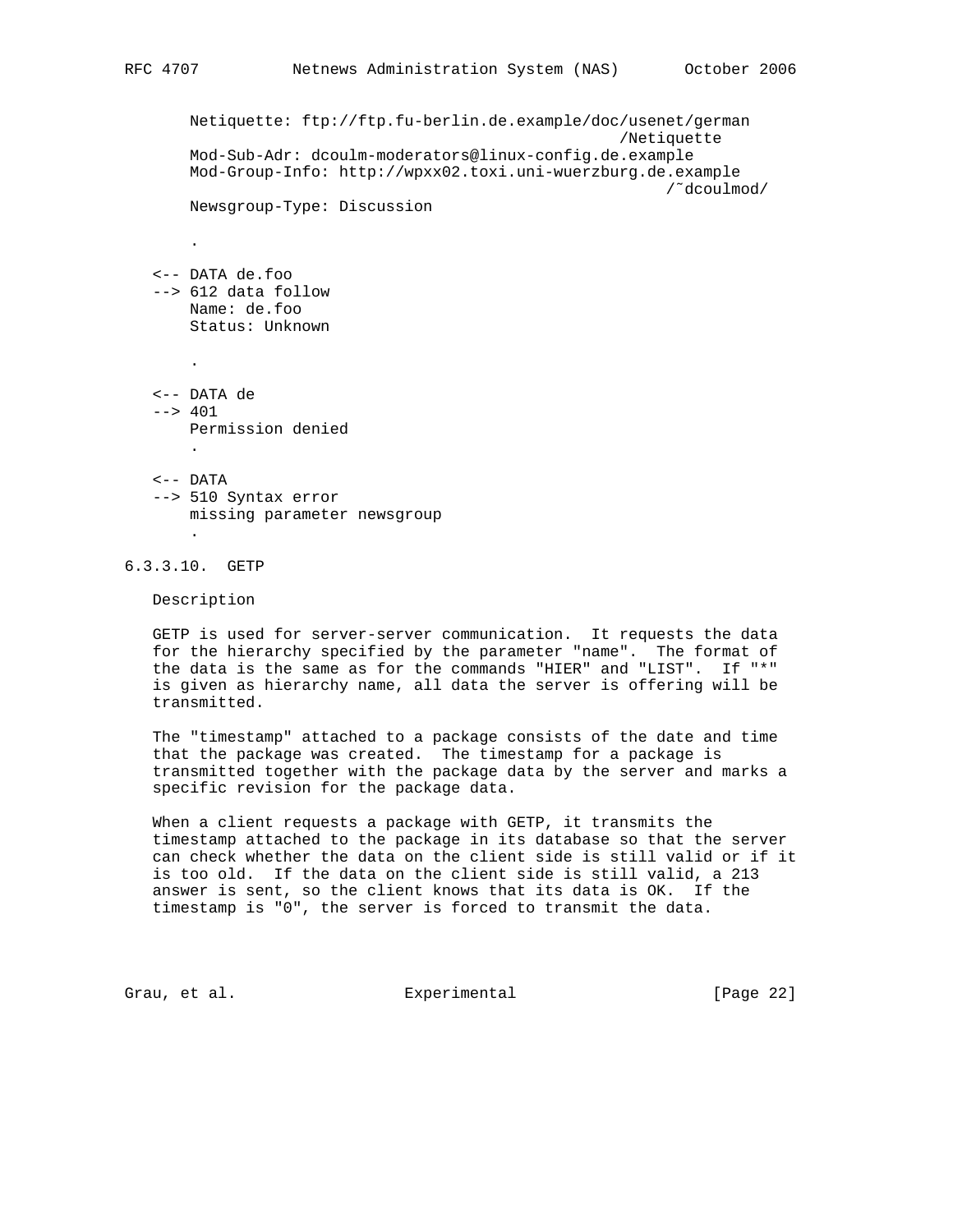Timestamps set by the server must be increasing and may not be more than 12 hours in the future.

 The data for a successful request are signed and sent in ASCII armor according to [RFC2440], so a client can check the signature or ignore it. The actual data will be surrounded by the armor start and end sections, according to Section 6.2 of [RFC2440].

 getp-cmd = "GETP" WSP username WSP password WSP timestamp WSP ( name / "\*" ) CRLF

username =  $*1$ ( VCHAR ) / "0" ; Length of VCHAR >= 1

password =  $*1$ ( VCHAR ) / "0" ; Length of VCHAR >= 1

 timestamp = utc-time / ; date and time of the last retrieval "0" ; force the transmission of data

Possible answers

```
 213: Current data at the client side
 411: No hierarchy with that name
 430: Permission denied
 510: Syntax error
 613: Hierarchy data
```
 getp-answer = "613" [answertext] CRLF pgp-ascii-armor-start ; this is according to [RFC2440] \*(getpdata CRLF) pgp-ascii-armor-end ; this is according to [RFC2440] "." CRLF getp-answer =/ "213" [answertext] CRLF text CRLF "." CRLF getp-answer =/ "430" [answertext] CRLF text CRLF "." CRLF getp-answer =/ "411" [answertext] CRLF text CRLF "." CRLF getp-answer =/ "510" [answertext] CRLF text CRLF "." CRLF

 pgp-ascii-armor-start and the pgp-ascii-armor-end are built according to [RFC2440], Section 6.2., "Forming ASCII Armor".

Grau, et al. Subsection Experimental Crau, et al. [Page 23]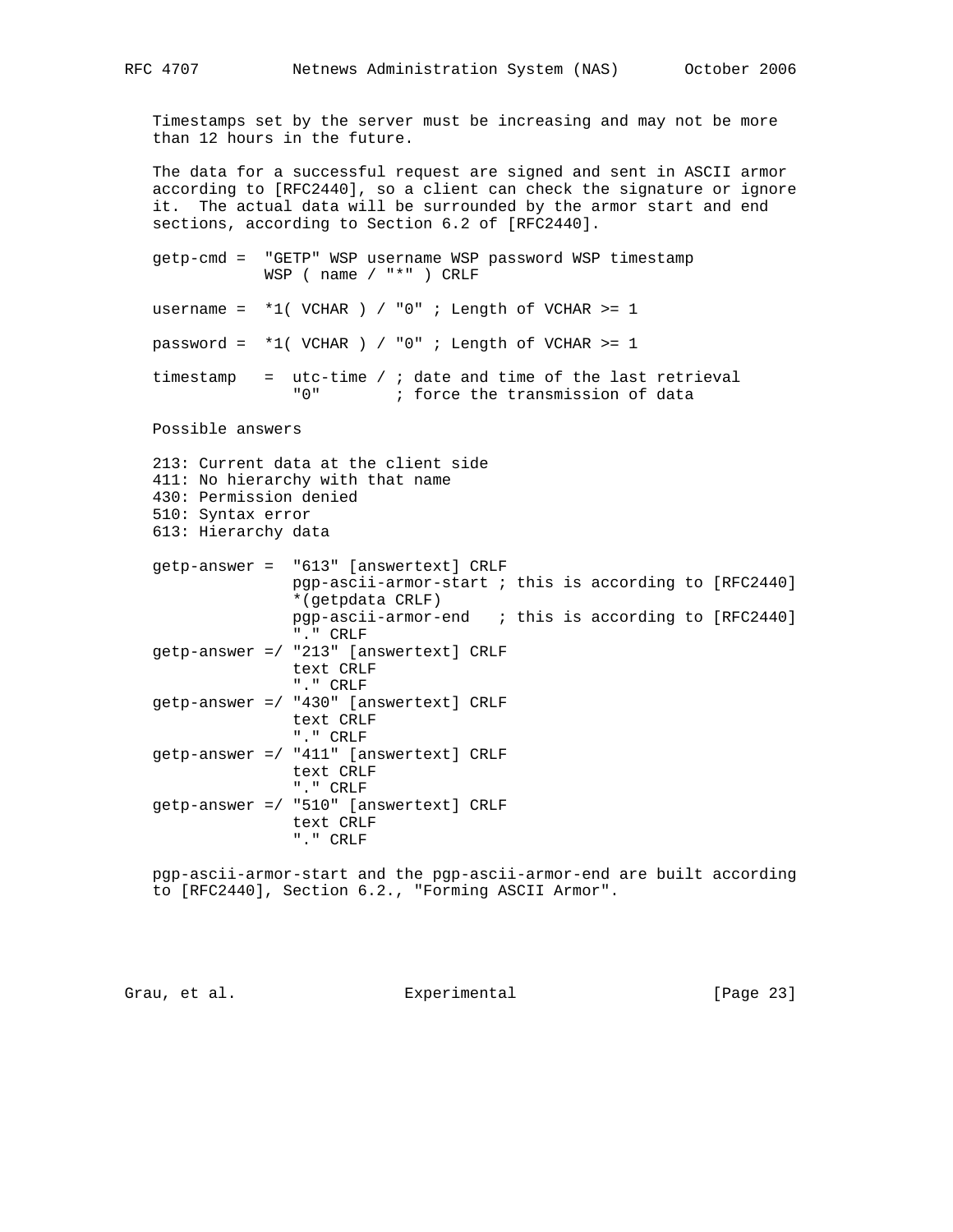getpdata = "Name:" WSP text CRLF "Status:" WSP text CRLF "Serial:" WSP timestamp CRLF \*(header ":" WSP text CRLF) [("Ctl-PGP-Key:" CRLF PGP-answer / "Mod-PGP-Key:" CRLF PGP-answer)] Examples <-- GETP 0 0 0 humanities --> 615 data follow -----BEGIN PGP SIGNED MESSAGE----- Hash: SHA1 Name: humanities Status: Complete Serial: 20020821094529 Description: Branches of learning that investigate human constructs and concerns as opposed to natural processes. Netiquette: ftp://rtfm.mit.edu.example/pub/usenet /news.announce.newusers /A\_Primer\_on\_How\_to\_Work\_With\_the\_Usenet\_Community Rules: http://www.uvv.org.example/docs/howto.txt Ctl-Send-Adr: group-admin@isc.org.example Ctl-Newsgroup: news.announce.newgroup Language: EN Charset: US-ASCII Encoding: text/plain Newsgroup-Type: Discussion Hier-Type: Global Comp-Length: 14 Date-Create: 19950417143009 Name: humanities.answers Status: Moderated Serial: 20020821094533 Description: Repository for periodic USENET articles. (Moderated) Mod-Sub-Adr: news-answers@mit.edu.example Mod-Adm-Adr: news-answers-request@mit.edu.example Newsgroup-Type: Announce Date-Create: 19950725182040 Name: humanities.classics [...] -----BEGIN PGP SIGNATURE----- Version: GnuPG v1.0.7 (IRIX64) iD8DBQE9Zj/Wn13IYldLZg8RAhWiAJ4y7o+3FzBpRjYJj2HWwXyG2g8FoQCfeEsH rRynPhhjveiY/XBkkrrZFho=

Grau, et al. Experimental [Page 24]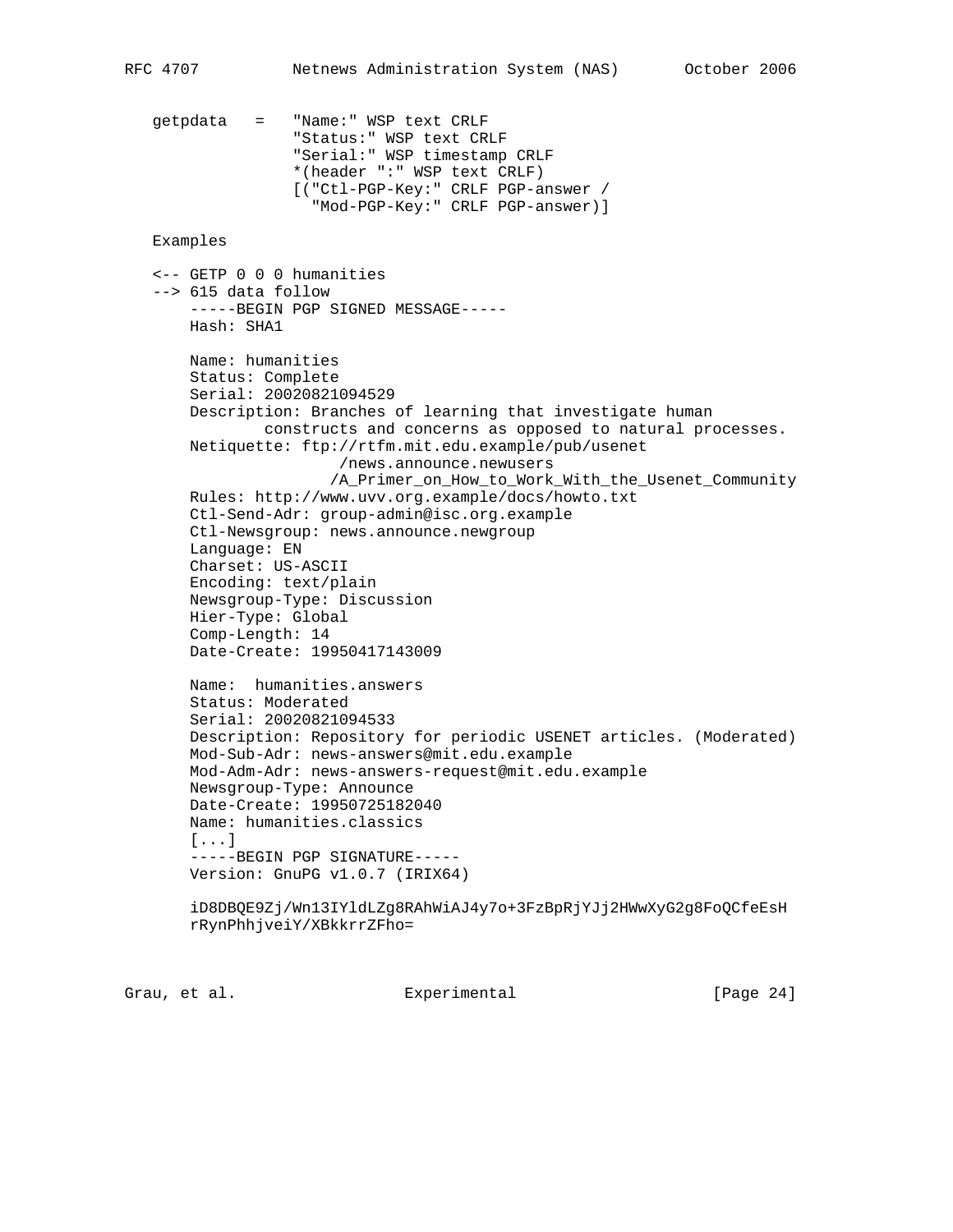$=$ muK $4$  -----END PGP SIGNATURE----- . <-- GETP 0 0 19990909101000 de  $--& 213$  You are up-to-date . <-- GETP foo --> 510 Syntax error Missing parameters . <-- GETP guest test 0 de  $--& 430$  You have no permission to retrieve the data .

6.3.3.11. GETA

## Description

 The GETA command is used for server-server communication; it is used to collect authoritative data and will request packages that the server is authoritative for. A package is the authoritative data either for a newsgroup or a hierarchy. Each package has a "timestamp" attached to mark the revision of the package. This timestamp is set by the server to the date of the last modification of the package data in UTC format. A timestamp of "0" indicates that the package MUST be retrieved. If the retrieving client has a recent package (i.e., no modification on the authoritative server), the server sends only a 215 response. The format of the data is the same as that for the commands "HIER" and "LIST".

 geta-cmd = "GETA" WSP username WSP password WSP timestamp WSP name CRLF

Possible answers

 215: The client already has the current data 430: Permission denied 411: No hierarchy with that name 510: Syntax error 615: Regular answer with all requested data

Grau, et al. Subsection Experimental Crau, et al. [Page 25]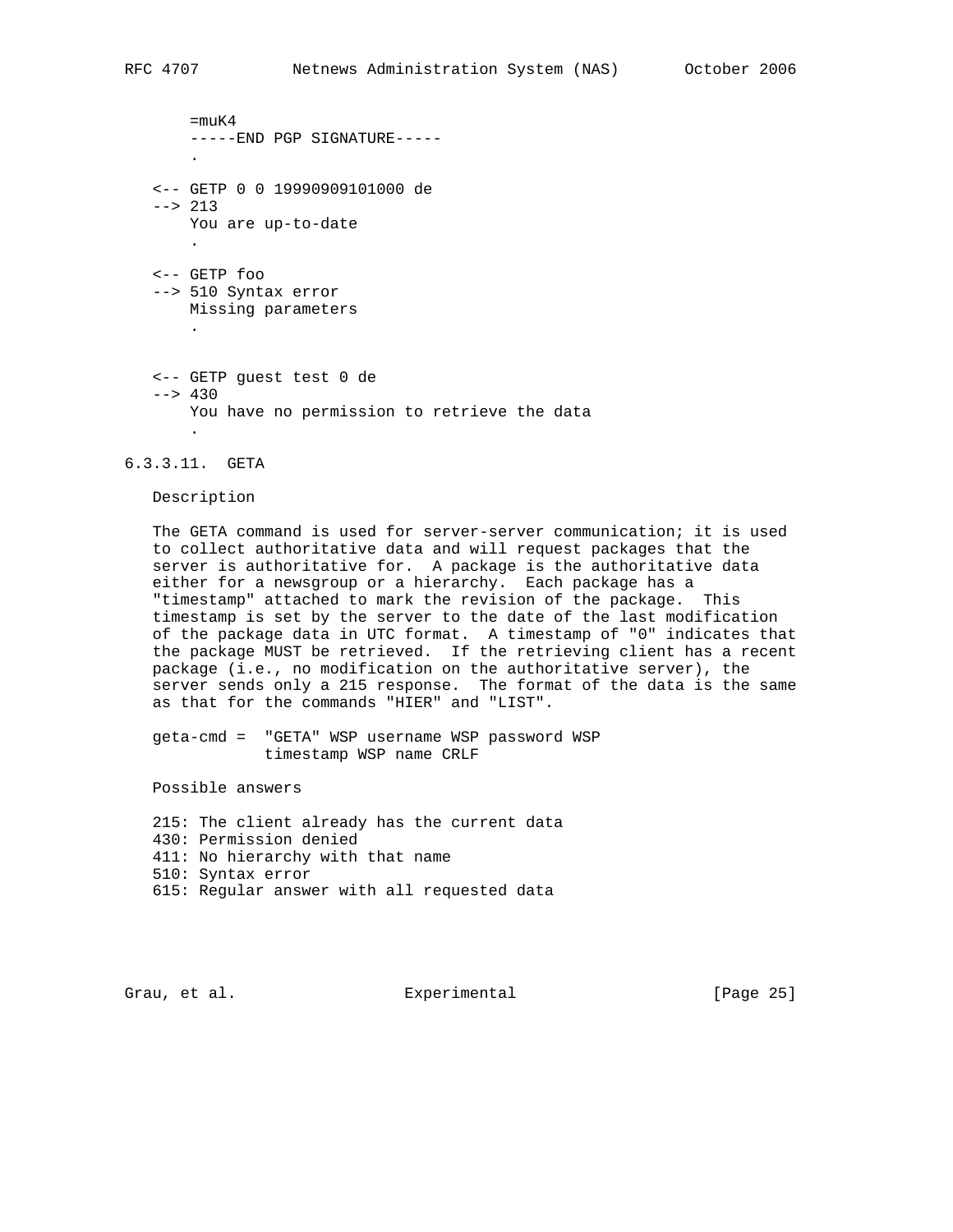```
 geta-answer = "615" [answertext] CRLF
                pgp-ascii-armor-start ; this is according to [RFC2440]
                *(getadata CRLF)
                pgp-ascii-armor-end ; this is according to [RFC2440]
                "." CRLF
 geta-answer =/ "215" [answertext] CRLF
                 text CRLF
                 "." CRLF
 geta-answer =/ "430" [answertext] CRLF
                text CRLF
                "." CRLF
 geta-answer =/ "411" [answertext] CRLF
                text CRLF
                "." CRLF
 geta-answer =/ "510" [answertext] CRLF
                text CRLF
                "." CRLF
 getadata = "Name:" WSP text CRLF
                "Status:" WSP text CRLF
                "Serial:" WSP timestamp CRLF
                *(header ":" WSP text CRLF)
                [("Ctl-PGP-Key:" CRLF PGP-answer/
                  "Mod-PGP-Key:" CRLF PGP-answer)]
 Example
 <-- GETA 0 0 0 humanities
 --> 613 data follow
     -----BEGIN PGP SIGNED MESSAGE-----
     Hash: SHA1
     Name: humanities
     Status: Complete
     Serial: 20020821094529
     Description: Branches of learning that investigate human
             constructs and concerns as opposed to natural processes.
     Netiquette: ftp://rtfm.mit.edu.example/pub/usenet
                     /news.announce.newusers
                    /A_Primer_on_How_to_Work_With_the_Usenet_Community
     Rules: http://www.uvv.org.example/docs/howto.txt
     Ctl-Send-Adr: group-admin@isc.org.example
     Ctl-Newsgroup: news.announce.newgroup
     Language: EN
     Charset: US-ASCII
     Encoding: text/plain
     Newsgroup-Type: Discussion
     Hier-Type: Global
```
Grau, et al. Experimental [Page 26]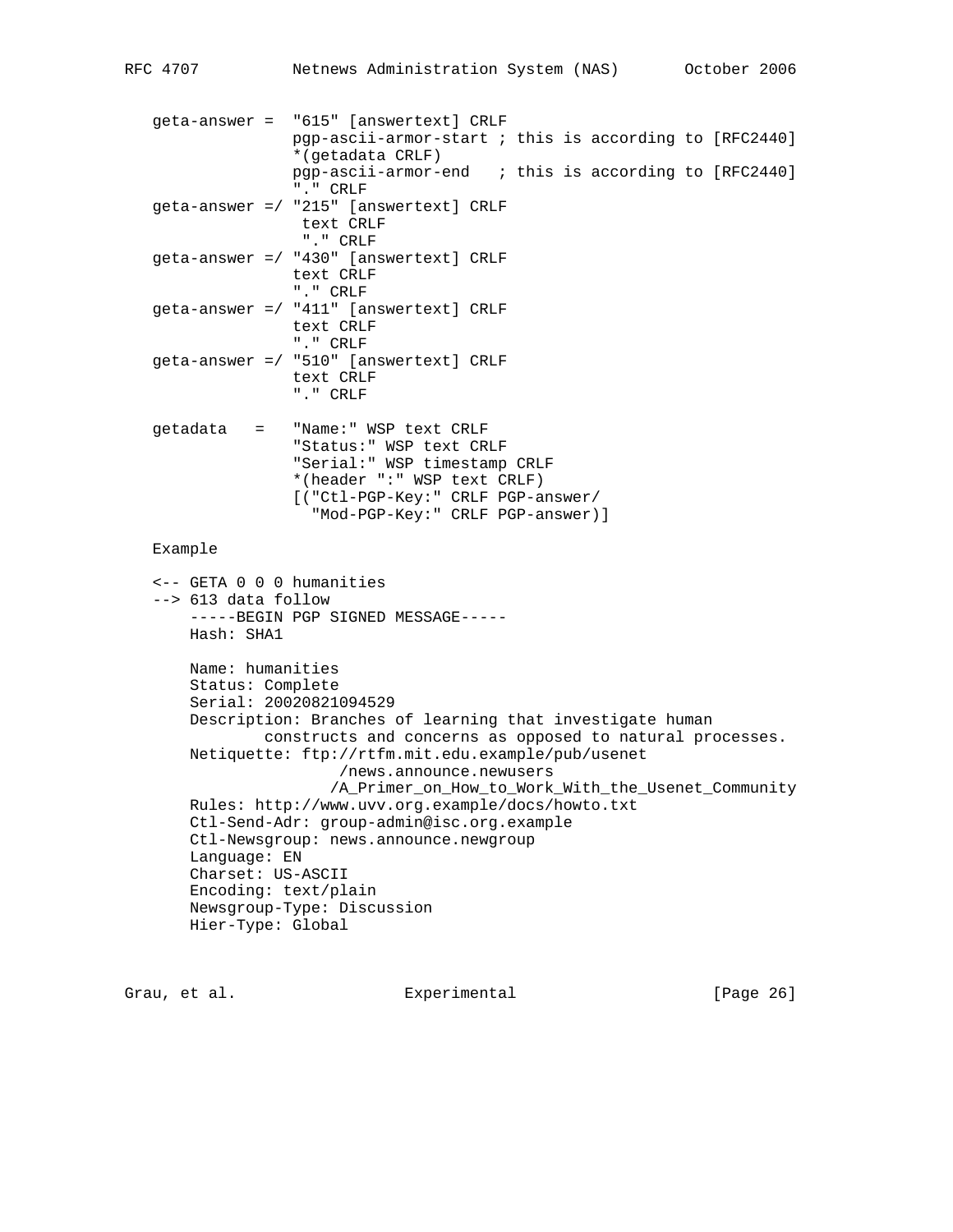```
 Comp-Length: 14
 Date-Create: 19950417143009
```

```
 Name: humanities.answers
 Status: Moderated
 Serial: 20020821094533
 Description: Repository for periodic USENET articles. (Moderated)
 Mod-Sub-Adr: news-answers@mit.edu.example
 Mod-Adm-Adr: news-answers-request@mit.edu.example
 Newsgroup-Type: Announce
 Date-Create: 19950725182040
```
 Name: humanities.classics [...] -----BEGIN PGP SIGNATURE-----

```
 Version: GnuPG v1.0.7 (IRIX64)
```
 iD8DBQE9Zj/Wn13IYldLZg8RAhWiAJ4y7o+3FzBpRjYJj2HWwXyG2g8FoQCfeEsH rRynPhhjveiY/XBkkrrZFho=  $=$ muK $4$  -----END PGP SIGNATURE----- .

6.3.3.12. Unknown Commands and Syntax Errors

 If a command is recognized as unknown, a 519 return code (unknown command) is given. If an error occurs after the command string (e.g., a missing parameter), a 510 return code (Syntax error: Missing parameter) is given.

6.3.4. Data Headers

 The following paragraphs describe key words and key terms that support retrieval and storing of information. Every header has a unique English name.

The content of a header is inheritable within a hierarchy, as long as

 the header is marked as inheritable. The content is the default value for all downstream newsgroups and sub-hierarchies. For example, in the hierarchy "de", the language header has the value "DE" (German); therefore, this value is "DE" for all newsgroups in this hierarchy, except for those that explicitly define a language code of their own.

 Hierarchies and newsgroups must have at least values for the headers "Name" and "Status". Unknown hierarchies or groups get the status "Unknown".

Grau, et al. Subsectimental Experimental [Page 27]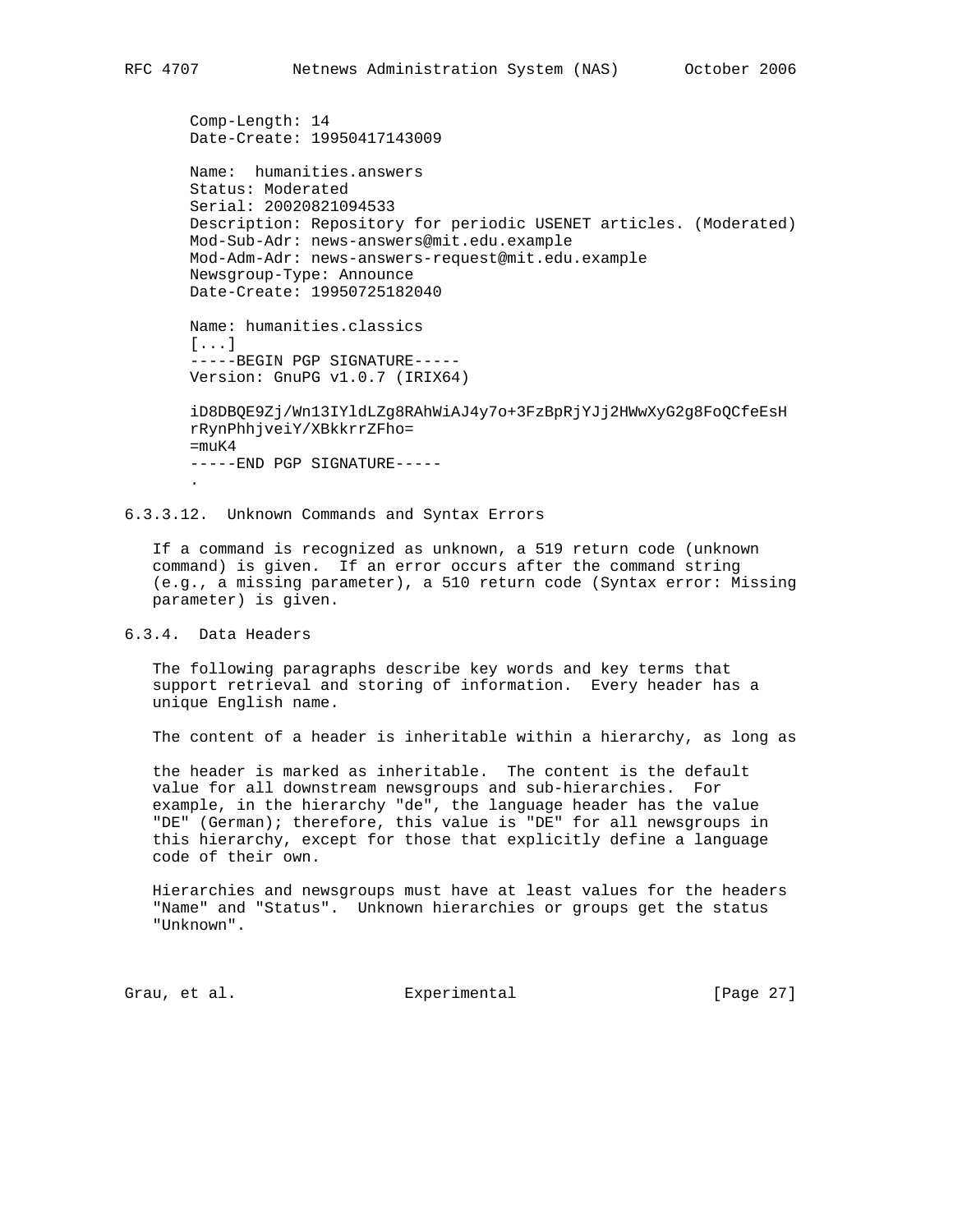The header used in the NAS protocol are not case sensitive. A header may be uppercase, lowercase, or any mixture of upper- and lowercase. It is recommended that the first letter of the header and the first letter after a dash be uppercase and that all other characters be lowercase.

Name

 Header: Name Used for: hierarchy Mandatory: yes Inheritable: no Repeatable: no Description: Name of a hierarchy. Comment: Start of a new data block. Example: Name: comp Used for: newsgroup Mandatory: yes Repeatable: no Description: Name of a newsgroup Comment: Start of a new data block. Example: Name: de.admin.news.announce Status Header: Status Used for: hierarchy Mandatory: yes Inheritable: no Repeatable: no Description: Status of a hierarchy. Comment: For a detailed description, see Section 6.4. Example: Status: Hierarchy-Complete Used for: newsgroup Mandatory: yes Repeatable: no Description: Status of a newsgroup. Comment: For a detailed description, see Section 6.4. Example: Status: Group-Moderated

Grau, et al. Subsection Experimental Crau, et al. [Page 28]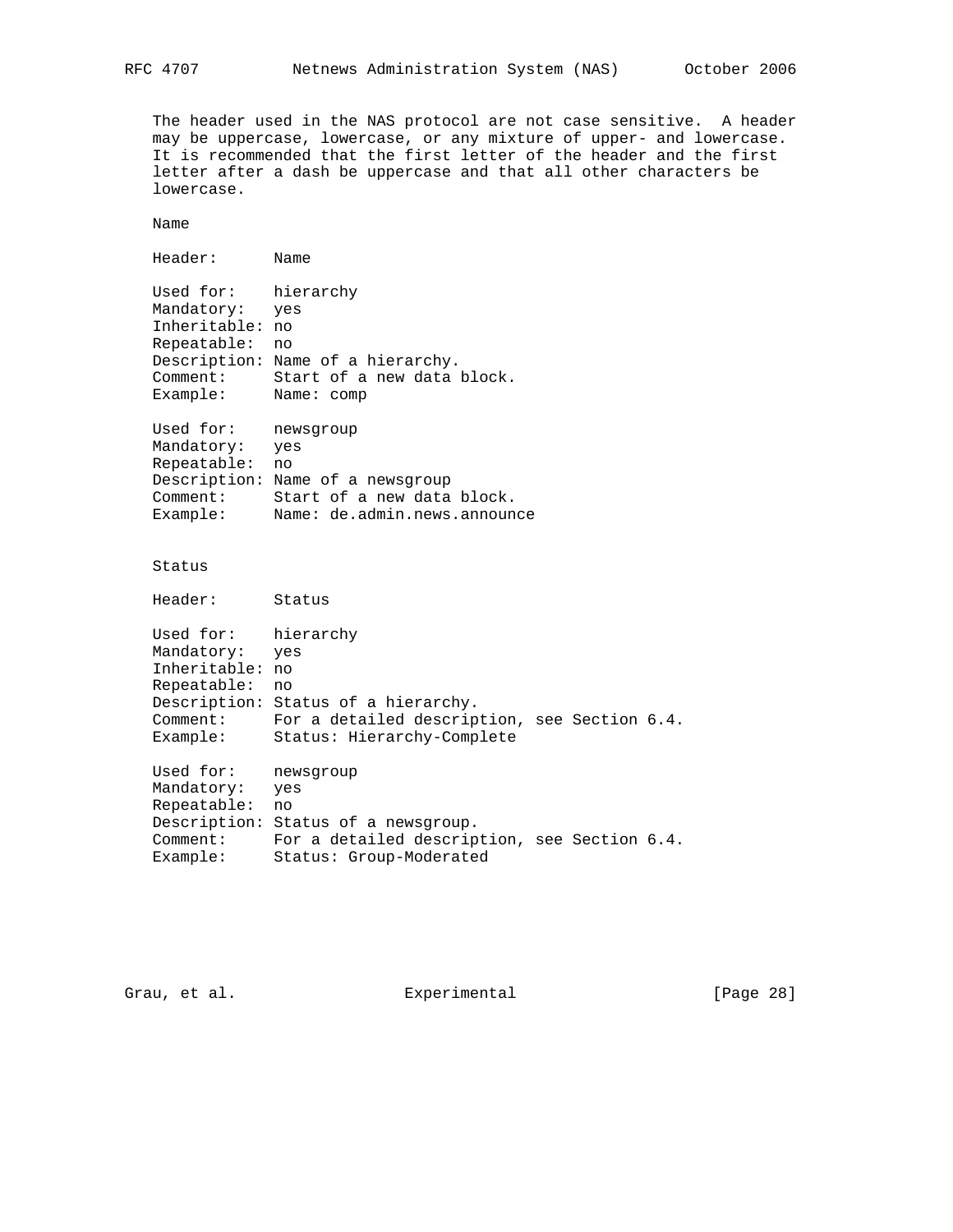Serial Header: Serial Used for: hierarchy Mandatory: no Inheritable: no Repeatable: no Description: Timestamp for hierarchy data. Comment: For a detailed description, see Section 6.4. Example: Serial: 20020821102413 Used for: newsgroup Mandatory: no Inheritable: no Repeatable: no Description: Timestamp for newsgroup data. Comment: For a detailed description, see Section 6.4. Example: Serial: 20020821102413 Group for followup Header: Followup Used for: newsgroup Mandatory: no Repeatable: no Description: Name of the newsgroup that will take the followup postings of a moderated group. Comment: The value can be used as default value for the "Followup-To:" header on postings to a moderated group. This value is only useful on groups that are moderated (Status Group-Moderated) and have a dedicated discussion group. Example: Followup: bln.announce.fub.zedat.d

Grau, et al. Experimental [Page 29]

(for the moderated group bln.announce.fub.zedat)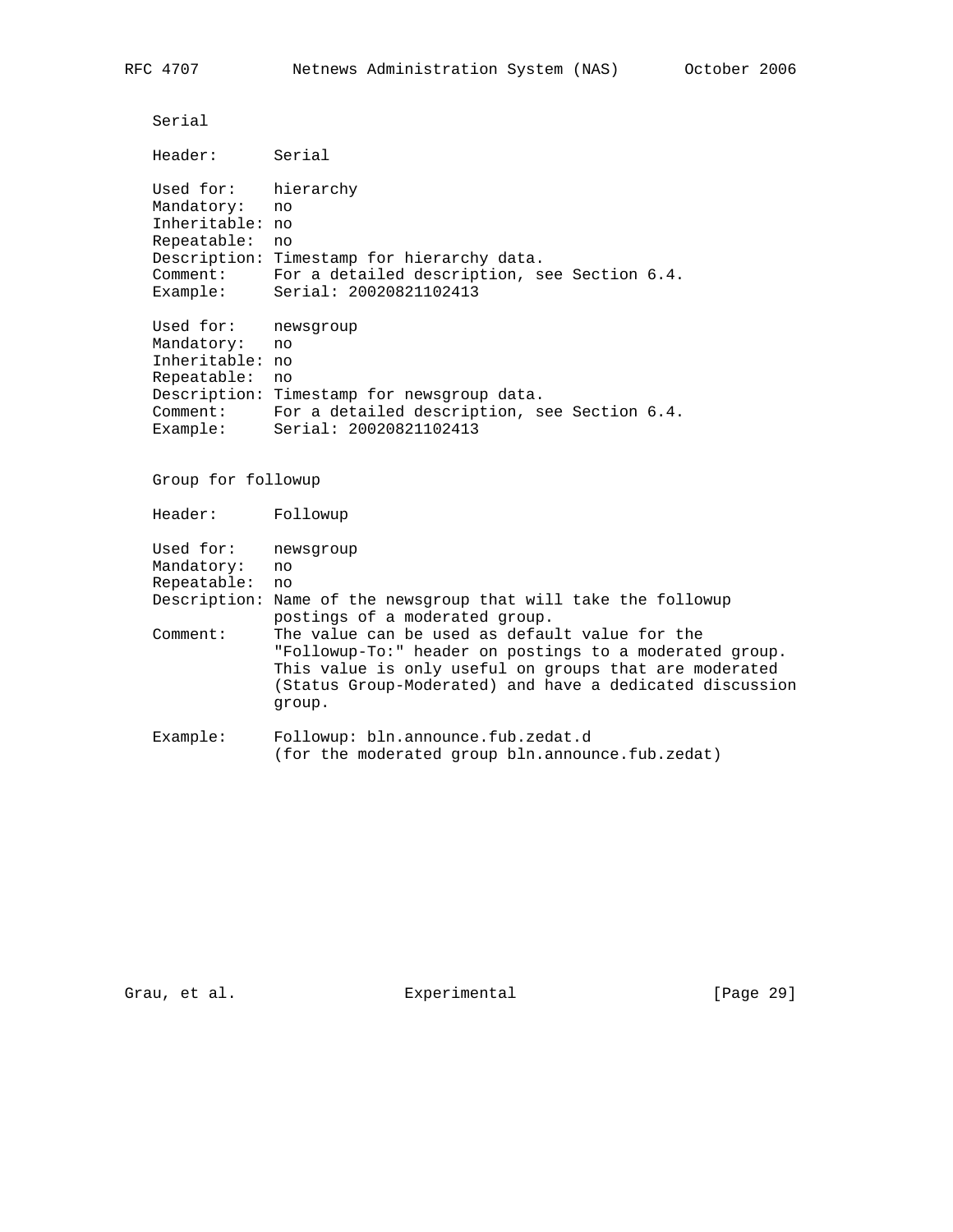Short description Header: Description Used for: hierarchy Mandatory: no Inheritable: no Repeatable: no Description: Short description of a hierarchy. Example: Description: Angelegenheiten, die den Grossraum Berlin betreffen (for the hierarchy bln) Used for: newsgroup Mandatory: no Repeatable: no Description: Short description of a newsgroup. Comment: This information is often presented to the news reader upon selection of the newsgroup, and it should be a brief but meaningful description of the topic. Example: Description: Technisches zur Newssoftware (for de.admin.news.software) Charter-URL Header: Charter Used for: hierarchy Mandatory: no Inheritable: no Repeatable: yes Description: URL that points to the charter of a hierarchy. Example: Charter: ftp://ftp.fu-berlin.de.example/doc/news/bln/bln (for the hierarchy bln) Used for: newsgroup Mandatory: no Repeatable: yes Description: URL that points to the charter of a newsgroup. Comment: This information should be presented to the news reader upon selection of the newsgroup. Example: Charter: ftp://ftp.fu-berlin.de.example/doc/news/bln /bln.markt.arbeit

Grau, et al. Experimental [Page 30]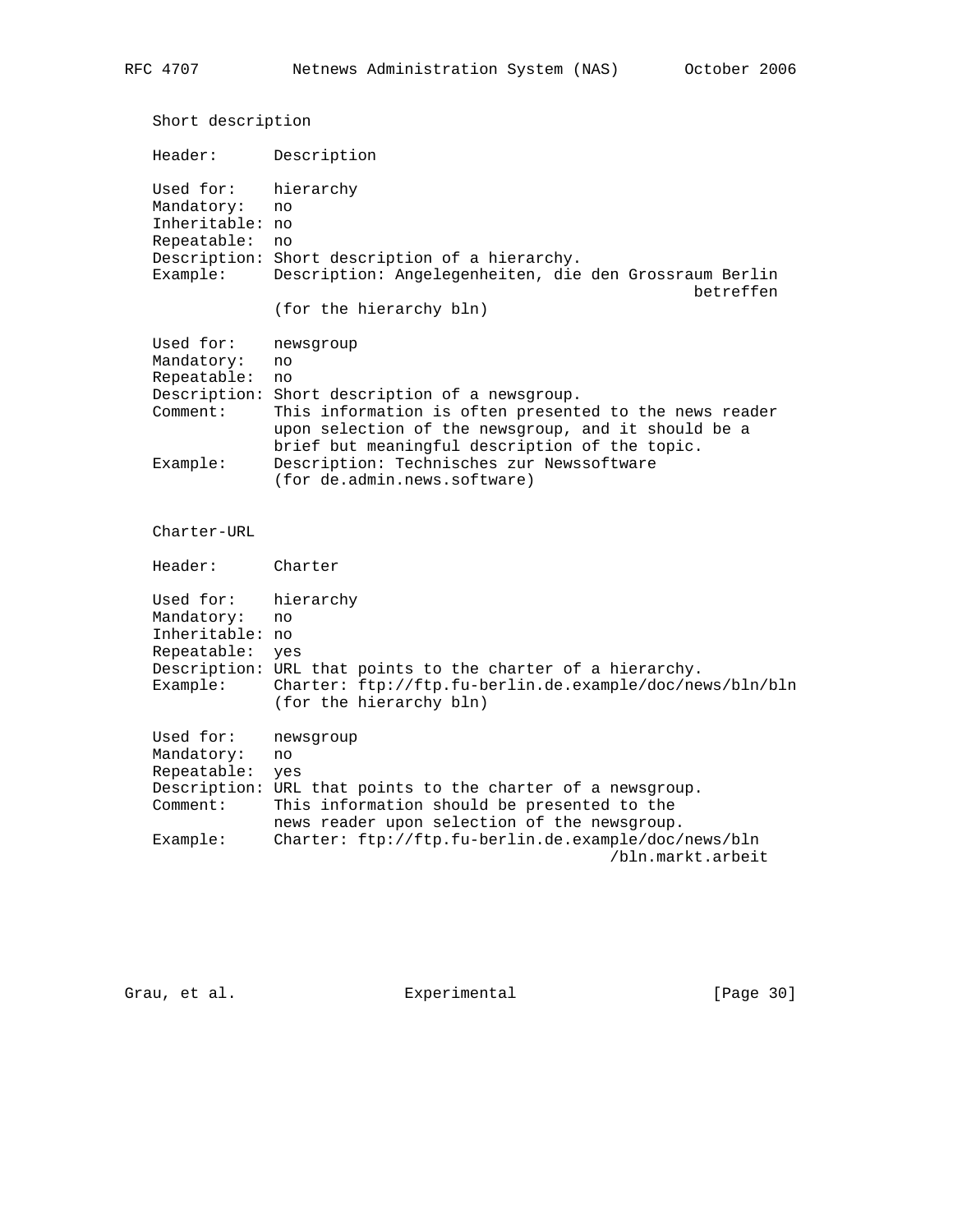Netiquette-URL Header: Netiquette Used for: hierarchy Mandatory: no Inheritable: yes Repeatable: yes Description: URL that points to the netiquette of a hierarchy. Comment: Since the netiquettes are often valid for a complete hierarchy, this is inheritable. Example: Netiquette: http://www.kirchwitz.de.example/˜amk/dni/netiquette Used for: newsgroup Mandatory: no Repeatable: yes Description: URL for Netiquette. Comment: If a group has some special rules, this is the pointer to these rules. Example: Netiquette: http://go.to.example/bln.markt (for bln.markt) Frequently Asked Questions (FAQ) Header: FAQ Used for: Newsgroup Mandatory: no Repeatable: yes Description: URL for the FAQ of a newsgroup. Example: FAQ: http://www.dard.de.example/ Administration rules Header: Rules Used for: hierarchy Mandatory: no Inheritable: yes Repeatable: yes Description: URL pointing to a document that describes the rules for creating, deleting, or renaming newsgroups in this hierarchy. Comment: Normally inherited from the toplevel hierarchy.

Grau, et al. Experimental [Page 31]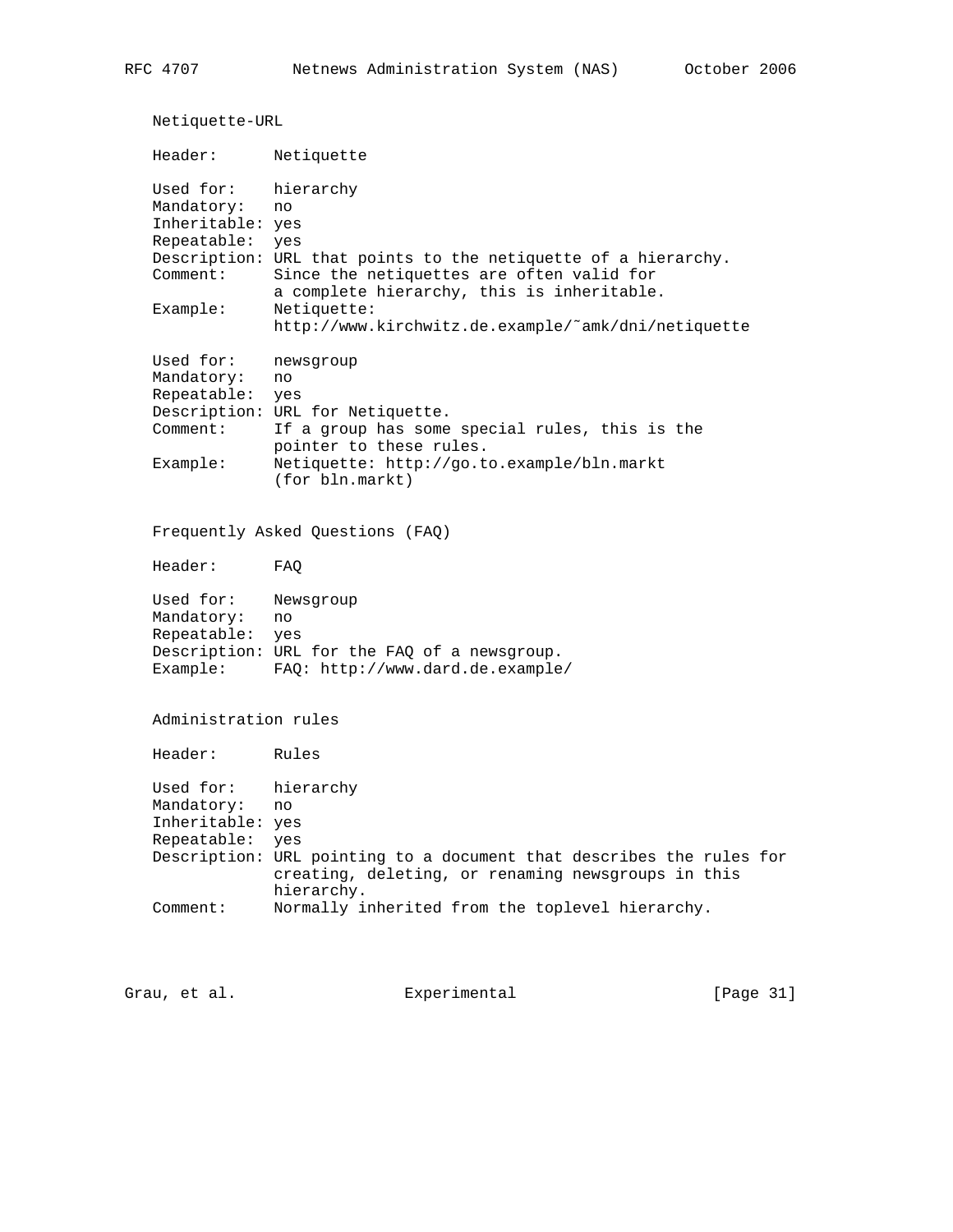Example: Rules: http://www.kirchwitz.de.example/˜amk/dai /einrichtung

```
 Control Email
```
Header: Ctl-Send-Adr

 Used for: hierarchy Mandatory: no Inheritable: yes Repeatable: yes Description: Email address of the sender of control messages. Comment: Multiple addresses are valid. Example: Ctl-Send-Adr: group-admin@isc.org.example

Control newsgroup

Header: Ctl-Newsgroup

 Used for: hierarchy Mandatory: no Inheritable: yes Repeatable: yes Description: Name of the newsgroup that will get the postings for checkgroups, rmgroup, and newsgroup control messages. Example: Ctl-Newsgroup: de.admin.news.groups

Moderators

Header: Mod-Wildcard

| Used for: hierarchy |                                                       |
|---------------------|-------------------------------------------------------|
| Mandatory: no       |                                                       |
| Inheritable: yes    |                                                       |
| Repeatable:         | no                                                    |
|                     | Description: Moderator wildcard for this hierarchy.   |
| Comment:            | This information can be used for the configuration of |
|                     | the news software, for example, to configure the      |
|                     | moderators file in INN.                               |
| Example:            | Mod-Wildcard: %s@moderators.dana.de.example           |
|                     | (for the hierarchy de)                                |
|                     |                                                       |

Grau, et al. Subsection Experimental Crau, et al. [Page 32]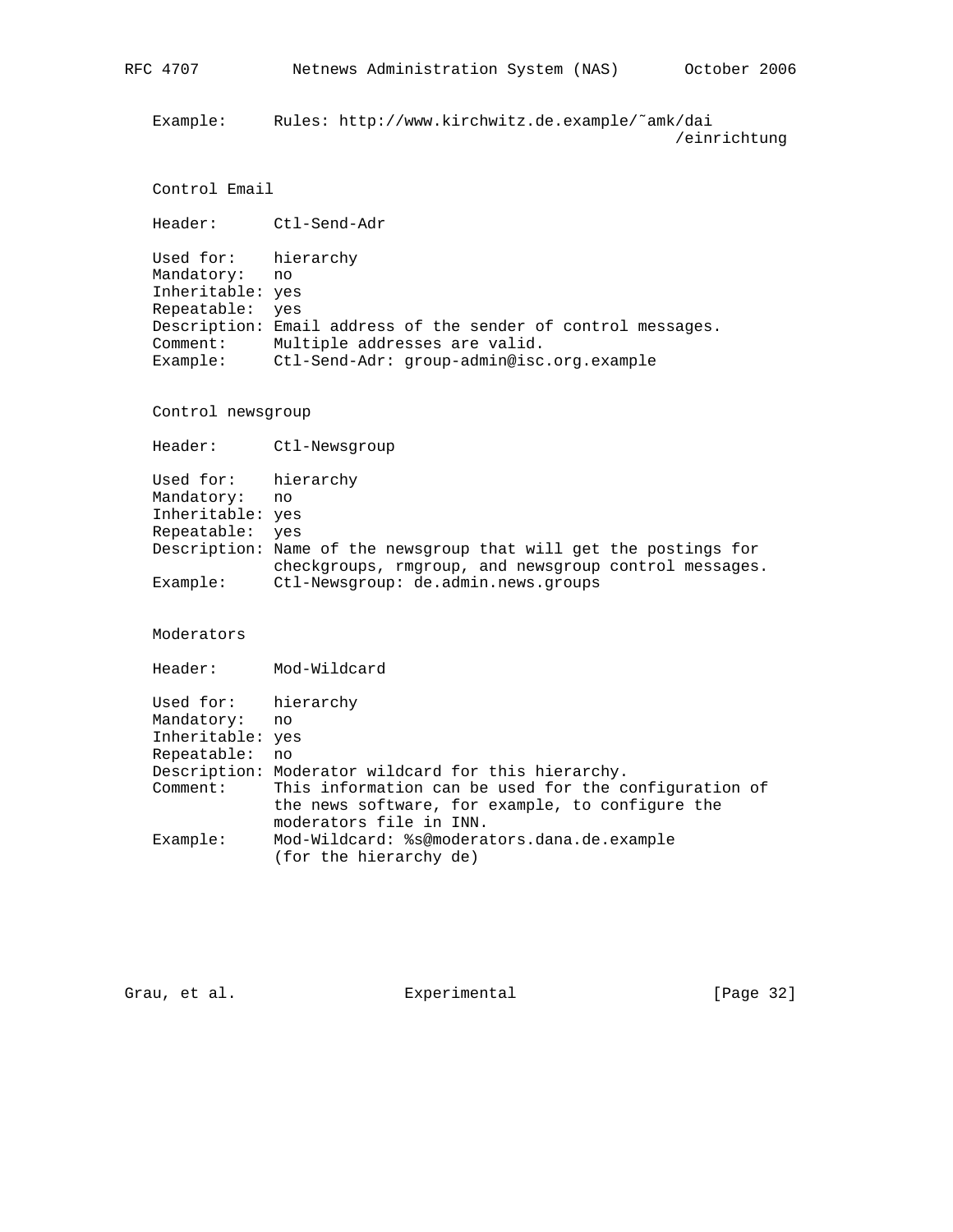Submission address Header: Mod-Sub-Adr Used for: newsgroup Mandatory: no Repeatable: yes Description: Email address for submissions to the newsgroup. Comment: If there is no "Mod-Sub-Adr" for a moderated newsgroup, "Mod-Wildcard" of the hierarchy is used. This is useful only for moderated groups (Status Group-Moderated). Example: Mod-Sub-Adr: news-answers@mit.edu.example (for the newsgroup news.answers) Moderator's address (email) Header: Mod-Adm-Adr Used for: newsgroup Mandatory: no Repeatable: yes Description: Email address of the moderator of the newsgroup. Comment: If there is no code "Mod-Adm-Adr" for a moderated newsgroup, "Mod-Wildcard" of the hierarchy is used. This is useful only for moderated groups (Status Group-Moderated). Example: Mod-Adm-Adr: news-answers-request@mit.edu.example (for the newsgroup news.answers) Info-URL Header: Mod-Group-Info Used for: newsgroup Mandatory: no Repeatable: yes Description: URL that points to a document where the moderator presents information about the newsgroup and the submission of articles. Example: Mod-Group-Info: http://www.example.org/cola-submit.html (for comp.os.linux.announce)

Grau, et al. Experimental [Page 33]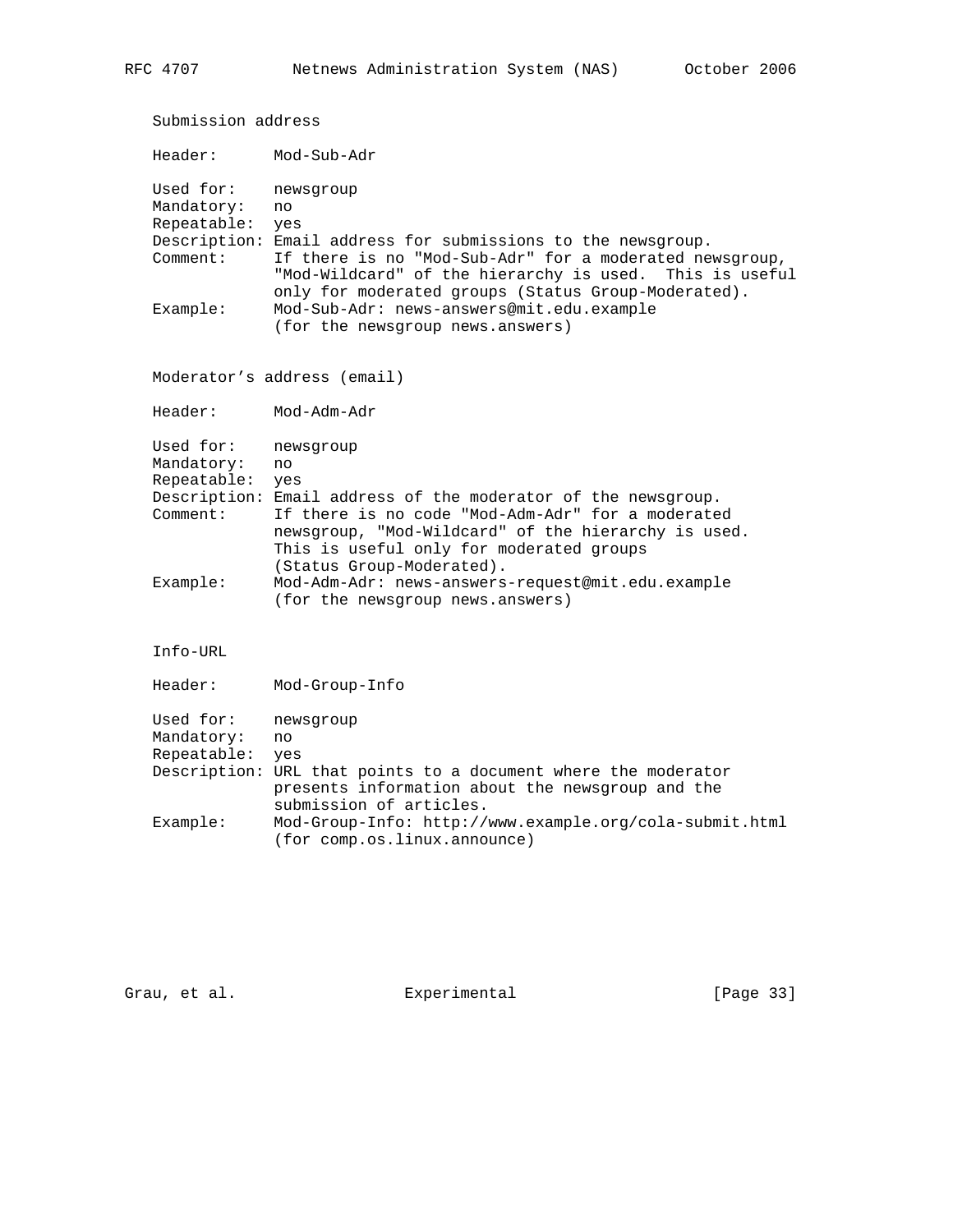| Language                                                                           |                                                                                                                                                                                                                                                                                                                        |
|------------------------------------------------------------------------------------|------------------------------------------------------------------------------------------------------------------------------------------------------------------------------------------------------------------------------------------------------------------------------------------------------------------------|
| Header:                                                                            | Language                                                                                                                                                                                                                                                                                                               |
| Used for:<br>Mandatory:<br>Inheritable: yes<br>Repeatable:<br>Comment:<br>Example: | hierarchy<br>no<br>yes<br>Description: The language that will normally be used in postings.<br>The notation is according to the "Content-Language"<br>field of [RFC2616]. The languages not<br>preferred are enclosed in parentheses.<br>Language: DE<br>(for the hierarchy de)                                        |
| Used for:<br>Mandatory:<br>Repeatable:<br>Description:<br>Comment:<br>Example:     | newsgroup<br>no<br>yes<br>The language that will normally be used in postings.<br>The notation is according to the "Content-Language"<br>field of [RFC2616]. The languages not<br>preferred are enclosed in parentheses.<br>Language: TR<br>Language: DE<br>Language: (EN)<br>(for the newsgroup bln.kultur.tuerkisch) |
| Charset                                                                            |                                                                                                                                                                                                                                                                                                                        |
| Header:                                                                            | Charset                                                                                                                                                                                                                                                                                                                |
| Used for:<br>Mandatory:<br>Inheritable: yes<br>Repeatable:                         | hierarchy<br>no<br>yes<br>Description: Charset that will normally be used in postings in this<br>hierarchy.                                                                                                                                                                                                            |
| Comment:                                                                           | The complete set of charset names is defined by<br>[RFC2277] and the IANA Character Set registry [IANA-CS].<br>The charsets that are not the preferred charsets are<br>enclosed in parentheses.                                                                                                                        |
| Example:                                                                           | Charset: ISO-8859-1<br>(for the hierarchy de)                                                                                                                                                                                                                                                                          |

Grau, et al. Subsection Experimental Crau, et al. (Page 34)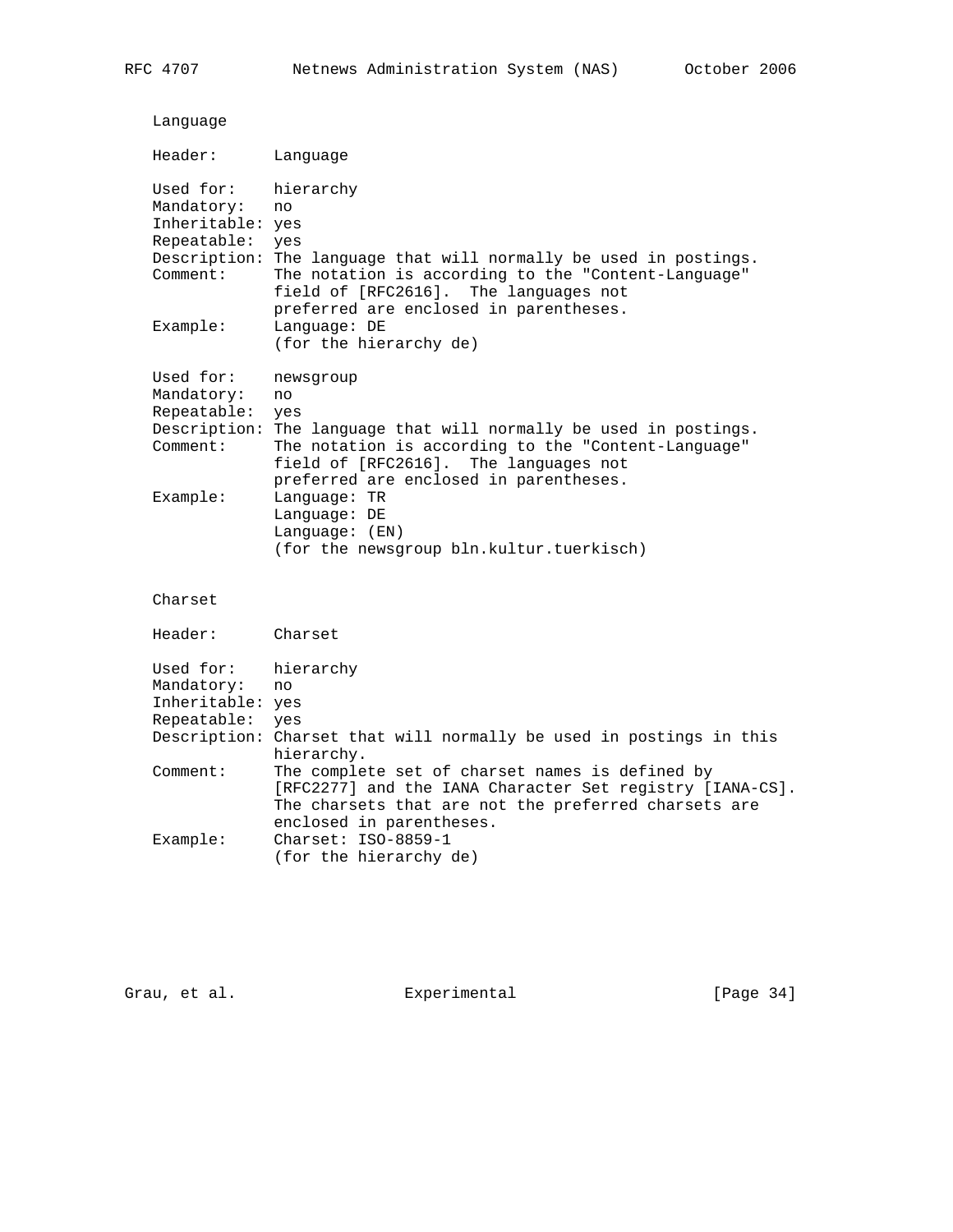| Used for:<br>Mandatory:<br>Repeatable: | newsgroup<br>no.<br>yes                                                                                                                                                                         |
|----------------------------------------|-------------------------------------------------------------------------------------------------------------------------------------------------------------------------------------------------|
|                                        | Description: Charset that will normally be used in<br>postings in this group.                                                                                                                   |
| Comment:                               | The complete set of charset names is defined by<br>[RFC2277] and the IANA Character Set registry<br>[IANA-CS]. The charsets that are not the preferred<br>charsets are enclosed in parentheses. |
| Example:                               | $Charset: TSO-8859-9$<br>$Charset: TSO-8859-1$<br>(for the newsgroup bln.kultur.tuerkisch)                                                                                                      |

# Encoding

| Header:          | Encoding                                                                                                                                                                  |
|------------------|---------------------------------------------------------------------------------------------------------------------------------------------------------------------------|
| Used for:        | hierarchy                                                                                                                                                                 |
| Mandatory:       | no                                                                                                                                                                        |
| Inheritable: yes |                                                                                                                                                                           |
| Repeatable:      | yes                                                                                                                                                                       |
|                  | Description: Encoding for this hierarchy according to MIME [RFC2045].                                                                                                     |
| Comment:         | This is the media type used in this hierarchy; a list of<br>registered media types can be found at [IANA-MT]. The<br>encodings not preferred are enclosed in parentheses. |
| Example:         | Encoding text/plain                                                                                                                                                       |
| Used for:        | newsgroup                                                                                                                                                                 |
| Mandatory:       | no                                                                                                                                                                        |
| Repeatable:      | yes                                                                                                                                                                       |
|                  | Description: Encoding for this newsgroup according to MIME [RFC2045].                                                                                                     |
| Comment          | This is the media type used in this newsgroup; a list of<br>registered media types can be found at [IANA-MT]. The<br>encodings not preferred are enclosed in parentheses. |
| Example:         | Encoding: text/plain                                                                                                                                                      |

Grau, et al. Suite Experimental Experimental [Page 35]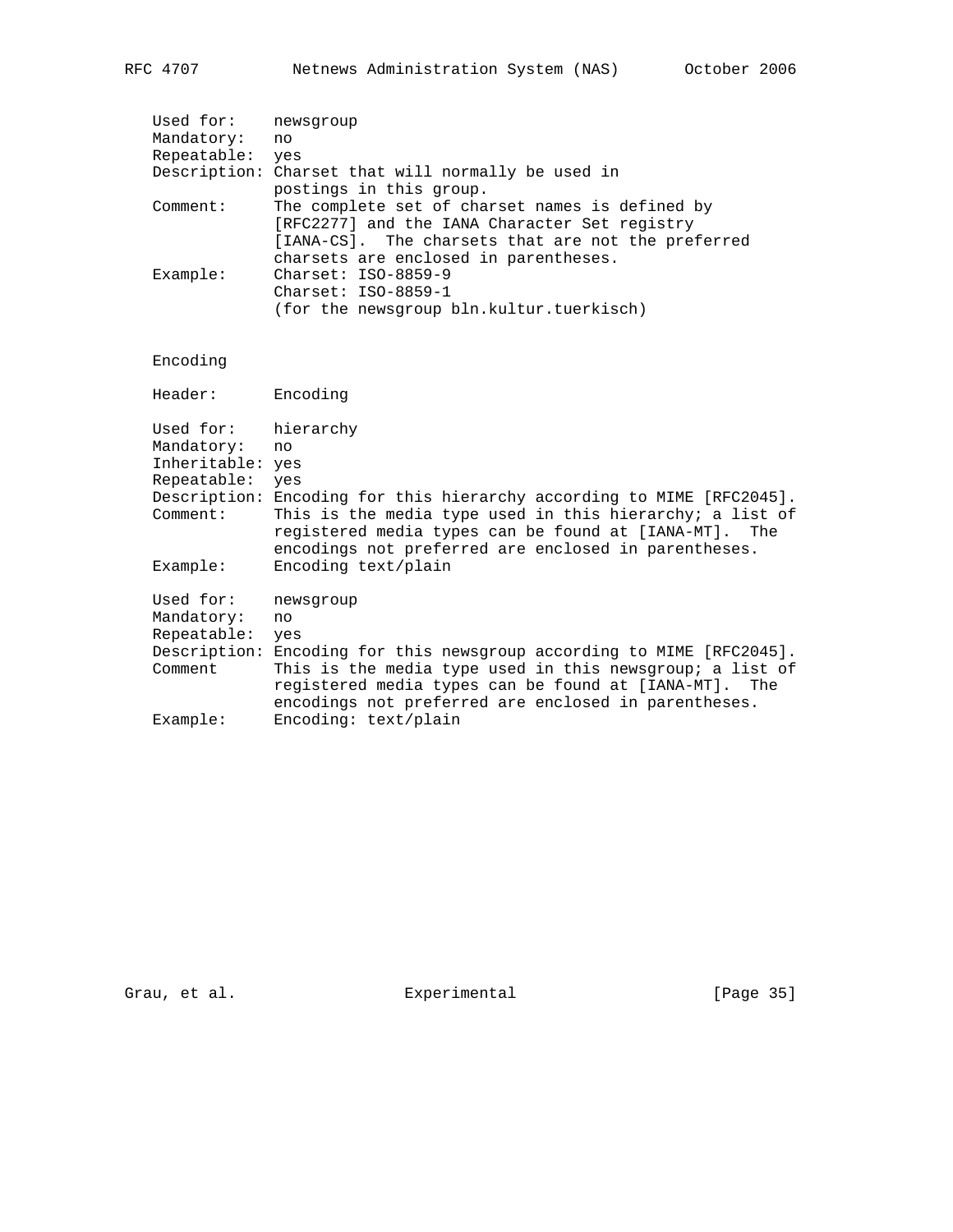| Type of newsgroup    |                                                                                                                                                                                     |  |  |  |  |
|----------------------|-------------------------------------------------------------------------------------------------------------------------------------------------------------------------------------|--|--|--|--|
| Header:              | Newsgroup-Type                                                                                                                                                                      |  |  |  |  |
| Used for:            | hierarchy                                                                                                                                                                           |  |  |  |  |
| Mandatory:           | no                                                                                                                                                                                  |  |  |  |  |
| Inheritable: yes     |                                                                                                                                                                                     |  |  |  |  |
| Repeatable:          | yes                                                                                                                                                                                 |  |  |  |  |
| Comment:             | Description: Default newsgroup type in this hierarchy.<br>This header has no concrete meaning for a hierarchy but<br>is used for the inheritance to newsgroups in the<br>hierarchy. |  |  |  |  |
| Example:             | Specification of the types can be found in Section 6.5.<br>Newsgroup-Type: Discussion<br>(for the hierarchy de)                                                                     |  |  |  |  |
| Used for:            | newsgroup                                                                                                                                                                           |  |  |  |  |
| Mandatory:           | no                                                                                                                                                                                  |  |  |  |  |
| Repeatable:          | yes                                                                                                                                                                                 |  |  |  |  |
|                      | Description: Type of newsgroup.                                                                                                                                                     |  |  |  |  |
| Comment:<br>Example: | Specification of the types can be found in Section 6.5.<br>Newsgroup-Type: Announce<br>(for de.admin.news.announce)                                                                 |  |  |  |  |
| Type of hierarchy    |                                                                                                                                                                                     |  |  |  |  |
| Header:              | Hier-Type                                                                                                                                                                           |  |  |  |  |
| Used for:            | hierarchy                                                                                                                                                                           |  |  |  |  |
| Mandatory:           | no                                                                                                                                                                                  |  |  |  |  |
| Inheritable: yes     |                                                                                                                                                                                     |  |  |  |  |
| Repeatable:          | yes                                                                                                                                                                                 |  |  |  |  |
|                      | Description: Type of hierarchy.                                                                                                                                                     |  |  |  |  |
| Comment:             | Specification of the types can be found in Section 6.6.                                                                                                                             |  |  |  |  |

Example: Hier-Type: Regional

(for hierarchy bln)

Grau, et al. Subsection Experimental Crau, et al. (Page 36)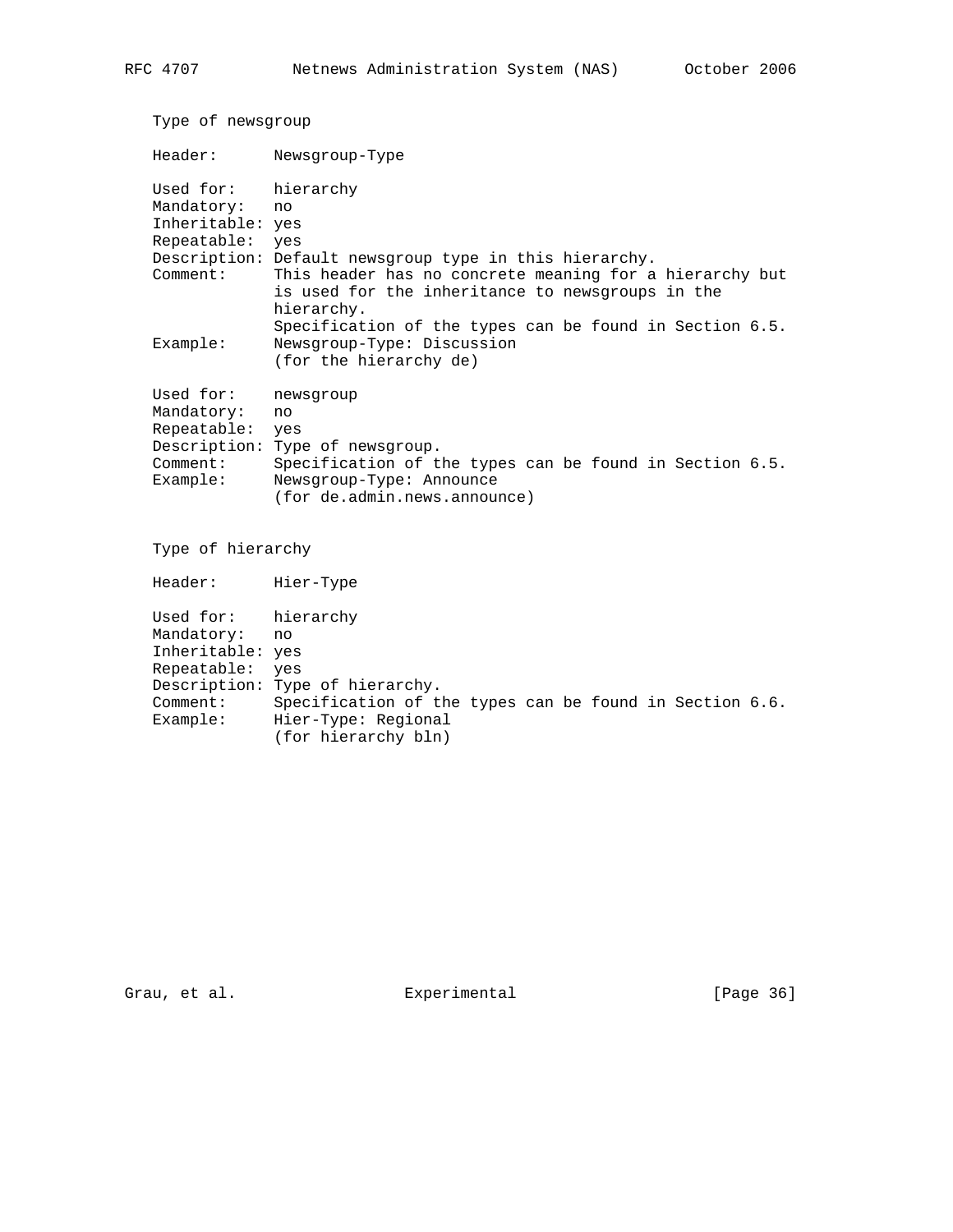Regional or Organizational Area

Header: Area

 Used for: hierarchy Mandatory: no Inheritable: yes Repeatable: yes Description: Description of the geographical region or organization of this hierarchy. Comment: This code is useful when the hierarchy type (Hier-Type) is "Regional" or "Organization". Area: Grossraum Berlin (for the hierarchy bln)

Name length of group names

Header: Name-Length

 Used for: hierarchy Mandatory: no Inheritable: yes Repeatable: no Description: Maximum length of a newsgroup name. Example: Name-Length: 72 (for the hierarchy bln)

Component length of group names

 Header: Comp-Length Used for: hierarchy Mandatory: no Inheritable: yes Repeatable: no Description: Maximum length of a single component in the newsgroup name.<br>Example: Comp-Comp-Length: 14 (for the hierarchy de)

Grau, et al. Subsection Experimental Franch (Page 37)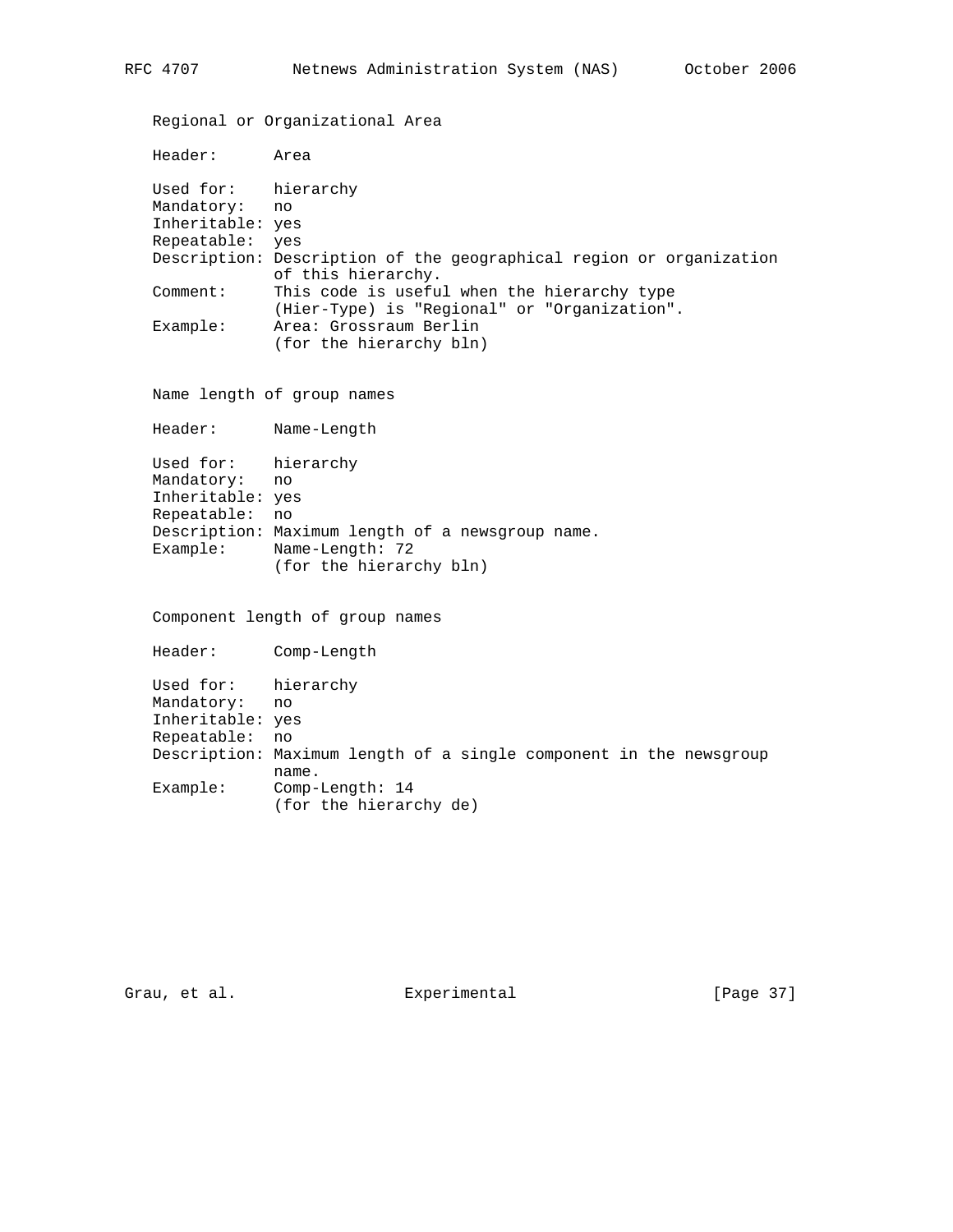Article length Header: Article-Length Used for: hierarchy Mandatory: no Inheritable: yes Repeatable: no Description: Maximum length of an article in bytes. Comment: This header has no concrete meaning for a hierarchy but is used for the inheritance to newsgroups in the hierarchy.<br>Example: Article-Le: Article-Length: 50000 Used for: newsgroup Mandatory: no Repeatable: no Description: Maximum length of an article in bytes. Example: Article-Length: 50000 Date of creation Header: Date-Create Used for: hierarchy Mandatory: no Inheritable: yes Repeatable: no Description: Creation date of a hierarchy; can even be in the future. Comment: The format is the same as in the DATE command. Example: Date-Create: 19970330101514 Used for: newsgroup Mandatory: no Repeatable: no Description: Creation date of a newsgroup; can even be in the future. Comment: The format is the same as in the DATE command. Example: Date-Create: 19970330101514

Grau, et al. Subsection Experimental Crau, et al. [Page 38]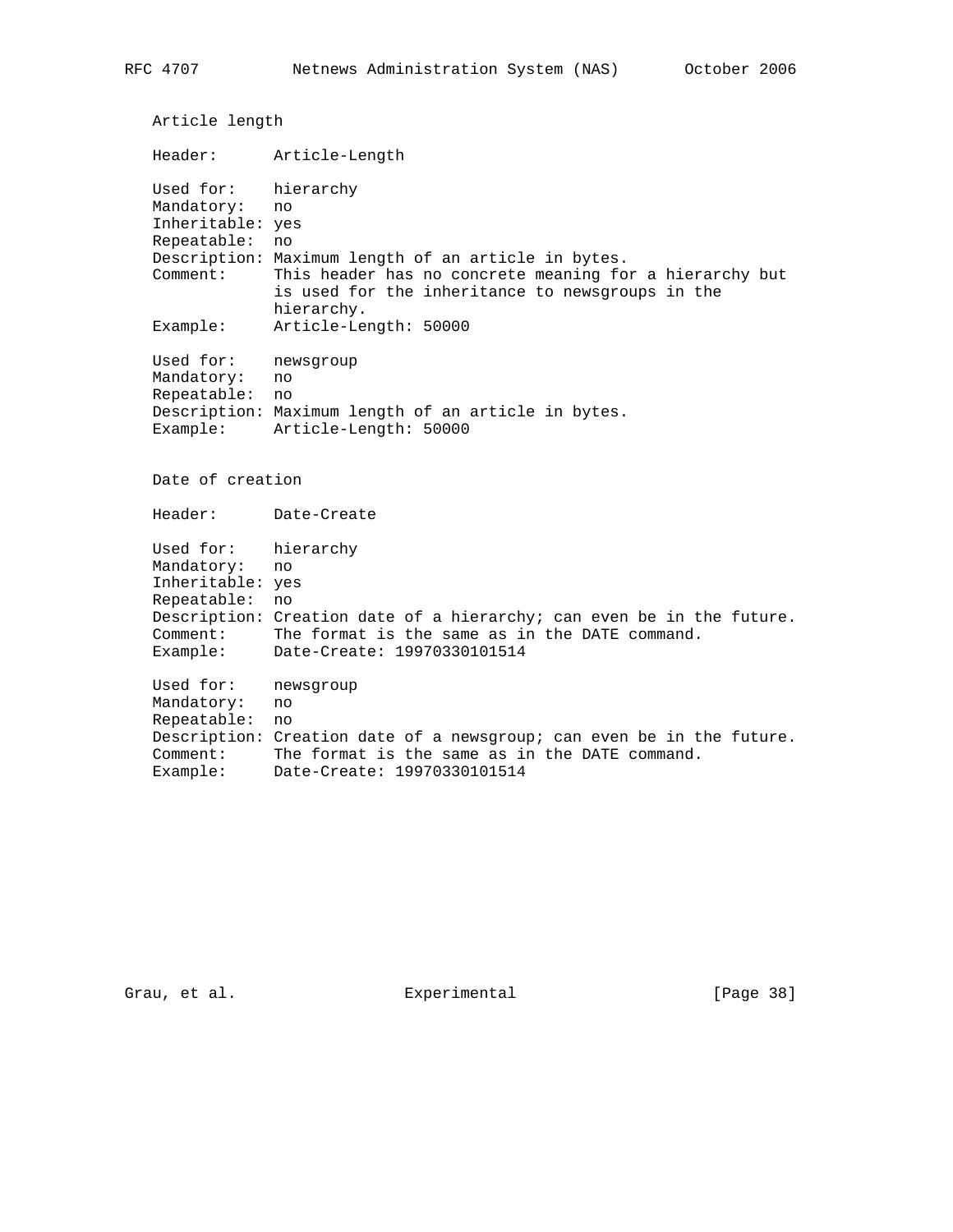```
 Date of removal
   Header: Date-Delete
 Used for: hierarchy
 Mandatory: no
   Inheritable: yes
   Repeatable: no
   Description: Date of removal of a hierarchy; can even be in the
                future.
   Comment: The format is the same as in the DATE command.
  Example: Date-Delete: 19970330101514
 Used for: newsgroup
 Mandatory: no
   Repeatable: no
   Description: Date of removal of a newsgroup; can even be in the
                future.
              The format is the same as in the DATE command.
  Comment: The format is the same as in<br>Example: Date-Delete: 19970330101514
   Successor
   Header: Replacement
 Used for: hierarchy
 Mandatory: no
   Inheritable: no
   Repeatable: yes
   Description: Name of the hierarchy that replaced a removed hierarchy
                if status is "Hierarchy-Obsolete" or will replace a
                hierarchy if the date of removal is in the future.
   Example: Replacement: de
                (for the hierarchy sub)
   Used for: newsgroup
   Mandatory: no
   Repeatable: yes
   Description: Name of the newsgroup or newsgroups that will replace a
                removed newsgroup if status is "Group-Removed" or will
                replace the newsgroup if the date of removal is in the
                future.
   Example: Replacement: bln.markt.arbeit
                (for bln.jobs)
```
Grau, et al. Experimental [Page 39]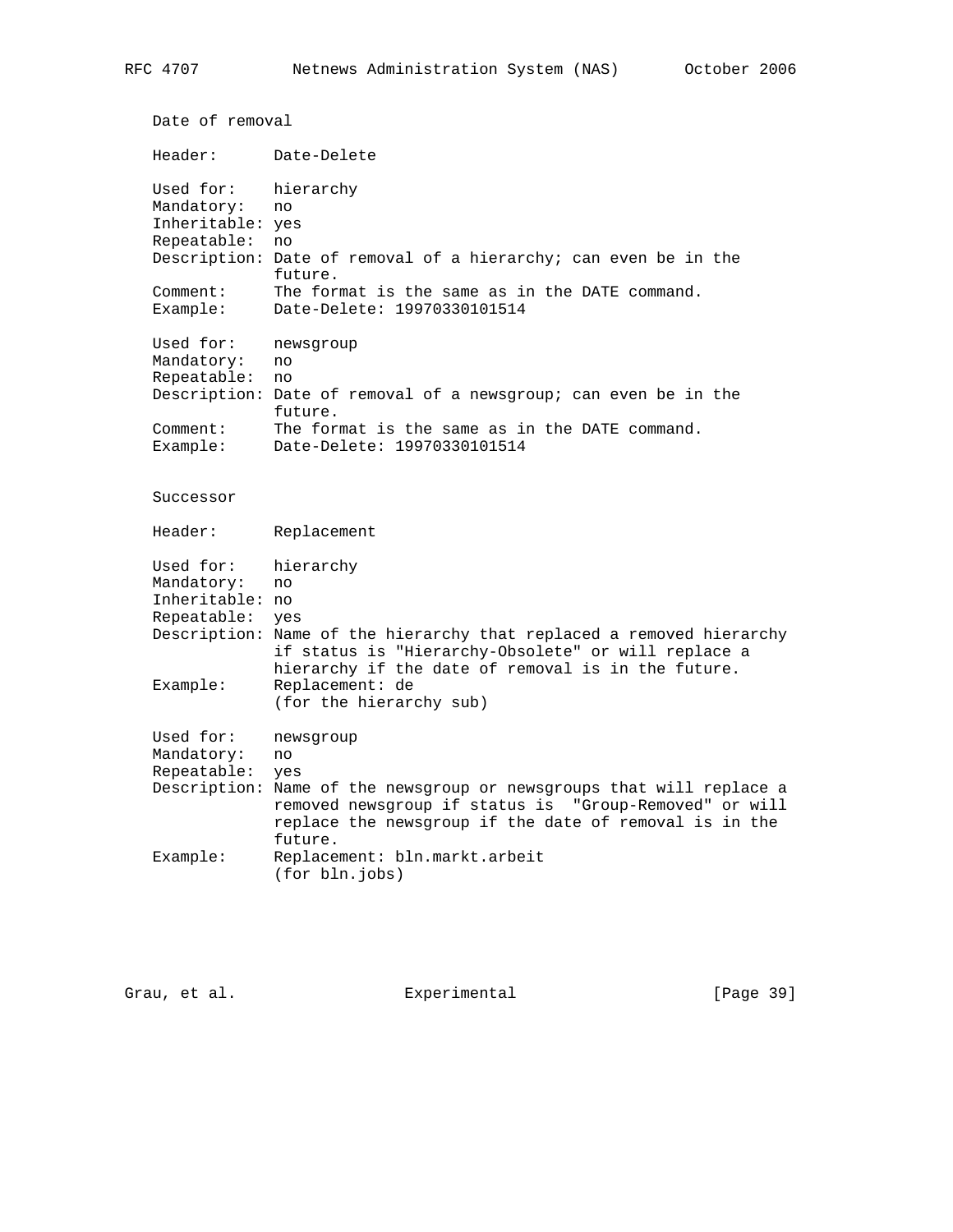```
 Source
   Header: Source
 Used for: hierarchy
 Mandatory: no
   Inheritable: yes
   Repeatable: no
   Description: Pointer to an organization or person responsible
                for this hierarchy. SHOULD be a URL or an email
                address.
   Example: Source: http://www.dana.de.example/mod/
                (for the hierarchy de)
   E: This is for tracking the maintainer of a hierarchy.
   Control PGP key
   Header: Ctl-PGP-Key
   Used for: hierarchy
   Mandatory: no
   Inheritable: yes
 Repeatable: yes
 Description: PGP key (with additional information: key owner, key-id,
                etc.) of the sender of control messages in this
hierarchy.
 Comment: The exact format is described in Section 6.7.
   Example: Ctl-PGP-Key:
                U de.admin.news.announce
                B 1024
                I D3033C99
                L http://www.dana.de.example/mod/pgp/dana.asc
                L ftp://ftp.isc.org.example/pub/pgpcontrol/PGPKEYS.gz
                F 5B B0 52 88 BF 55 19 4F 66 7D C2 AE 16 26 28 25
                V 2.6.3ia
                K------BEGIN PGP PUBLIC KEY BLOCK-----
                K-Version: 2.6.3ia
               K- K-mQCNEALZ+Xfm/WDCEMXM48gK1PlKG6TkV3SLbXt4CnzpGM0tOMa
                K-HjlHqM1wEGUHD5hw/BL/heR5Tq+C5IEyXQQmYwkrgeVFMOz/rAQ
                [...]
                K-SDw+iQgAAtN6zrYOhHFBp+
                K-VpvRovMz+lSOy9Zcsbs+5t8Pj9ZVAQyfxBkqD5A=
                K-=Xwgc
                K -----END PGP PUBLIC KEY BLOCK-----
```
Grau, et al. Experimental [Page 40]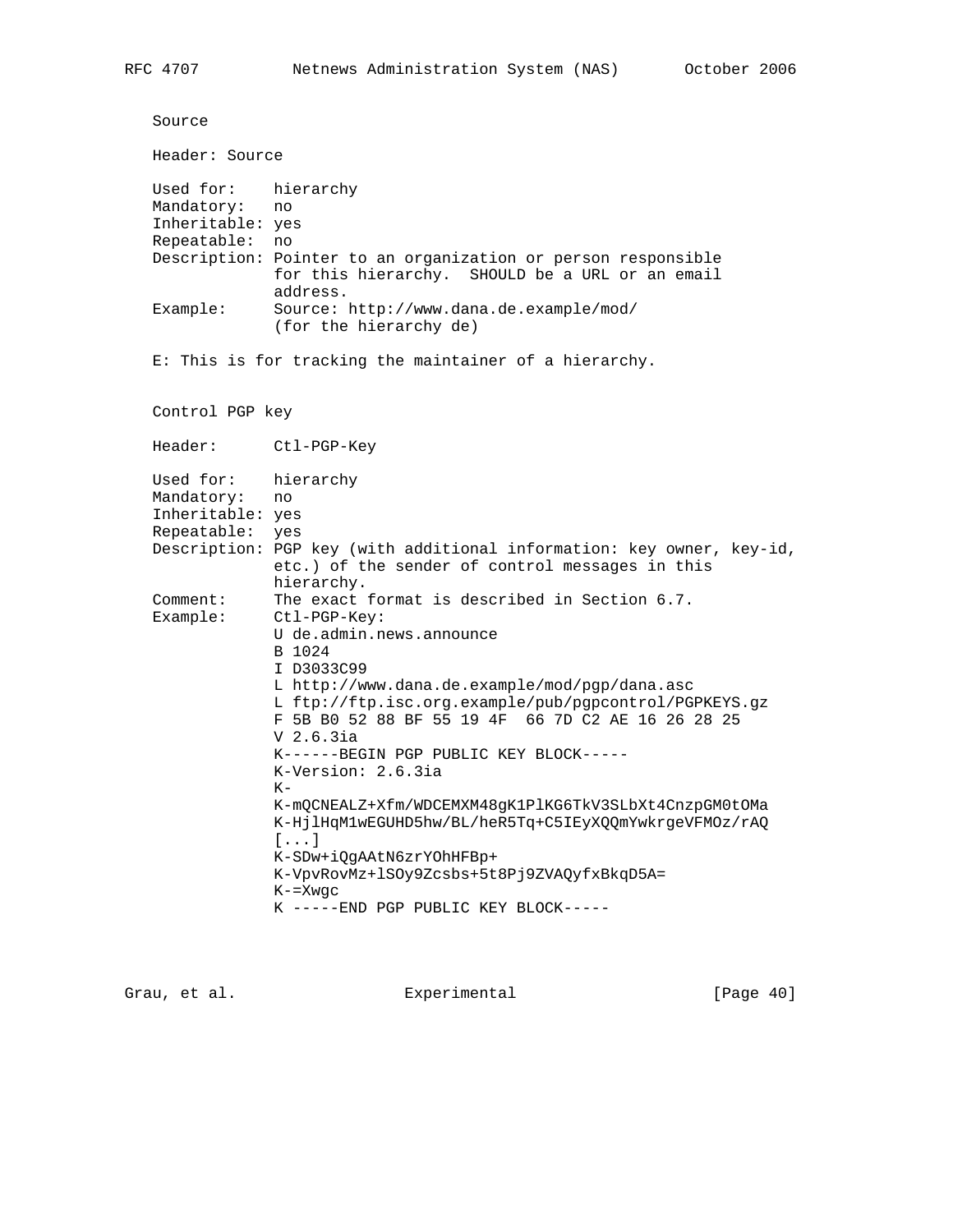Moderator's PGP key

 Header: Mod-PGP-Key Used for: newsgroup Mandatory: no Repeatable: yes

 Description: Public PGP key (with additional information: key owner, key-id, etc.) of this newsgroup's moderator. Comment: The exact format is described in Section 6.7 Example: See Section 6.7.

# 6.4. Status Indicators

 The status indicator uniquely determines the status of a hierarchy or newsgroup. The indicator is case insensitive.

| Indicator   | Type      | Description                                                                 |
|-------------|-----------|-----------------------------------------------------------------------------|
| Complete    | hierarchy | Authorized, complete known hierarchy                                        |
| Incomplete  | hierarchy | Not completely known hierarchy (like free.*)                                |
| Obsolete    | hierarchy | Obsolete hierarchy; should contain only<br>newsgroups with status "Removed" |
| Unknown     | hierarchy | No information available; unknown hierarchy                                 |
| Unmoderated | newsgroup | Posting allowed; unmoderated                                                |
| Readonly    | newsgroup | Posting not allowed                                                         |
| Moderated   | newsgroup | Moderated group; articles must be sent to<br>the moderator                  |
| Removed     | newsgroup | Deleted or renamed newsgroup; no posting or<br>transport                    |
| Unknown     | newsgroup | Unknown group; no information available                                     |
|             |           |                                                                             |
|             |           |                                                                             |

## 6.5. Newsgroup Types

 A Newsgroup Type is a comprehensive overview about some characteristics of a newsgroup, being a test group, a binary group, or some other kind. The Newsgroup Type is case insensitive.

| Type                                                | Meaning                                                                                                                                                                                               |
|-----------------------------------------------------|-------------------------------------------------------------------------------------------------------------------------------------------------------------------------------------------------------|
| Discussion<br>Binary<br>Sources<br>Announce<br>Test | Discussion (text postings)<br>(Encoded) binary postings<br>Source postings (e.g., comp.unix.sources)<br>Announcements, press releases, RfD/CfV<br>Test postings, sometimes reflectors (e.g., de.test) |
|                                                     |                                                                                                                                                                                                       |

Grau, et al. Subsection Experimental Crau, et al. [Page 41]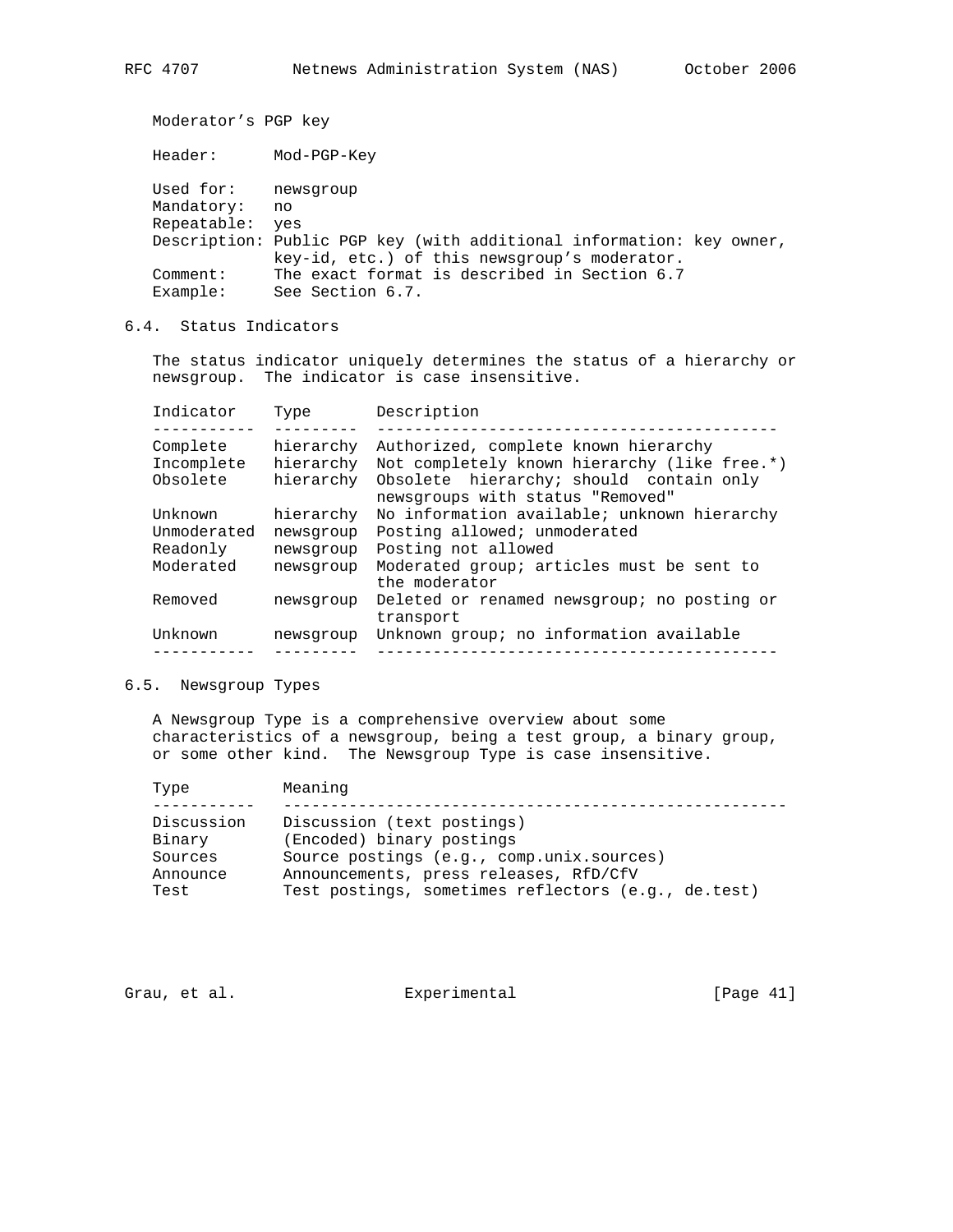| Experiment | Experimental, other                                 |
|------------|-----------------------------------------------------|
| Robots     | Automatic postings (like the former comp.mail.maps) |

# 6.6. Hierarchy Types

 To describe a hierarchy, the following Hierarchy Types are used. These Types are used to mark some properties of a news hierarchy. They are case insensitive.

| Type           | Meaning                                                    |
|----------------|------------------------------------------------------------|
| Global         | International, global hierarchy                            |
|                | $(e,q,$ , the hierarchies comp, de, rec)                   |
| Regional       | Regional hierarchy<br>(e.g., the hierarchies ba, bln, tor) |
| Alt            | Alternative hierarchy, simpler rules for                   |
|                | creating a group, no formal structure                      |
|                | (e.g., the hierarchy alt)                                  |
| Non-commercial | Only for personal use; commercial use is prohibited        |
|                | $(e,q,$ , the hierarchy de)                                |
| Commercial     | Commercial use permitted (e.g., the hierarchy biz)         |
| Organization   | Hierarchy bound to an organization                         |
|                | (e.g., the hierarchy qnu)                                  |
|                |                                                            |

## 6.7. PGP Keys

 PGP keys for Ctrl-PGP-Key and Mod-PGP-Key are transmitted in the following structure:

 PGP-answer = "V" SP Version CRLF "U" SP User-ID CRLF "B" SP Bits CRLF "I" SP Key-ID CRLF "F" SP Finger CRLF \*("L" SP Location CRLF) \*("K-" Keyblock CRLF) "K" SP Keyblock CRLF

 Version = text User-ID = text Bits = text Key-ID = text Finger = text Location = text Keyblock = text

Grau, et al. Subsection Experimental (Page 42)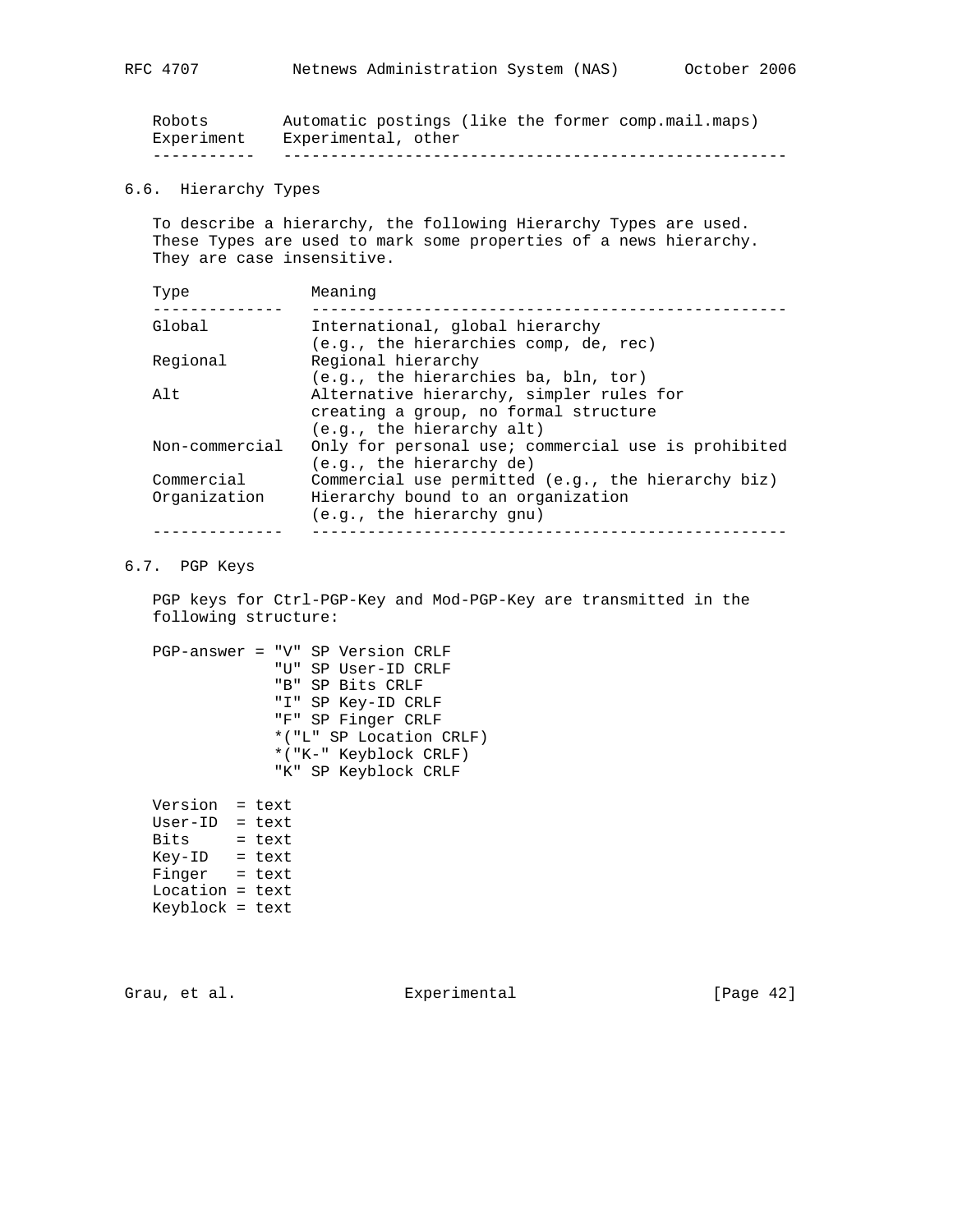| Key | Name      | Mandatory | Description                                         |
|-----|-----------|-----------|-----------------------------------------------------|
| K   | Keyblock  | yes       | Public key block in ASCII armor format<br>[RFC2440] |
| V   | Version   | yes       | PGP-Version                                         |
| U   | $User-ID$ | no        | Key user id                                         |
| B   | Bits      | no        | Number of bits                                      |
|     | Key-ID    | no        | Key id, without leading "0x"                        |
| F   | Finger    | no        | Fingerprint                                         |
| T.  | Location  | no        | URL that points to the public key                   |
|     |           |           |                                                     |

 A hyphen following the code indicates that the block is continued on the next line. In the last message row, there MUST be white space after the code; this is also true for a single line code.

Example

```
 <-- HIER de
 --> 611 Data coming
    Name: de
    Status: Hierarchy
    [...]
    Ctl-PGP-Key:
    U de.admin.news.announce
    B 1024
    I D3033C99
    L http://www.dana.de.example/mod/pgp/dana.asc
    L ftp://ftp.fu-berlin.de.example/unix/news/pgpcontrol/PGPKEYS.gz
    F 5B B0 52 88 BF 55 19 4F 66 7D C2 AE 16 26 28 25
    V 2.6.3ia
    K------BEGIN PGP PUBLIC KEY BLOCK-----
    K-Version: 2.6.3ia
   K - K-mQCNAzGeB/YAAAEEALZ+Xfm/WDCEMXM48gK1PlKG6TkV3SLbXt4CnzpGMtOM
    K-HjlHaU6Xco5ijAuqM1wEGUHD5hw/BL/heR5Tq+C5IEyXQQmYwkrgeVFMO/rA
     [...]
    K-SDw+Id0JPFO9AWOiQgAAtN6zrYOhHFBp+68h9k674Yg9IHqj3BWdRjJF6PKo
    K-VpvRovMz+lSOy9Zcsbs+5t8Pj9ZVAQyfxBkqD5A=
    K-=Xwgc
    K -----END PGP PUBLIC KEY BLOCK-----
     [...]
```
.

Grau, et al. Subsection Experimental Crau, et al. [Page 43]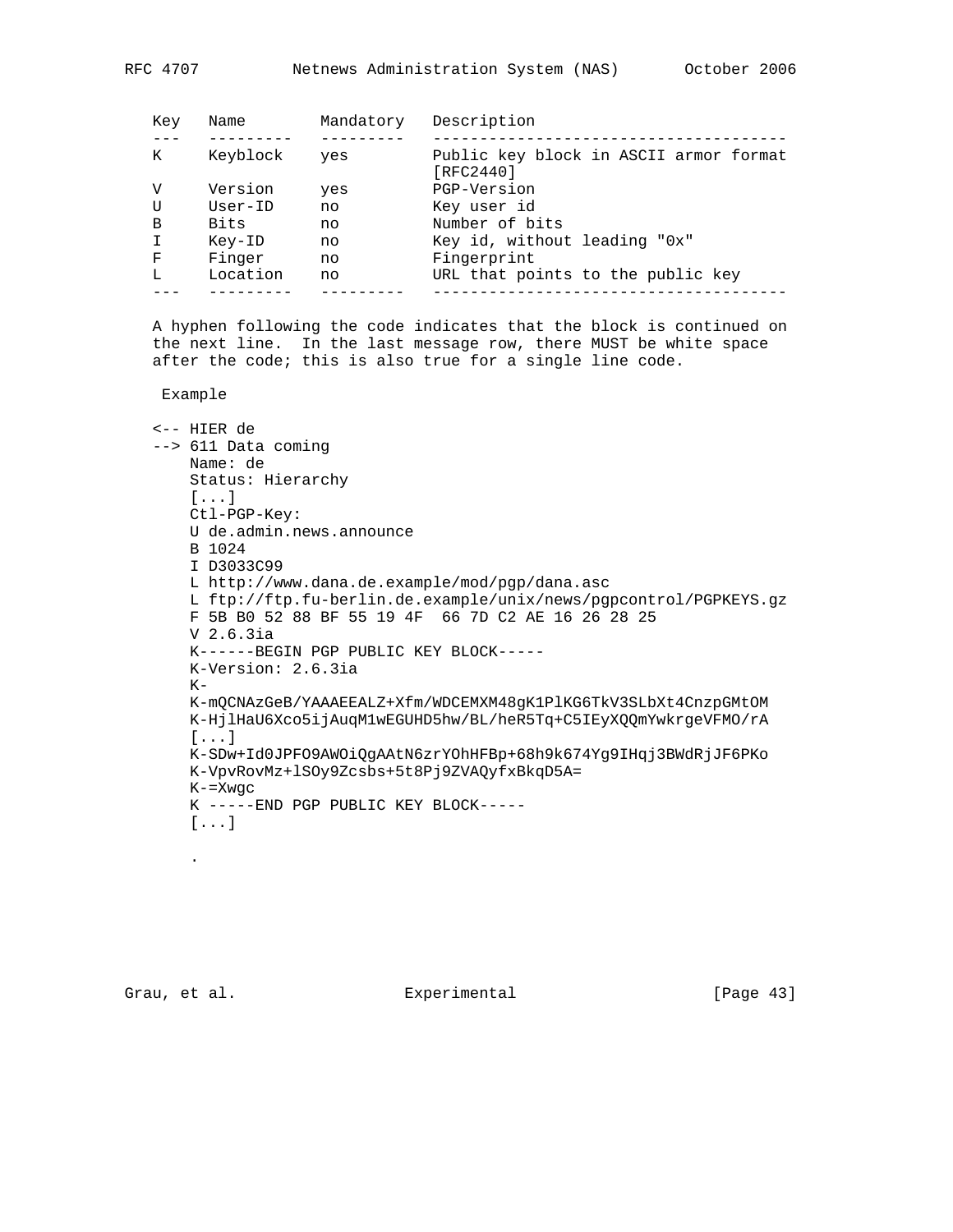7. Specification of the NAS Protocol (UDP)

 UDP is intended for reading programs (news readers); it is not in the scope of this document. The use of UDP for NAS will be described in a separate paper.

8. IANA Considerations

 The IANA has registered the application/nasdata media type as defined by the following information:

 Media type name: application Media subtype name: nasdata Required parameters: none Optional parameters: level

> The NAS protocol level number for the enclosed NAS data package. If not present, the protocol level defaults to 1.

 Encoding scheme: NAS data is plain text; no special encodings are needed.

Security considerations: see below

9. Security Considerations

 Security issues are only addressed in respect to server-server communication in this protocol level. Username and password combinations in the GETA and GETP commands can be used to make sure that connections are only accepted from authorized clients. PGP keys according to [RFC2440] are used to sign NAS data in server-server communication in order to validate that the data is authentic and has not been tampered with.

 Every server does have the possibility (in both server-server and server-client communication) to deny some commands or the whole connection according to the client's IP number.

 No mechanisms are defined in the current protocol level to allow a client to validate that it is talking to a legitimate server or that the data it receives is authentic.

 A stronger authentication scheme will be provided in a higher protocol level.

Grau, et al. Subsectimental Experimental [Page 44]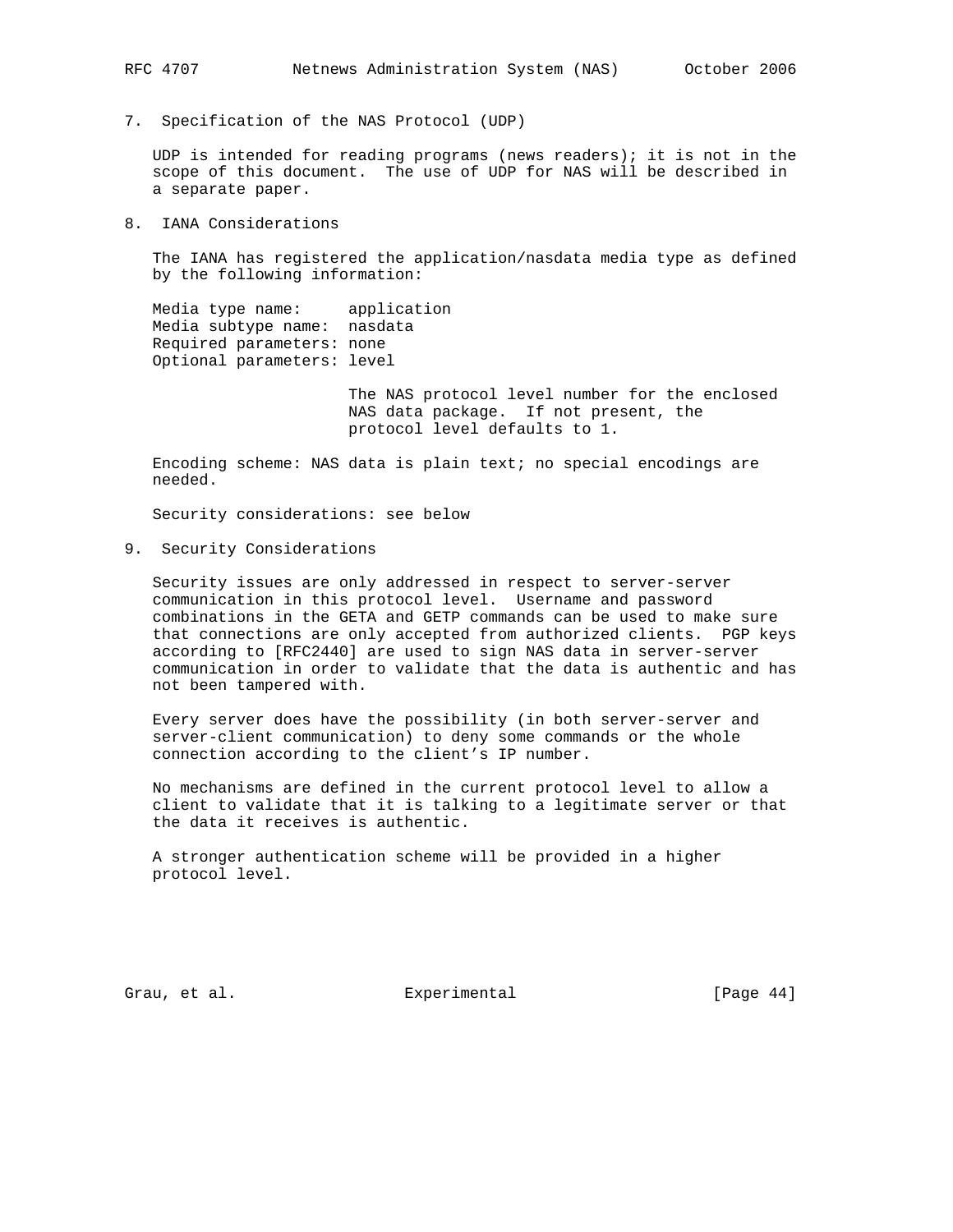# 10. Response Codes (Overview)

 Code Description ---- -------------------------------------------------------------- 100 Command overview, Information, command description (HELP) 101 Information about connection, client and server (INFO) 200 Greeting message (Connection Setup) 201 Termination of the connection (QUIT) 202 Returns current protocol level (VERS) 213 Valid data at the client side (GETP) 215 The client already has the current data (GETA) 300 Time in UTC (DATE) 302 Answer to a successful request (VERS) 400 Indicates that the server is not giving any information (INFO) 401 Permission denied (LIST, LSTR, HIER, DATA) 402 Requested level too high; falling back to lower level (VERS) 404 Server currently out of service (Connection Setup) 410 Indicates that the server is not giving any information (HELP) 411 No hierarchy with that name (GETP, GETA) 430 Permission denied (GETP, GETA) 434 Client has no permission to talk to server (Connection Setup) 510 Syntax error 511 Internal error (TIME) 513 Line too long 519 Unknown command 610 Regular answer with all requested data (LIST, LSTR) 611 Regular answer with all requested data (HIER) 612 Regular answer with all requested data (DATA) 613 hierarchy data (GETP) 615 Regular answer with all requested data (GETA) ---- --------------------------------------------------------------

### 11. Data Headers for DATA and HIER Commands (Overview)

| Header      | Mandatory | Use | Multiple | Description                                                        |
|-------------|-----------|-----|----------|--------------------------------------------------------------------|
|             |           |     |          |                                                                    |
| Name        | yes       | H/N | no       | Name of a hierarchy<br>or newsgroup (Start<br>of a new data block) |
| Status      | yes       | H/N | no       | Status of hierarchy<br>or newsgroup                                |
| Serial      | no        | H/N | no       | Revision of hierarchy<br>/newsgroup data                           |
| Followup    | no        | N   | no       | Group for followup                                                 |
| Description | no        | H/N | no       | Short description of<br>a hierarchy/newsgroup                      |
| Charter     | no        | H/N | yes      | Charter-URL                                                        |
| Netiquette  | no        | H/N | yes      | Netiquette-URL                                                     |

Grau, et al. Subsection Experimental Crau, et al. [Page 45]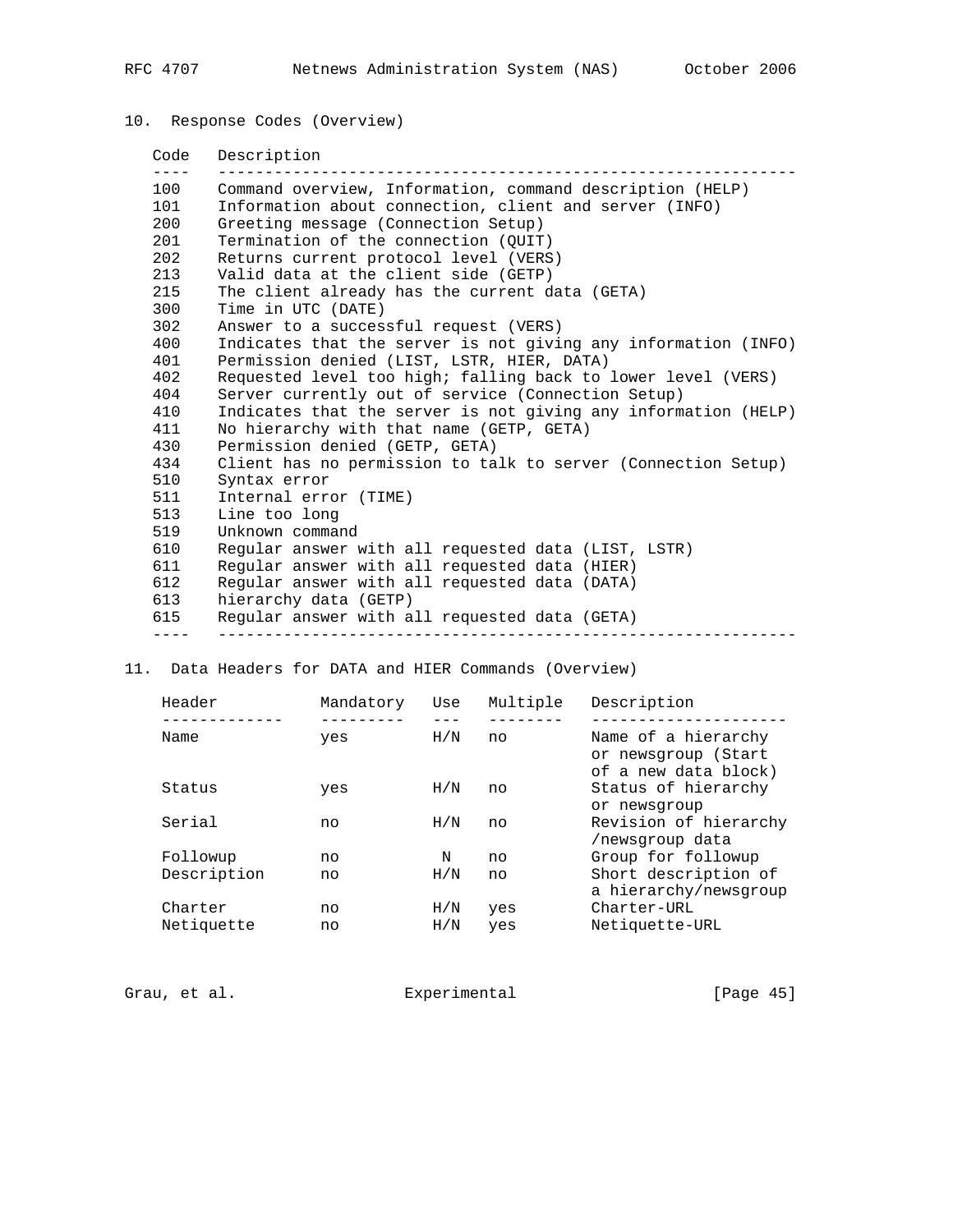| -------------  | --------- | $---$       | -------- | ----------------                                      |
|----------------|-----------|-------------|----------|-------------------------------------------------------|
| Mod-PGP-Key    | no        | N           | yes      | Moderator's PGP key                                   |
| Ctl-PGP-Key    | no        |             | H yes    | Control PGP key                                       |
| Source         | no        | $H$ and $H$ | yes      | Source of data                                        |
| Replacement    | no        | $\rm H/N$   | yes      | Successor                                             |
| Date-Delete    | no        | H/N         | no       | Date of removal                                       |
| Date-Create    | no        | H/N         | no       | Date of creation                                      |
| Article-Length | no        | Н           | no       | group names<br>Article length                         |
| Comp-Length    | no        | н           | no       | Component length of                                   |
| Name-Length    | no        | н           | no       | organizational area<br>Total length of group<br>names |
| Area           | no        | H           | yes      | Regional or                                           |
| Hier-Type      | no        |             | H yes    | Type of hierarchy                                     |
| Newsgroup-Type | no        | $\rm H/N$   | yes      | Type of newsgroup                                     |
| Encoding       | no        | H/N         | yes      | Encoding                                              |
| Charset        | no        | $\rm H/N$   | yes      | Charset                                               |
| Lanquage       | no        | H/N         | yes      | Language                                              |
| Mod-Group-Info | no        | N           | yes      | (email)<br>Info-URL                                   |
| Mod-Adm-Adr    | no        | N           | yes      | Moderator's address                                   |
| Mod-Sub-Adr    | no        | N           | no       | Submission address                                    |
| Mod-Wildcard   | no        | Н           | no       | Moderator wildcard                                    |
| Ctl-Newsgroup  | no        | Н           | yes      | Control newsgroup                                     |
| Ctl-Send-Adr   | no        | Н           | yes      | Control email                                         |
| Rules          | no        | Н           | yes      | Administration rules<br>URL                           |
| FAQ            | no        | N           | yes      | FAQ-URL                                               |

N: Newsgroup, H: Hierarchy

- 12. References
- 12.1. Normative References
	- [IANA-CS] IANA: Character Sets, <http://www.iana.org/assignments/character-sets>.
	- [RFC2045] Freed, N. and N. Borenstein, "Multipurpose Internet Mail Extensions (MIME) Part One: Format of Internet Message Bodies", RFC 2045, November 1996.
	- [RFC2119] Bradner, S., "Key words for use in RFCs to Indicate Requirement Levels", BCP 14, RFC 2119, March 1997.
	- [RFC2277] Alvestrand, H., "IETF Policy on Character Sets and Languages", BCP 18, RFC 2277, January 1998.

Grau, et al. Subsection Experimental (Page 46)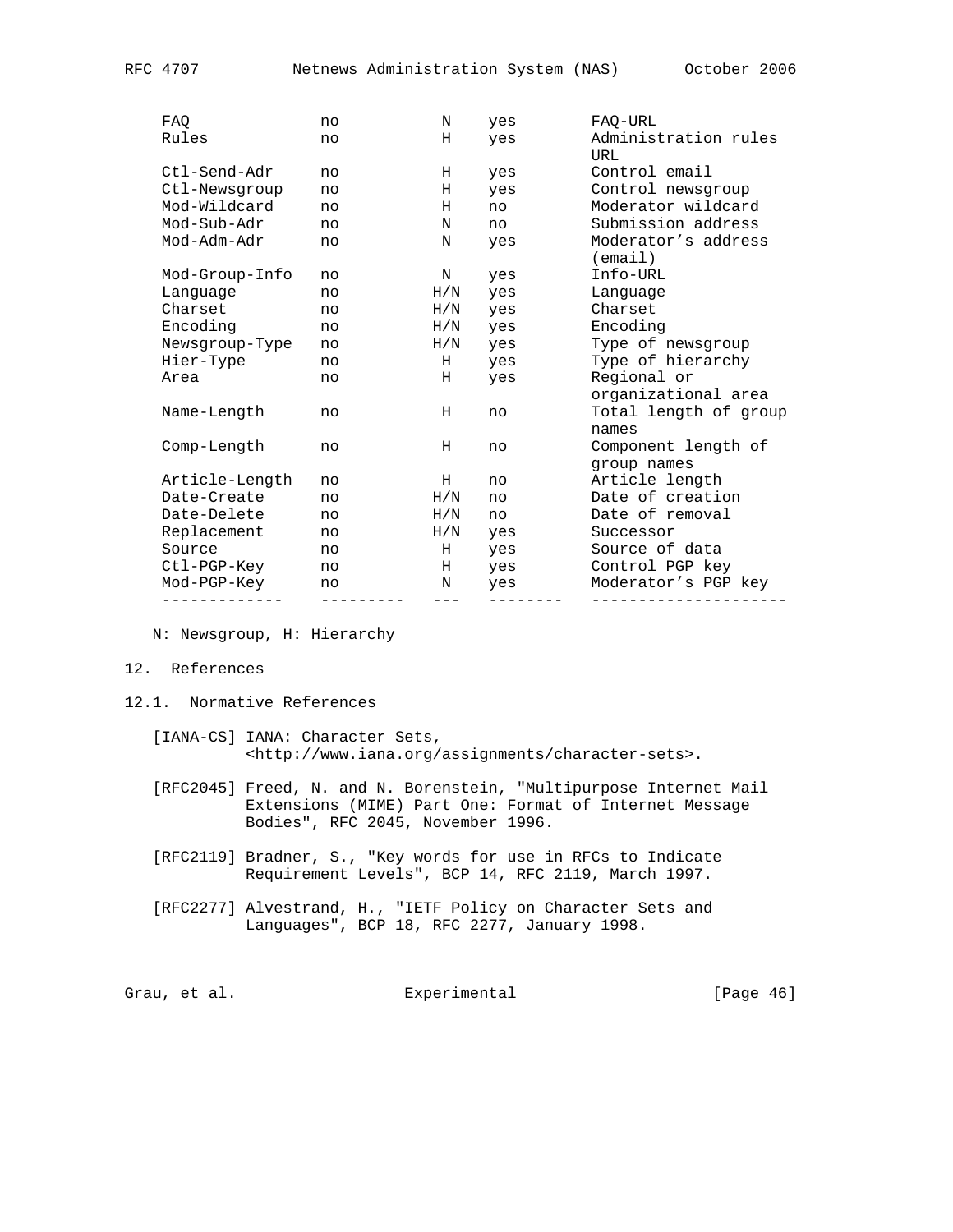- [RFC2440] Callas, J., Donnerhacke, L., Finney, H., and R. Thayer, "OpenPGP Message Format", RFC 2440, November 1998.
- [RFC2616] Fielding, R., Gettys, J., Mogul, J., Frystyk, H., Masinter, L., Leach, P., and T. Berners-Lee, "Hypertext Transfer Protocol -- HTTP/1.1", RFC 2616, June 1999.
- [RFC4234] Crocker, D. and P. Overell, "Augmented BNF for Syntax Specifications: ABNF", RFC 4234, October 2005.
- 12.2. Informative References
	- [IANA-MT] IANA: Media Types, <http://www.iana.org/assignments/>.
	- [IANA-PN] IANA: Assigned Port Numbers, <http://www.iana.org/assignments/port-numbers>.
	- [RFC1305] Mills, D., "Network Time Protocol", RFC 1305, University of Delaware, March 1992.
	- [SON1036] H. Spencer, "News Article Format and Transmission", A Draft for an RFC 1036 Successor, <ftp://zoo.toronto.edu/pub/news.txt.Z>.
	- [USEFOR] USEFOR Working Group, "News Article Format", Work in Progress.

## Acknowledgement

 This work has been supported by the German Academic Network Organization (DFN-Verein) with funds from the German Federal Ministry of Education and Research (Bundesministerium fuer Bildung und Forschung).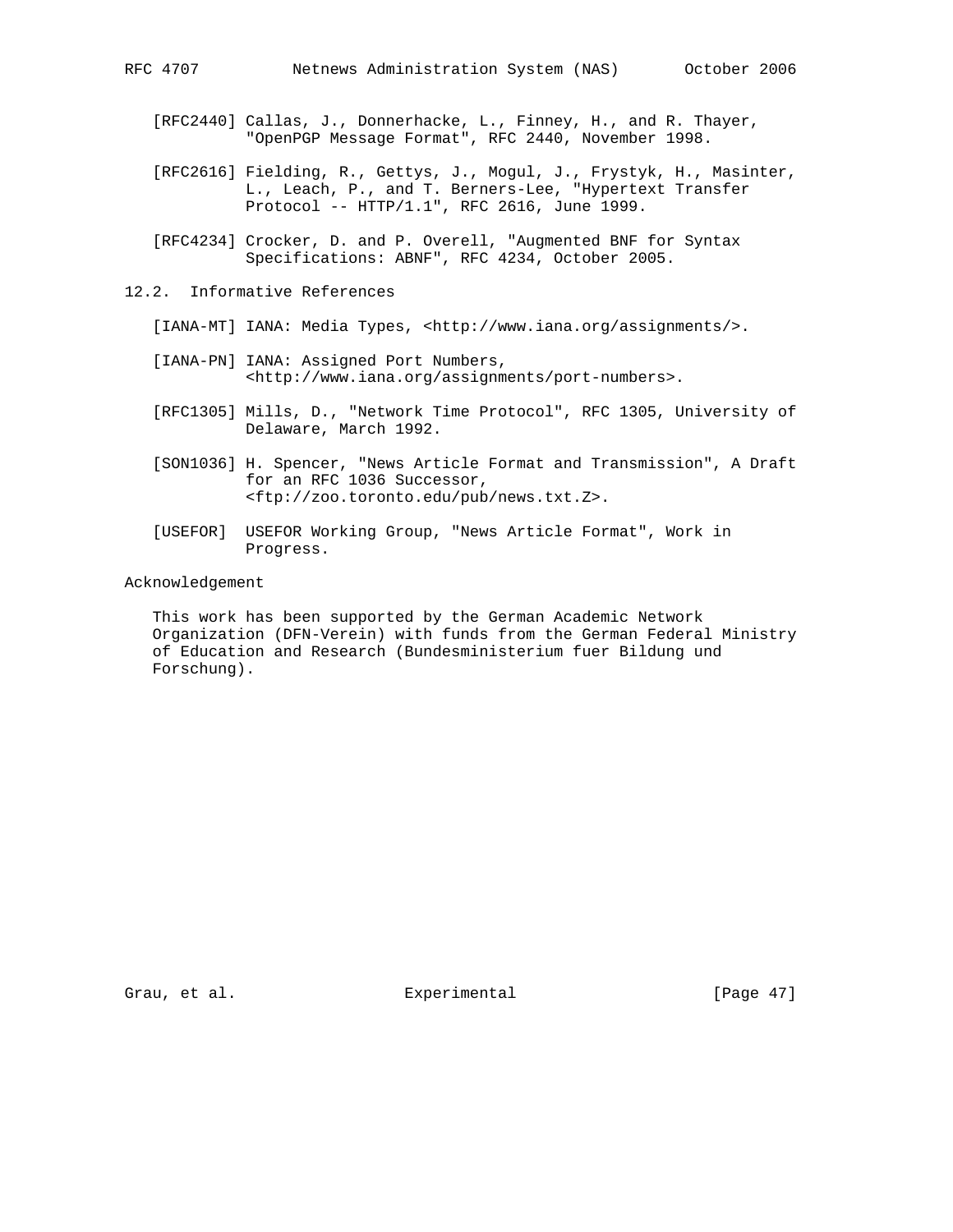Authors' Addresses

 Philipp Grau Vera Heinau Heiko Schlichting Robert Schuettler

 Freie Universitaet Berlin ZEDAT Fabeckstr. 32 14195 Berlin Germany

 Phone: +49 30 838-74707 Fax: +49 30 838-56721

 EMail: nas@fu-berlin.de URL: http://nas.fu-berlin.de/